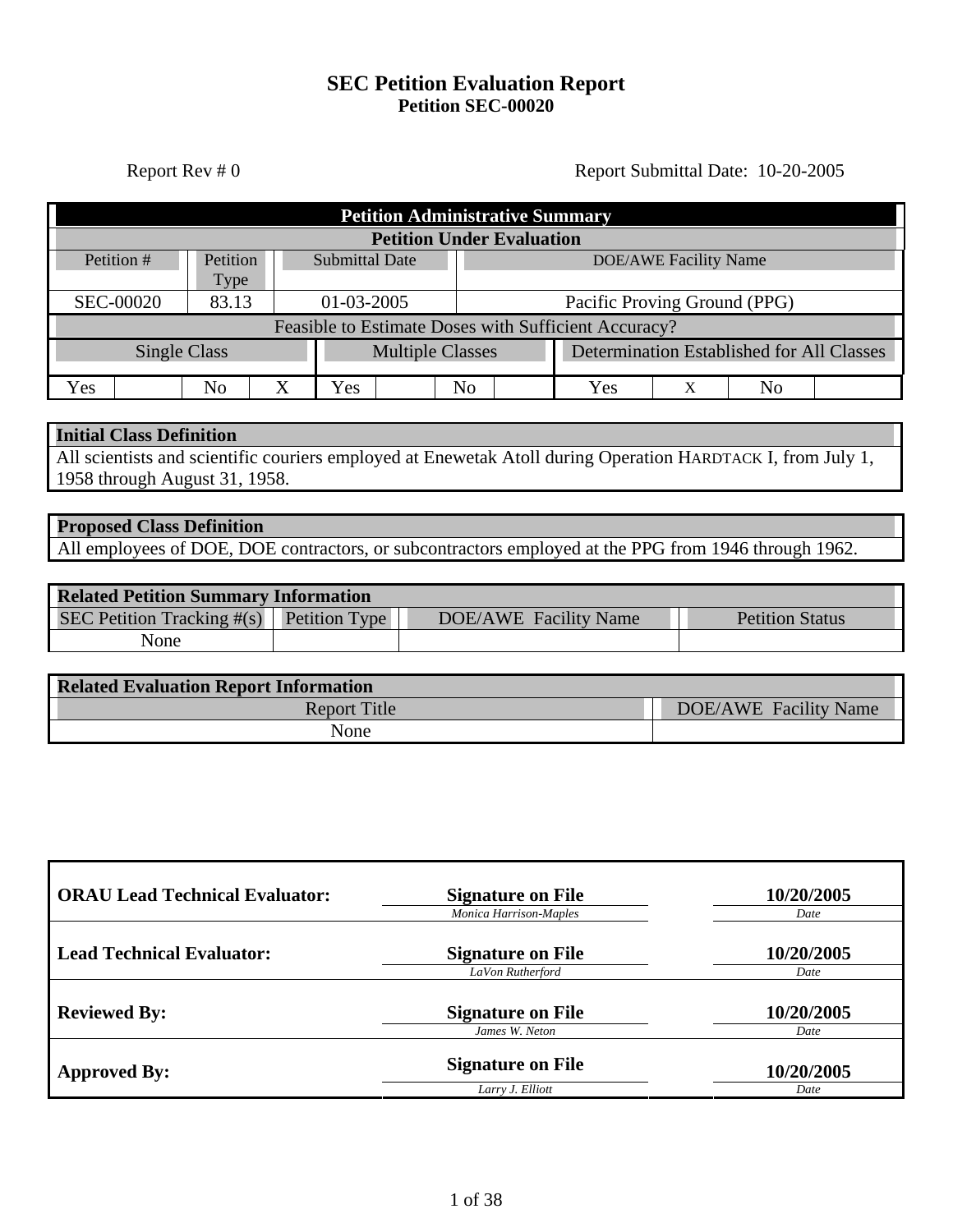# **Evaluation Summary**

This evaluation report by the National Institute for Occupational Safety and Health (NIOSH) covers a class of employees proposed for addition to the Special Exposure Cohort (SEC) in Petition SEC00020, qualified on April 11, 2005. Although the petition requested NIOSH to consider all scientists and scientific couriers located at the Enewetak Atoll, a location within the Pacific Proving Grounds (PPG), during Operation HARDTACK I from July 1 through August 31, 1958, this evaluation covers all employees of Department of Energy (DOE), DOE contractors, or subcontractors employed at the PPG from 1946 through 1962.

In this evaluation report, NIOSH provides its findings on the feasibility of estimating radiation doses of members of this class with sufficient accuracy (i.e., the feasibility of dose reconstruction) and on related matters, as required for NIOSH evaluations of SEC petitions under the Energy Employees Occupational Illness Compensation Program Act of 2000 (EEOICPA) and title 42 of the Code of Federal Regulations (CFR), Part 83, *Procedures for Designating Classes of Employees as Members of the Special Exposure Cohort Under the Energy Employees Occupational Illness Compensation Program Act of 2000 (*42 CFR pt. 83). This report will be considered by the Advisory Board on Radiation and Worker Health and by the Secretary of Health and Human Services (HHS). The Secretary of HHS will make final decisions concerning whether or not to add one or more classes to the SEC in response to the petition addressed by this report.

#### Feasibility of Dose Reconstruction

The feasibility determination for the class of employees covered by this evaluation report is governed by*,*  section 83.13(c)(1) of 42 CFR pt. 83. Under this regulation, NIOSH must establish whether or not it has access to sufficient information to either estimate the maximum radiation dose, for every type of cancer for which radiation doses are reconstructed, that could have been incurred under plausible circumstances by any member of the class, or to estimate the radiation doses of members of the class more precisely than a maximum dose estimate. If NIOSH has access to information sufficient for either case, then dose reconstruction is feasible.

NIOSH has established in this evaluation that it lacks access to sufficient information to estimate either the maximum radiation dose incurred by any member of the class being evaluated, or to estimate such radiation doses more precisely than a maximum dose estimate. The sum of information from the available resources is insufficient to document or estimate the potential maximum internal exposure to members of the class, under plausible circumstances during the period of AEC operations at the PPG, 1946 through 1962. There does appear to be sufficient information and data, however, to estimate most or all external radiation exposures to members of this class.

#### Health Endangerment

The health endangerment determination for the class of employees covered by this evaluation report is governed by EEOCIPA and 42 C.F.R. Part 83.13(c)(3). Under these requirements, if it is not feasible to estimate with sufficient accuracy radiation doses for members of the class, NIOSH must also make a determination whether or not there is a reasonable likelihood that such radiation doses may have endangered the health of members of the class. The regulation requires NIOSH to assume that any duration of unprotected exposure may have endangered the health of members of a class when it has been established that the class may have been exposed to radiation during a discrete incident likely to have involved levels of exposure similarly high to those occurring during nuclear criticality incidents.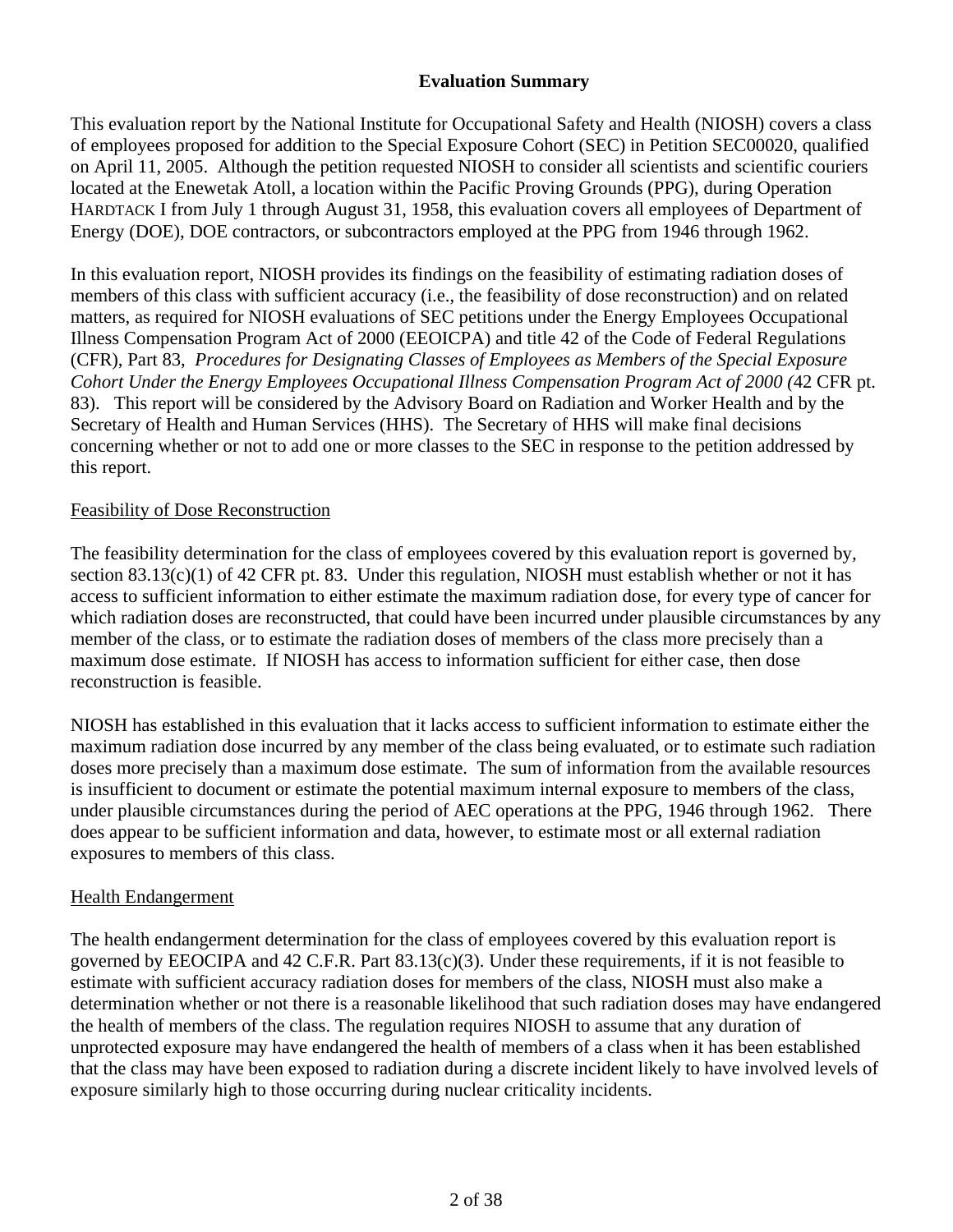If the occurrence of such an exceptionally high level exposure has not been established, then NIOSH is required to specify that health was endangered for those workers who were employed for a number of work days aggregating at least 250 work days within the parameters established for the class or in combination with work days within the parameters established for one or more other classes of employees in the SEC (excluding aggregate work day requirements).

The NIOSH evaluation did not identify any evidence from the petitioners or from other resources that would establish that the class was exposed to radiation during a discrete incident likely to have involved exceptionally high level exposures, as described above. Consequently, NIOSH has specified that health was endangered for those workers covered by this evaluation who were employed for a number of work days aggregating at least 250 work days within the parameters established for this class or in combination with work days within the parameters established for one or more other classes of employees in the SEC.

# Proposed Class Definition

This evaluation defines a single class of employees for which NIOSH cannot estimate radiation doses with sufficient accuracy and whose health may have been endangered by such radiation doses. This class includes all employees of DOE, DOE contractors, or subcontractors employed at the PPG from 1946 through 1962 for a number of work days aggregating at least 250 work days occurring either solely under this employment or in combination with work days within the parameters (excluding aggregate work day requirements) established for other classes of employees included in the SEC.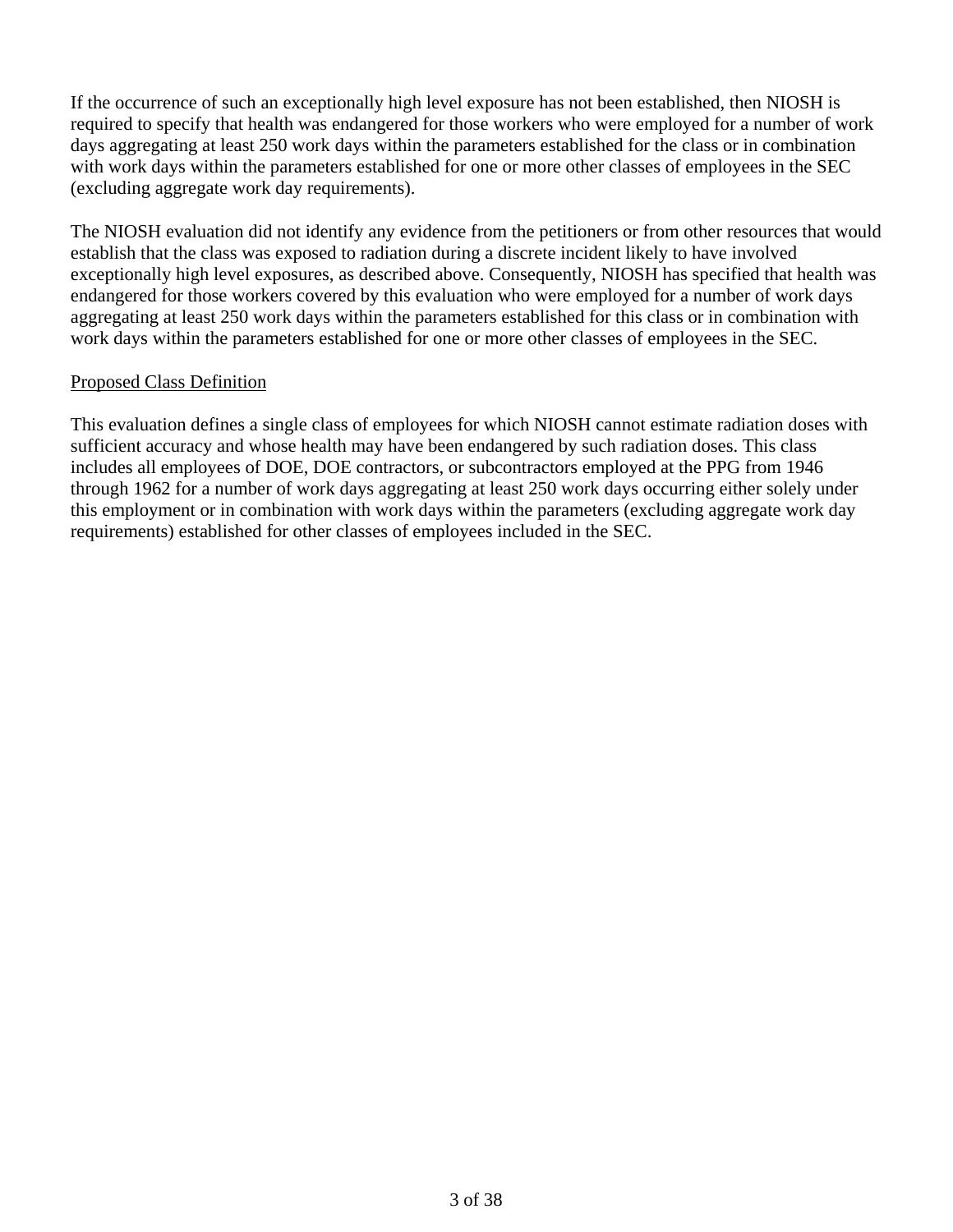# **1.0 Purpose**

The purpose of this report is to provide an evaluation of the feasibility of reconstructing the dose for the employees proposed as a class in SEC petition 00020. The petition covered scientists and scientific couriers, radiation safety monitors, and construction workers who were Atomic Energy Commission (AEC) employees, contractors, or subcontractors at the Pacific Proving Ground (PPG) from January 1946 through December 1962. The evaluation was initially based on the petition, SEC00020 which defines a class limited to "scientists and scientific couriers located at the Enewetak Atoll, a location within the Pacific Proving Grounds (PPG), during Operation HARDTACK I from July 1 through August 31, 1958." The evaluation class definition is being extended to include personnel for whom NIOSH has identified a plausible scenario for ingestion or inhalation of radiological particles in the air due to the re-suspension of fallout and a lack of internal monitoring data.

This evaluation was conducted in accordance with the requirements of 42 C.F.R. Part 83 and the guidance contained in the National Institute for Occupational Safety and Health (NIOSH) Internal Procedures for Special Exposure Cohort (SEC) Evaluations, OCAS-PR-004. It provides information and analyses germane to considering a petition for adding a class of employees to the SEC. It does not provide any determinations concerning the feasibility of dose reconstruction that necessarily apply in the particular case of any individual energy employee who might require a dose reconstruction from NIOSH.

# **2.0 Introduction**

<u>.</u>

Energy Employees Occupational Illness Compensation Program Act (EEOICPA) and 42 C.F.R. Part 83 requires NIOSH to evaluate qualified petitions requesting Department of Health and Human Services (HHS) to add a class of employees to the SEC. The evaluation is intended to provide a fair, science-based determination of whether or not it is feasible to estimate with sufficient accuracy the radiation doses of the class of employees through NIOSH dose reconstructions<sup>1</sup>. If it is not feasible, the evaluation is further required to make a determination with respect to the health endangerment of the class of employees.

 $NIOSH.<sup>2</sup>$ NIOSH is required to document the evaluation in a report, which is provided to the petitioners and to the President's Advisory Board on Radiation and Worker Health (the Board). The Board will consider the NIOSH evaluation report, together with the petition and any comments of the petitioner(s), to make recommendations to the Secretary of HHS on whether or not to add one or more classes of employees to the SEC. Once NIOSH has received and considered the advice of the Board, the Director of NIOSH will propose decisions on behalf of HHS. The Secretary of HHS will make final decisions, taking into account the NIOSH evaluation, the advice of the Board, and the proposed decision issued by NIOSH. As part of this final decision process, the petitioner(s) may seek a review of certain types of proposed decisions issued by

This NIOSH report provides a summary of the methods and findings of the NIOSH SEC petition evaluation for all employees of DOE, DOE contractors, or subcontractors employed at the PPG from 1946 through 1962.

<sup>&</sup>lt;sup>1</sup> NIOSH dose reconstructions under EEOICPA are performed using the methods promulgated under 42 CFR Part 82 and the detailed implementation guidelines available at www.cdc.gov/niosh/ocas.

 $2^2$  See 42 CFR Part 83 for a full description of the procedures summarized here. Additional internal procedures are available at www.cdc.gov/niosh/ocas.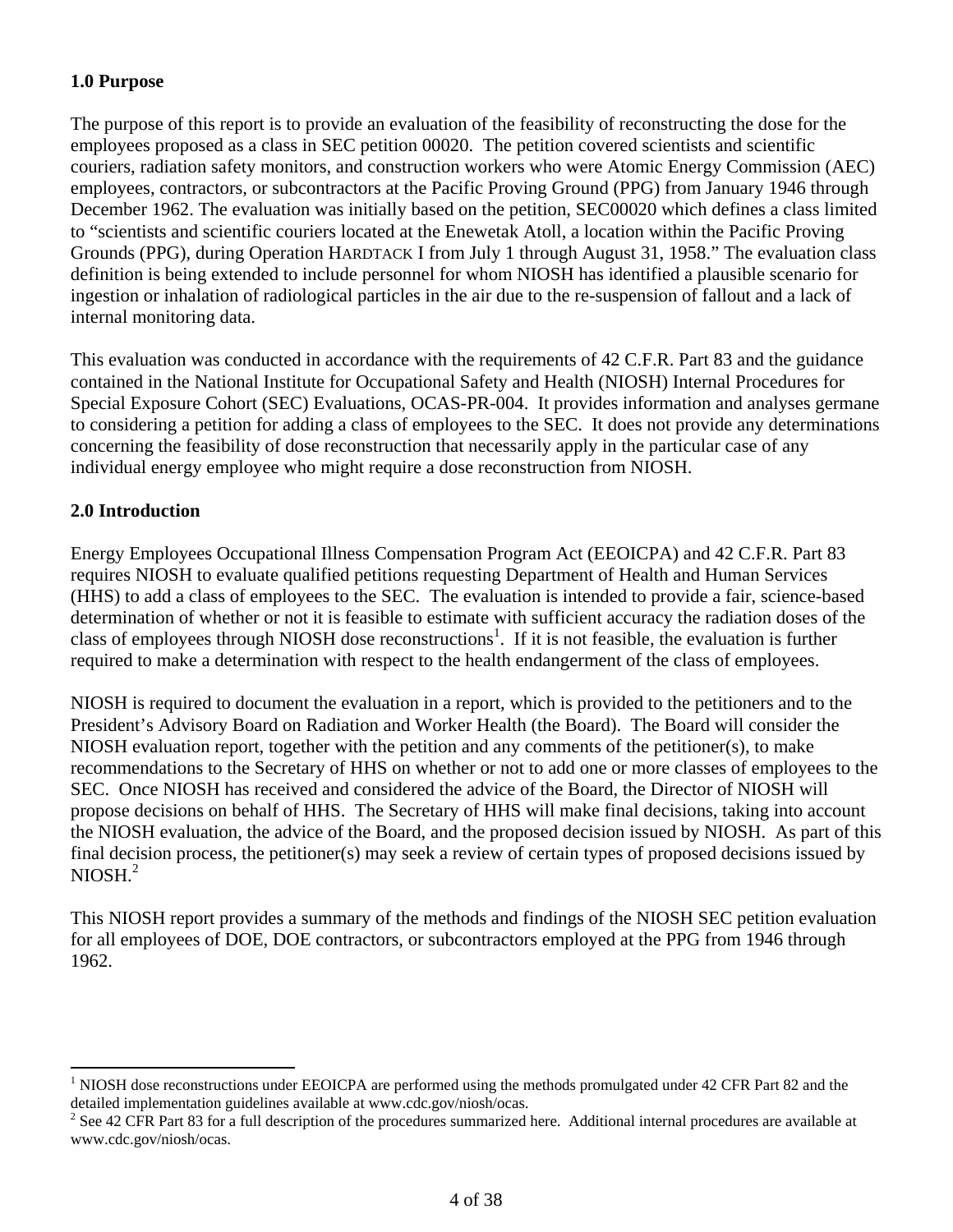# **3.0 Initial Class Definition and Petition Basis**

The initial class definition, as specified within SEC Petition SEC00020, which qualified on April 11, 2005, requested HHS to consider the addition of a class of employees including the scientists and scientific couriers employed at Enewetak Atoll during Operation HARDTACK I, from July 1 through August 31, 1958 to the SEC.

Of the evidence provided by the petitioners, the following evidence met the criteria in the rule to provide support of their belief that dose reconstruction would not be feasible for this proposed class of employees, to qualify the submission as a petition to receive consideration by NIOSH, the Board, and HHS:

> • As of the time of qualification, no data or documentation had been located indicating any results or program to monitor for internal exposure due to ingested or inhaled radioactive material. The petitioner provided a declaration that there was no monitoring for internal exposures due to ingested or inhaled radioactive material.

The petitioners supplied an affidavit in support of this basis.

# **4.0 Data Resources**

.

NIOSH identified and reviewed multiple data resources to determine the availability of information relevant to determining the feasibility of dose reconstruction for the class of employees covered by the evaluation. This included determining the availability of information on personal monitoring, area monitoring, testing processes, and radiation source materials for the period of time from 1946 through 1962 at PPG. The following sections identify the resources identified and reviewed.

# **4.1 Previous Dose Reconstructions**

NIOSH reviewed its dose reconstruction database, NIOSH OCAS Claims Tracking System (NOCTS), to identify dose reconstruction cases under EEOICPA that might provide information relevant to the petition evaluation. Table 1 below provides a results summary of this review for the 1946 through 1962 time frame.

| <b>Description</b>                                                                                                                                        | <b>Total</b> |
|-----------------------------------------------------------------------------------------------------------------------------------------------------------|--------------|
| Number of cases submitted for energy employees who meet the<br>revised class definition employment period criteria.                                       | 65           |
| Number of dose reconstructions completed for energy employees<br>who were employed at PPG during the years identified in the<br>revised class definition. | 3            |
| Number of cases for which internal dosimetry records were<br>obtained for the identified years in the revised class definition.                           |              |
| Number of cases for which external dosimetry records were<br>obtained for the identified years in the revised class definition.                           | 57           |

# **Table 1: PPG Claims Submitted Under Dose Reconstruction Rule for 1946-1962**

NIOSH reviewed each case to determine whether internal and/or external personal monitoring records for the employee or any other monitoring records for the employee were available. While there was an external monitoring program and most claimants have been determined to have external monitoring records, no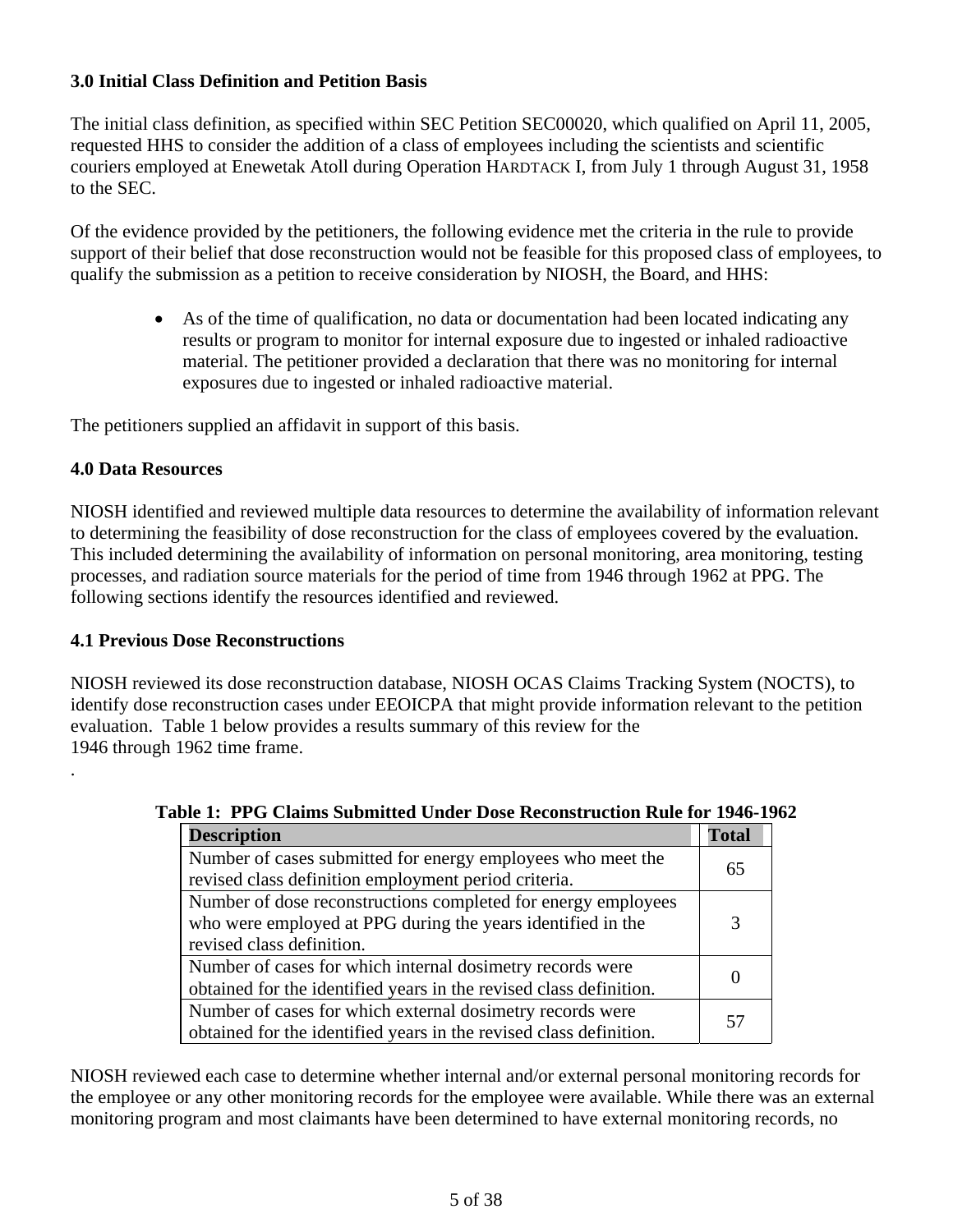records of inhalation or ingestion monitoring for these individuals associated with potential internal exposure received at the PPG were available to NIOSH. References to individual internal monitoring were made in several historical reports on specific test series. Records of the computer aided telephone interviews with many of the claimants were reviewed as well, for any information that might identify monitoring practices and record locations. The interviews provided some information that might be useful for dose reconstructions (i.e., work locations, hours worked, and hazards encountered) and most of the claimants indicated that they wore a film badge.

NOCTS currently indicates that a total of 65 cases requiring dose reconstruction (as of September 28, 2005) have been received for the PPG facility. Four of those cases have been held by Department of Labor for some form of clarification, which makes them unavailable to NIOSH at this time. Of the available cases received to date, dose reconstruction has been completed for 3 claims (4.9% of the available active claims).

# **4.2 NIOSH and ORAU Research Documents**

A search of the NIOSH site research database was conducted for documentation relating to PPG and the resulting 6 documents were evaluated for pertinence to this petition. In addition, multiple publicly accessible websites were searched including the Internal Dose Monitoring website of Lawrence Livermore National Laboratory, the Defense Threat Reduction Agency (DTRA) website, and the Department of Energy Environment, Safety and Health webpage regarding the Marshall Islands. The Marshall Islands Document Collection was searched for all documents pertaining to the various atmospheric nuclear testing operations performed at the PPG.

These documents contained event histories, summary external monitoring dosimetry results (film badge summary readings of gamma exposure), the Department of Defense (DOD) Consolidated Dosimetry Report, final reports of various task groups assigned specific responsibilities within the JTF organizations conducting the testing, contractor environmental survey reports, and standard operating procedures.

The information from these documents relevant to the class is summarized and evaluated in sections 5.0, 6.0, and 7.0 of this report.

# **4.3 Documentation and/or affidavits provided by the petitioners**

In qualifying and evaluating the petition, NIOSH reviewed the following documents submitted or referenced by the petitioners:

- 1) Affidavit of petitioner, received March 7, 2005.
- 2) Excerpts from the book "The Leukemias: Epidemiologic Aspects" by Martha S. Linet, 1985, received January 3, 2005.

These documents were reviewed as to the relevance to the petitioning class. The information from these documents, relevant to the petitioning class, has been summarized in sections 5.0 and 7.0 of this report.

# **5.0 Summary of Available Monitoring Data**

Each of the test series had a radiation safety (radsafe) program established, incorporating procedures developed in accordance with lessons learned from previous test series (DNA 6041F). These programs focused primarily on personal monitoring of external radiation exposure. Internal exposure was to be controlled through avoidance and detection as indicated in operational radiological safety procedures. A substantial bioassay program was not implemented for participants of the operation. There was no program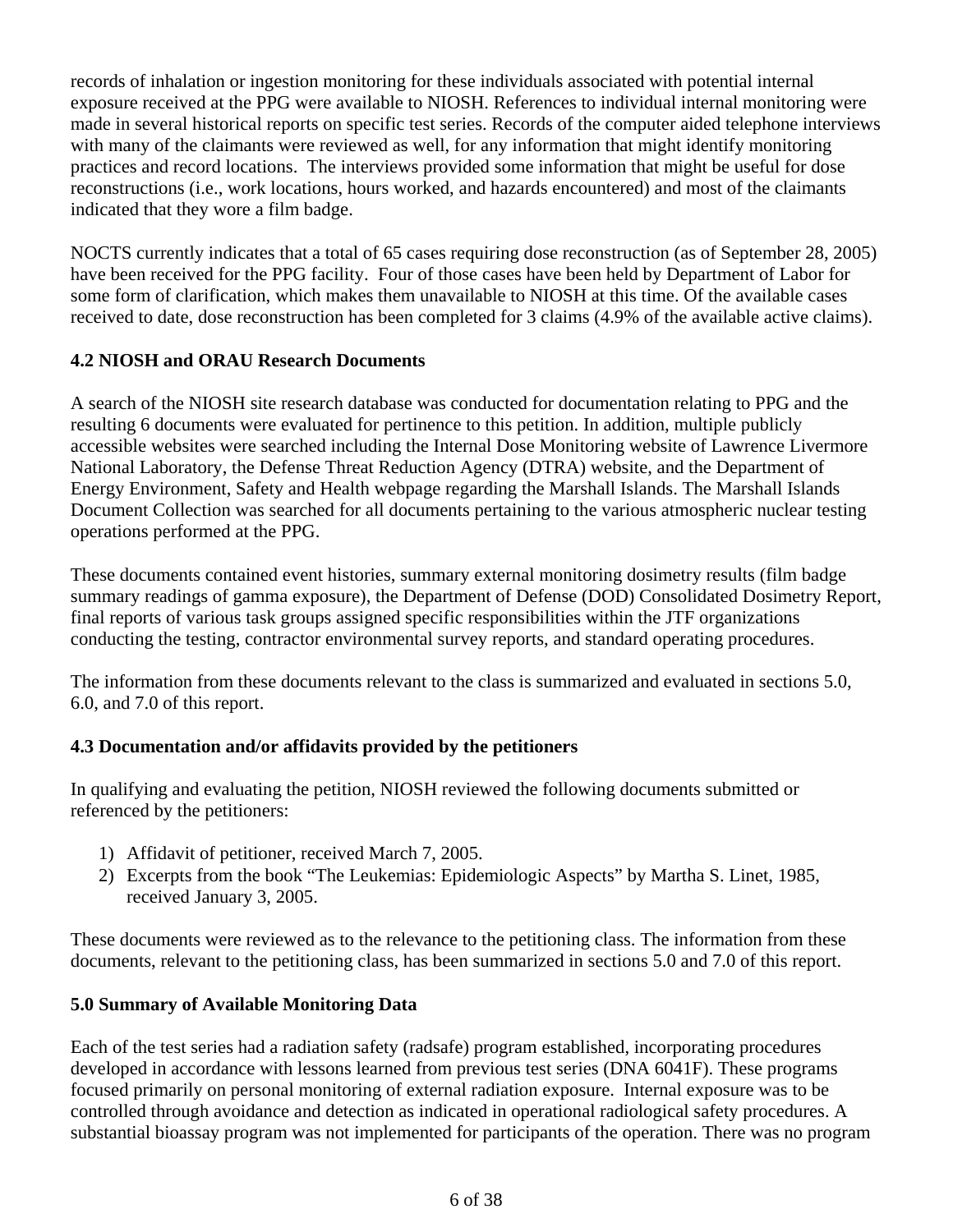for whole body or chest counting, and there was only a brief mention, located in the Albuquerque Operations manager's report (ALO 58-2), of limited use of nasal smears, for which NIOSH has been unable to locate the associated data.

|                                   | <b>Available Data</b>                            | Qualifications on data                                          |
|-----------------------------------|--------------------------------------------------|-----------------------------------------------------------------|
| <b>External Dosimetry</b><br>Data | Considerable personal monitoring data and        | Protective covering on badges                                   |
|                                   | area monitoring data are available for<br>gamma. | potentially shielded out betas.<br>Reports of defective seal on |
|                                   |                                                  | badges for DOMINIC I.                                           |
| <b>Neutron Dosimetry</b>          | Experimental studies were conducted to           | Experiments did not include                                     |
| Data                              | explore neutron generation and measurement       | information on the exposure of                                  |
|                                   |                                                  | test participants.                                              |
| <b>Internal Dosimetry</b>         | None located in publicly accessible records.     | As noted by the National                                        |
| Data                              | Based on conversations with SAIC, who is         | Research Council (NRC) (NRC                                     |
|                                   | responsible for DTRA dose reconstructions,       | 2003) suitable monitoring data to                               |
|                                   | the urine and air data for evaluation of         | estimate intakes of radionuclides                               |
|                                   | internal exposures are not available.            | generally were not obtained.                                    |
|                                   |                                                  | Other than a number of urine                                    |
|                                   |                                                  | samples analyzed during                                         |
|                                   |                                                  | <b>Operation CROSSROADS,</b>                                    |
|                                   |                                                  | bioassays were rare among                                       |
|                                   |                                                  | personnel.                                                      |
| Environmental                     | Reports of radioactivity results in sea water,   |                                                                 |
| <b>Sampling Data</b>              | lagoon water sampling, beta activity in          |                                                                 |
|                                   | plankton, and surveys of plant, fish and         |                                                                 |
|                                   | invertebrate samples from all around the         |                                                                 |
|                                   | PPG were completed by University of              |                                                                 |
|                                   | Washington. Public Health Service sampled        |                                                                 |
|                                   | air, rain, and fallout at locations in and       |                                                                 |
|                                   | surrounding the PPG.                             |                                                                 |
| Air Sampling Data                 | Sampling protocols differed for the different    | Some samples were only counted                                  |
|                                   | test series, but were collected according to     | once and activity values were                                   |
|                                   | operational plan, i.e. for HARDTACK I            | extrapolated to the end of the                                  |
|                                   | samples were collected daily or 48 hours         | collection.                                                     |
|                                   | after detonation.                                |                                                                 |
|                                   | No occupational air data has been retrieved      |                                                                 |
|                                   | to date. Some offsite monitoring data is         |                                                                 |
|                                   | available.                                       |                                                                 |

|  | TABLE 5.1 SUMMARY OF MONITORING DATA FOR PPG |
|--|----------------------------------------------|
|--|----------------------------------------------|

An example of the type of data that is typically seen in test reports, are described below.

| Sample type  | Number of samples |
|--------------|-------------------|
| Sea water    | 463               |
| Rain water   | 29                |
| Fresh water  |                   |
| Alpha swipes | 60                |
| Nasal smears | 200               |
| Food         |                   |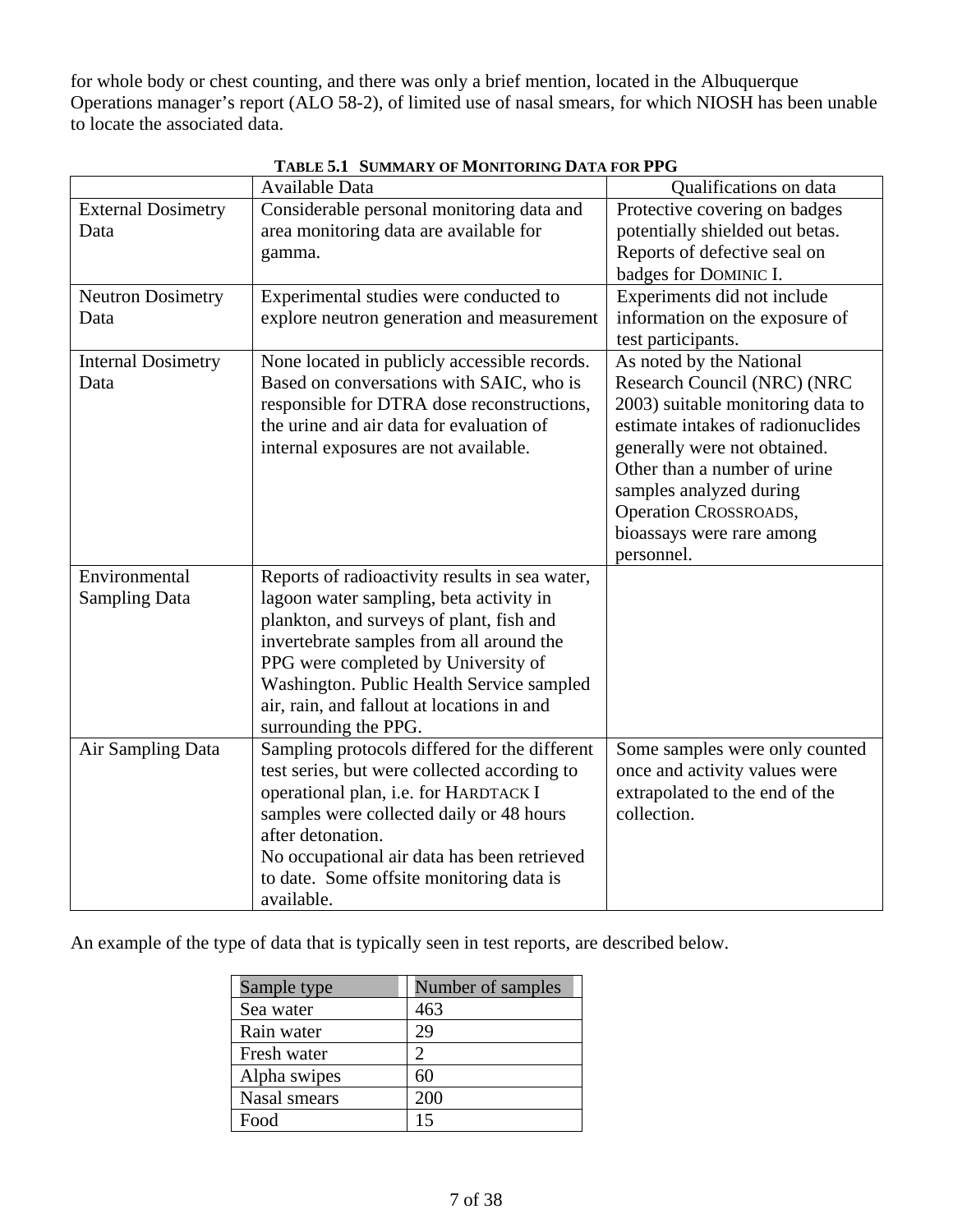| Soil             |  |
|------------------|--|
| Urine (tritium)  |  |
| Marine specimens |  |
| Plant specimens  |  |

This information was taken from a report of the Albuquerque Operations Manager (ALO 58-2). The report references that the samples were counted during HARDTACK I, but no data from these samples have been located as of the date of this evaluation report. The number of samples varied with each test shot, but no data from the test shots have been located at this time.

Since 1946, personnel from the School of Fisheries, University of Washington have studied the effects of nuclear detonations and the ensuing radioactivity on the marine and terrestrial environments throughout the Central Pacific (UW). A collection of reports and publications about these activities and a collection of several thousand samples from these periods are reportedly kept at the School of Fisheries. The basic field program was the collection of terrestrial, lagoon, and ocean samples that represented the major components of the ecosystem. Some of the identification and measurement of the radionuclides in the samples was done in the field to provide guidance to the on-going field program, but most of the samples were analyzed in the home laboratory where the facilities were available for more sensitive detection and measurement and longer sample counting times could be accommodated. This data, which might be available from the University of Washington, may be useful for calculating ingestion from swimming in the lagoons and eating marine life (UW and UW 40).

Since its inception in 1978, the Nuclear Test Personnel Review (NTPR) program has provided radiation dose information and data to veterans who participated in U.S. atmospheric nuclear tests, served with the American occupation forces in Hiroshima and Nagasaki, Japan, or were prisoners of war in Japan at the conclusion of World War II. The program is administered by the Defense Threat Reduction Agency (DTRA), which is the Department of Defense (DOD) Executive Agent for the NTPR Program. NIOSH contacted Science Applications International Corporation (SAIC), the contractor retained by DTRA to complete dose reconstructions for veterans meeting the criteria identified above, to determine the availability of urine and air sample data for test shots conducted at PPG. SAIC technical experts indicated that the 2600 urine samples identified for CROSSROADS were unavailable. SAIC also indicated few, if any, air sample data, are available.

There is no NIOSH Technical Basis Document (TBD) for PPG but the TBD for Nevada Test Site (NTS) has information pertinent to this evaluation. More extensive atmospheric testing was conducted at the NTS than at PPG. The NTS nuclear weapons testing monitoring results are a useful source of information on the deposition of specific radionuclides resulting from nuclear weapons testing.

# **6.0 Summary of Radiological Operations Relevant to the Initial Class**

This summary is based in part on a review of individual project task reports for each test series. This information was confirmed, in part, by a review of the Defense Nuclear Agency report, *"For the Record- A History of the Nuclear Test Personnel Review Program, 1978-1986"* (DNA 6041F).

Between 1945 and 1962, the U.S. Atomic Energy Commission (AEC) conducted 235 atmospheric nuclear weapon tests at sites in the U.S. and in the Pacific and Atlantic oceans. In the Pacific, 29 atolls and 5 islands spread over 770,000 mi<sup>2</sup> with a total land area of about 70 mi<sup>2</sup> comprise the Marshall Islands. Enewetak Atoll, Bikini Atoll, Johnston Island and Christmas Island in the Marshall Islands together, are the AEC's Enewetak Proving Ground, later known as the Pacific Proving Ground (PPG). The table below identifies the test series, the year they occurred, the number of detonations, and the various types of detonations.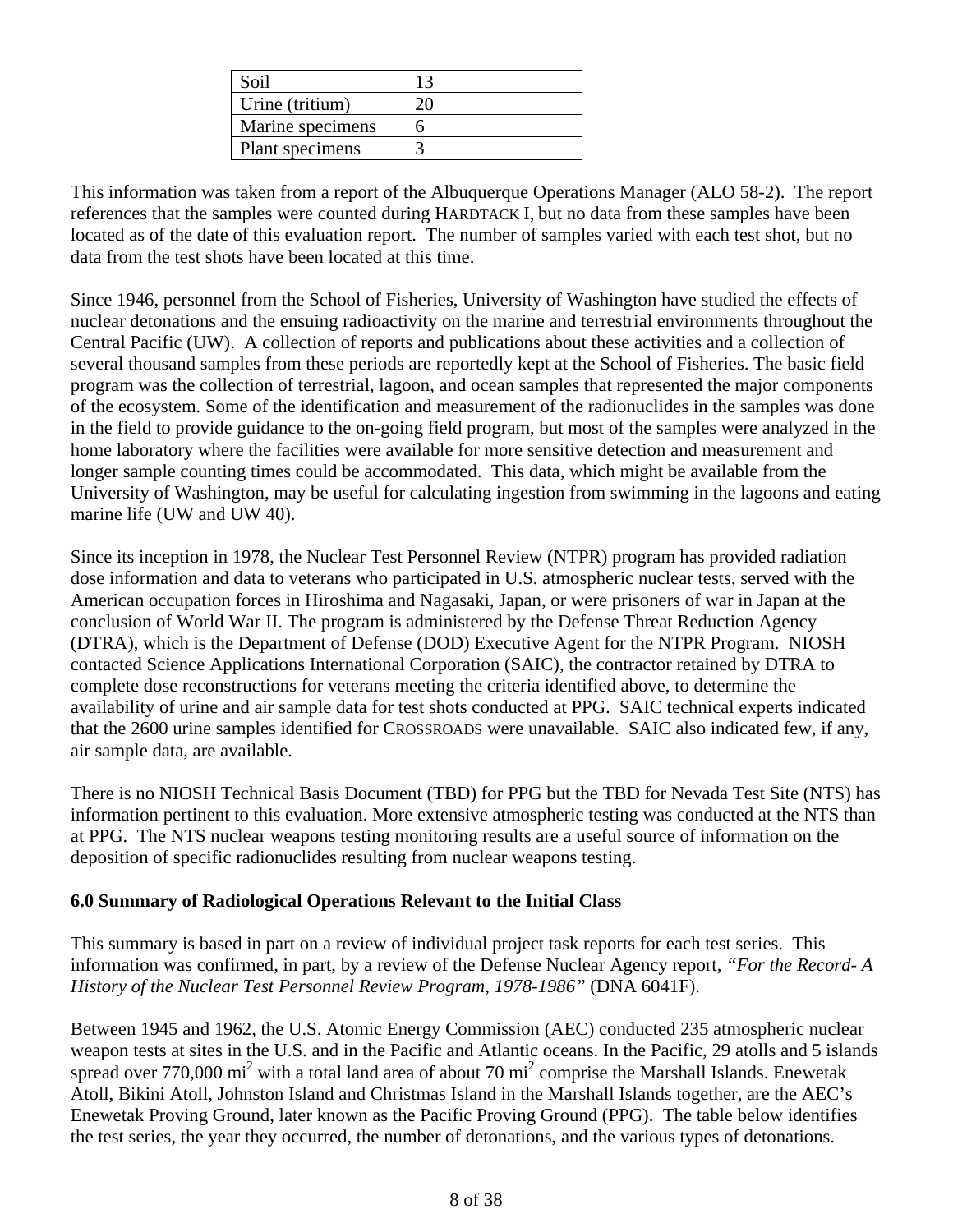| <b>Pacific Test Series Name</b> | <b>Year Conducted</b> | No. of             | <b>Type of Detonation</b> |
|---------------------------------|-----------------------|--------------------|---------------------------|
|                                 |                       | <b>Detonations</b> |                           |
| Crossroads                      | 1946                  | 2                  | Airburst/Underwater       |
| Sandstone                       | 1948                  | 3                  | All Tower                 |
| Greenhouse                      | 1951                  | 4                  | All Tower                 |
| Ivy                             | 1952                  | $\overline{2}$     | Surface/ Airburst         |
| Castle                          | 1954                  | 6                  | Surface/Barge             |
| Redwing                         | 1956                  | 17                 | Surface, Airdrop,         |
|                                 |                       |                    | Barge, and Tower          |
| Hardtack I                      | 1958                  | 35                 | Various                   |
| Dominic                         | 1962                  | 36                 | Airdrop                   |

Note: For more detail on each test see Appendix A

All of the test series were conducted by organizations designated as a Joint Task Force (JTF), made up of military personnel from the four services, federal civilian personnel, and contractor personnel.

 responsible for personnel safety within their commands. Personnel were trained in radiological safety. Standards governing permissible exposure were established. From the beginning of the tests, military leadership recognized the need for a substantial, qualified, military radsafe organization. After CROSSROADS, the radiation safety plans established an organization to provide radsafe expertise and services to commanders of the separate components of the task force, who were

The principal source of exposure to DOE, DOE contractors, or subcontractors, or AWE employees employed by the AEC or AEC contractors or subcontractors at the PPG from 1946 through 1962 would have been external exposure from gamma rays following detonation, fallout, the activation of debris (i.e. photo tower steel), contamination and immersion. Beta exposure would occur from cloud immersion and direct contact with fallout. Neutron exposure would have been a concern near the blast. The principal potential source of internal radiation doses for members of the class would have been inhalation or ingestion due to contamination caused by the fallout from the nuclear detonations.

Operation CROSSROADS was the first atmospheric nuclear weapon test series held in the Marshall Islands starting in 1946. From the beginning of the nuclear testing, Radiological Safety Plans focused on detection and avoidance of radiation (DNA 6032F). The plans included the establishment of exclusion areas, operational limits, and contamination controls (including donning and doffing clothing upon egress from potentially contaminated areas). Systematic reconnaissance was to begin shortly after each detonation with aerial and surface surveys, including water samples, soil samples, and marine life samples. Radsafe monitors were assigned to monitor and limit the radiation exposure of work parties. Over 225 monitors were used for each of the two CROSSROADS detonations. The Operational Plan set the maximum allowable dose for exposure over a long period at 0.1 roentgens (R) per 24 hours. In addition, no individual was allowed to have a total exposure of over 50 or 60 R in 2 weeks. If an individual received 10 R in 1 day or 60 R in 2 weeks, he was to be withdrawn from active participation in the operation. There is no record indicating that this action was ever required (DNA 6032F).

About 15 percent of the JTF 1 personnel were issued at least one of the 18,875 film-badge dosimeters during CROSSROADS. Approximately 6,596 personnel were on islands or ships that had no potential for radiation exposure. Personnel anticipated to be at greatest radiological risk were badged, and a percentage of each group working in less contaminated areas was badged. The maximum accumulated exposure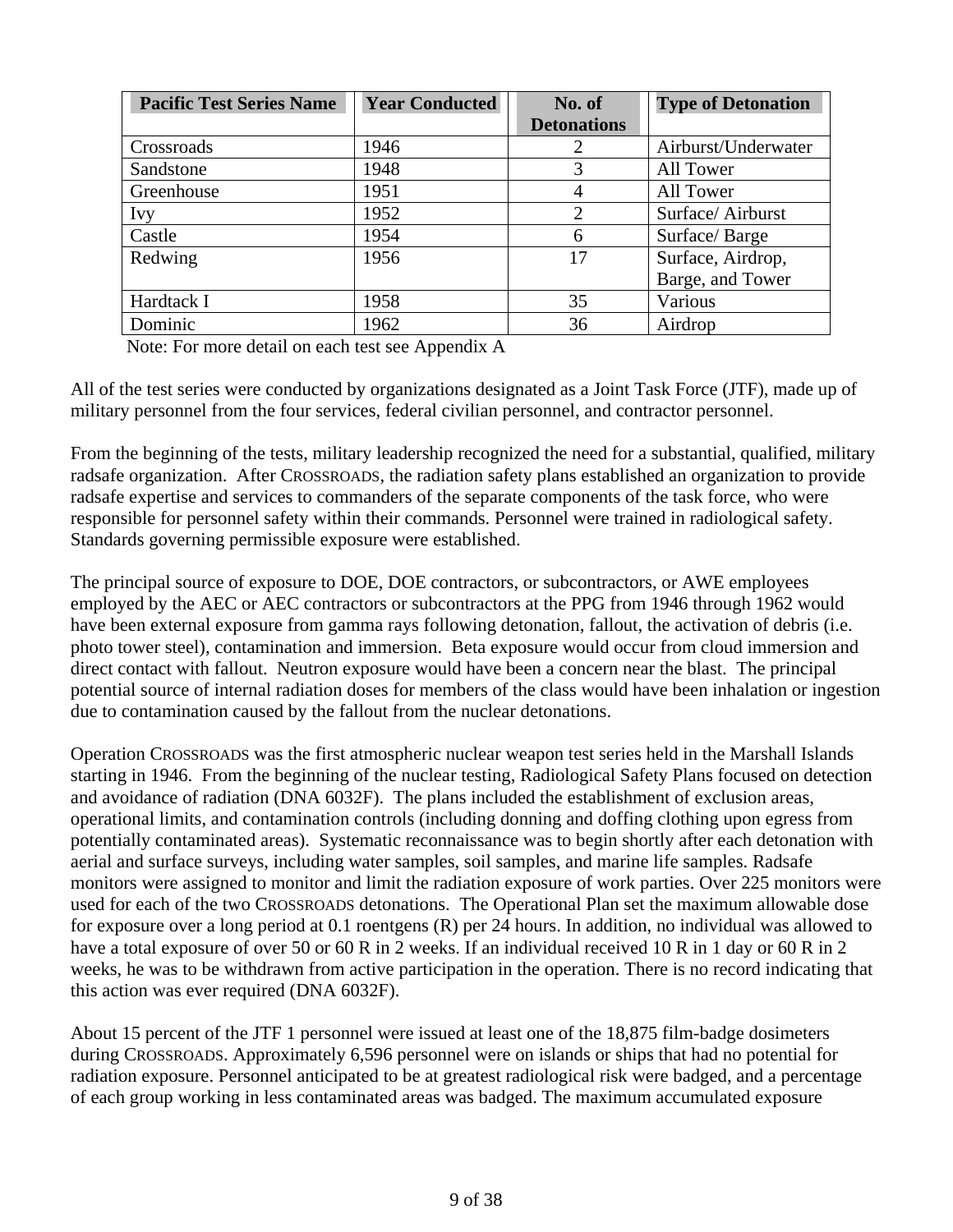recorded was 3.72 R. Beginning with REDWING, film badges were issued to all individuals upon their arrival at the PPG to determine gamma radiation exposure (DNA 6032F; DNA 6041F).

Due to the presence of alpha emitters, including plutonium, a program to urine test personnel thought to have been exposed was implemented to determine whether any had taken these substances into their bodies. The water-testing laboratory on the ship Haven was converted for testing urine. By 15 August 1946, 2600 samples had been tested. The men doing the work had to use instruments that were on hand and develop techniques as they worked. The widespread presence of radioactive material led to high background counts and made it difficult to determine whether an individual had low levels of alpha emitters in his urine (DNA 6032 F).

The radiological safety approach used for CROSSROADS was duplicated for all tests after CROSSROADS. A radsafe annex to the Operation Plan, outlining the radiological safety regulations for the operation was issued prior to each test series. Exposure limits changed as more knowledge was gained from the tests. Air sampling was performed, but this was designed to establish fallout patterns rather than monitoring occupational internal exposure. According to SAIC, few of these air sampling data are available and NIOSH has not had the opportunity to examine them. Urine samples were collected for CROSSROADS but NIOSH has been unable to retrieve the data. After CROSSROADS, urine sampling was performed for special cases, such as after the occurrence of fallout a short time after zero hour of the DOG shot test during Operation GREENHOUSE. There were 125 urine samples analyzed, but these data are not available to NIOSH.

Appendix A of this report provides more detail concerning each of the tests and radiological operations performed at the PPG.

# **7.0 Evaluation of Feasibility of Dose Reconstruction**

The feasibility determination for the class of employees covered by this evaluation report is governed by 42 CFR § 83.13(c) (1). Under this regulation, NIOSH must establish whether or not it has access to sufficient information to either estimate the maximum radiation dose that could have been incurred under plausible circumstances by any member of the class, or to estimate the radiation doses of members of the class more precisely than a maximum dose estimate. If NIOSH were to have access to the information sufficient for either case, then dose reconstruction would be feasible.

In making determinations of feasibility, NIOSH begins by evaluating whether current or completed NIOSH dose reconstructions demonstrate the feasibility of estimating with sufficient accuracy the potential radiation doses of the class. If not, NIOSH systematically evaluates the sufficiency of different types of monitoring data and process and source or source term data, which together or individually might assure NIOSH that it can estimate either the maximum doses members of the class might have incurred, or more precise quantities that reflect the variability of exposures experienced by groups or individual members of the class. This approach is specified in the SEC Petition Evaluation Internal Procedures (OCAS-PR-004) available at www.cdc.gov/niosh/ocas.

As documented in Section 4.1, NIOSH has not completed any dose reconstructions nor collected information in the process of dose reconstruction that fully demonstrates the feasibility of estimating the radiation doses of the class. As indicated in section 5.0, another government organization, DTRA has completed dose reconstructions for veterans associated with the nuclear weapons testing program at PPG.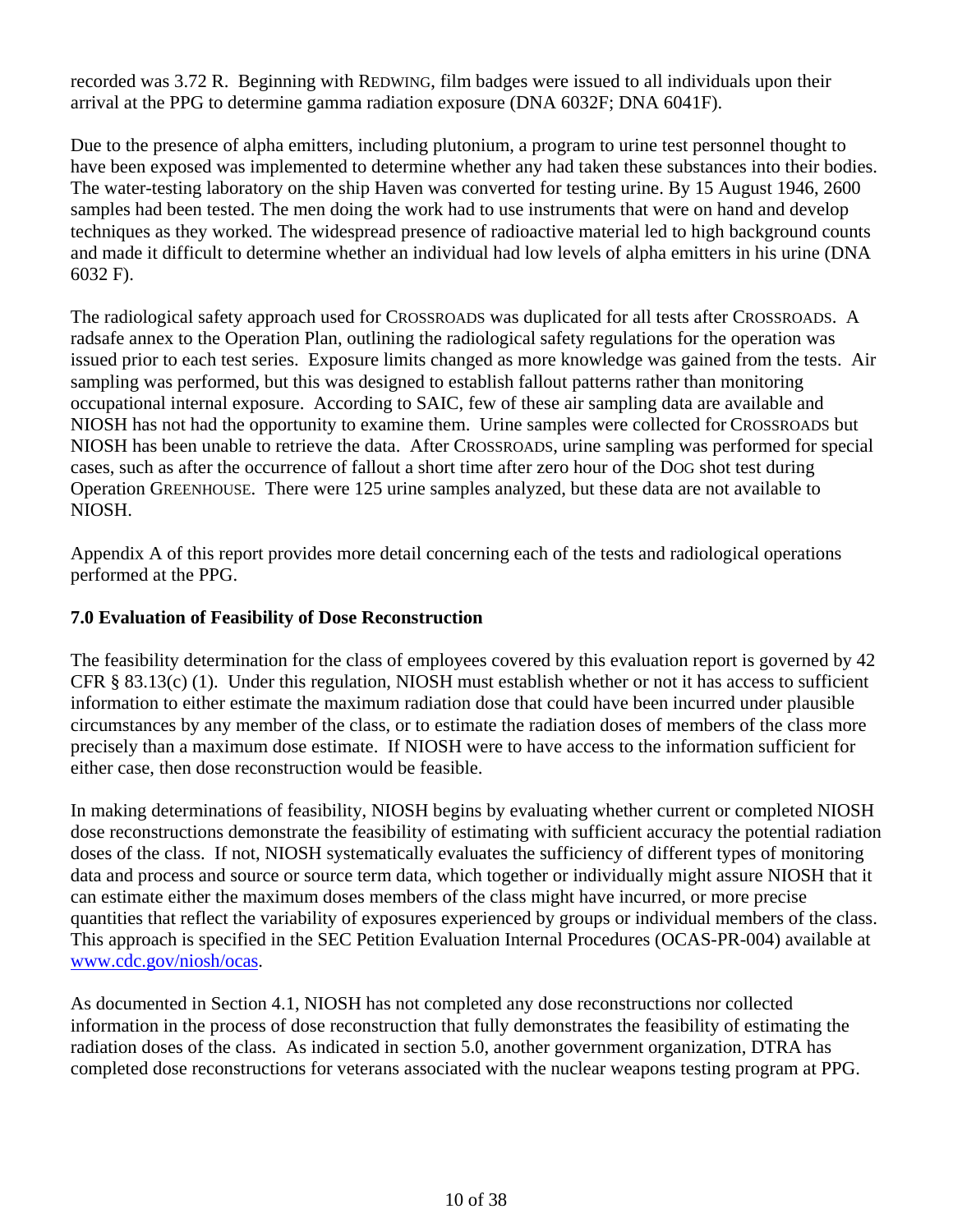The feasibility evaluation that follows examines the methods used for dose reconstruction under DTRA and the availability of information necessary for reconstructing internal and external radiation doses of members of the class.

# **7.1 NTPR Dose Reconstructions**

As identified in section 5.0, a method for completing dose reconstructions for veterans who participated in U.S. atmospheric nuclear tests was developed by DTRA for the NTPR program, which serves veterans who participated in U.S. atmospheric nuclear tests, served with the American occupation forces in Hiroshima and Nagasaki, Japan, or were prisoners of war in Japan at the conclusion of World War II. The primary purpose of the NTPR Program is to provide participation data and radiation dose information to veterans. In theory, the technical work of this program could be used to support dose reconstructions for all employees of DOE, DOE contractors, or subcontractors employed at the PPG from 1946 through 1962. Since the veterans and members of the proposed class worked in the same locations or close proximity, they were subject to similar exposures. Therefore, the models developed for determining dose to veterans could be used for the class members.

However, in 2003, the National Research Council (NRC) reviewed the NTPR program, issuing a report, "A Review of the Dose Reconstruction Program of the Defense Threat Reduction Agency" (NRC 2003). The review was prompted by a GAO report to Congress (2000) and examined the methods of the program and a random sample of completed dose reconstructions from the program to determine:

- Whether or not the reconstruction of sample doses is accurate.
- Whether or not the reconstructed doses are accurately reported.
- Whether or not the assumptions made regarding radiation exposure based on sampled doses are credible.
- Whether or not the data from nuclear tests used as a part of the reconstruction of sampled doses are accurate.

The final report outlined several conclusions and recommended improvements relating to various aspects of the NTPR dose reconstruction process.

NIOSH has examined the models used for the NTPR program, conclusions and recommendations by the NRC (NRC 2003), and DTRA's corrective action plan (DOD 2004). The technical issues associated with internal and external exposures identified by the NRC were evaluated to determine whether the data or technical products of the NTPR program could be used to support dose reconstructions for the EEOICPA claims and whether the issues identified by the NRC can be resolved in a timely manner.

# Internal Dose Issues

The internal dose reconstruction process established by DTRA starts by determining the activity ratio of hundreds of radionuclides produced by the weapon detonation. Since the time of the detonation is well documented, the decay of these radionuclides and the subsequent affect of that decay on the activity ratio are readily determined. DTRA assumes that the radionuclides are well mixed in the cloud produced by the detonation and subsequently, that the fallout is well mixed. This information is used to determine the radiation level per unit ground contamination. With that determination, and the calculation of a resuspension factor, the integrated airborne exposure is related to the external radiation exposure.

The NRC review raised a number of issues associated with the methods used by DTRA to estimate inhalation dose. They summarized these issues in two tables. One table identified issues that potentially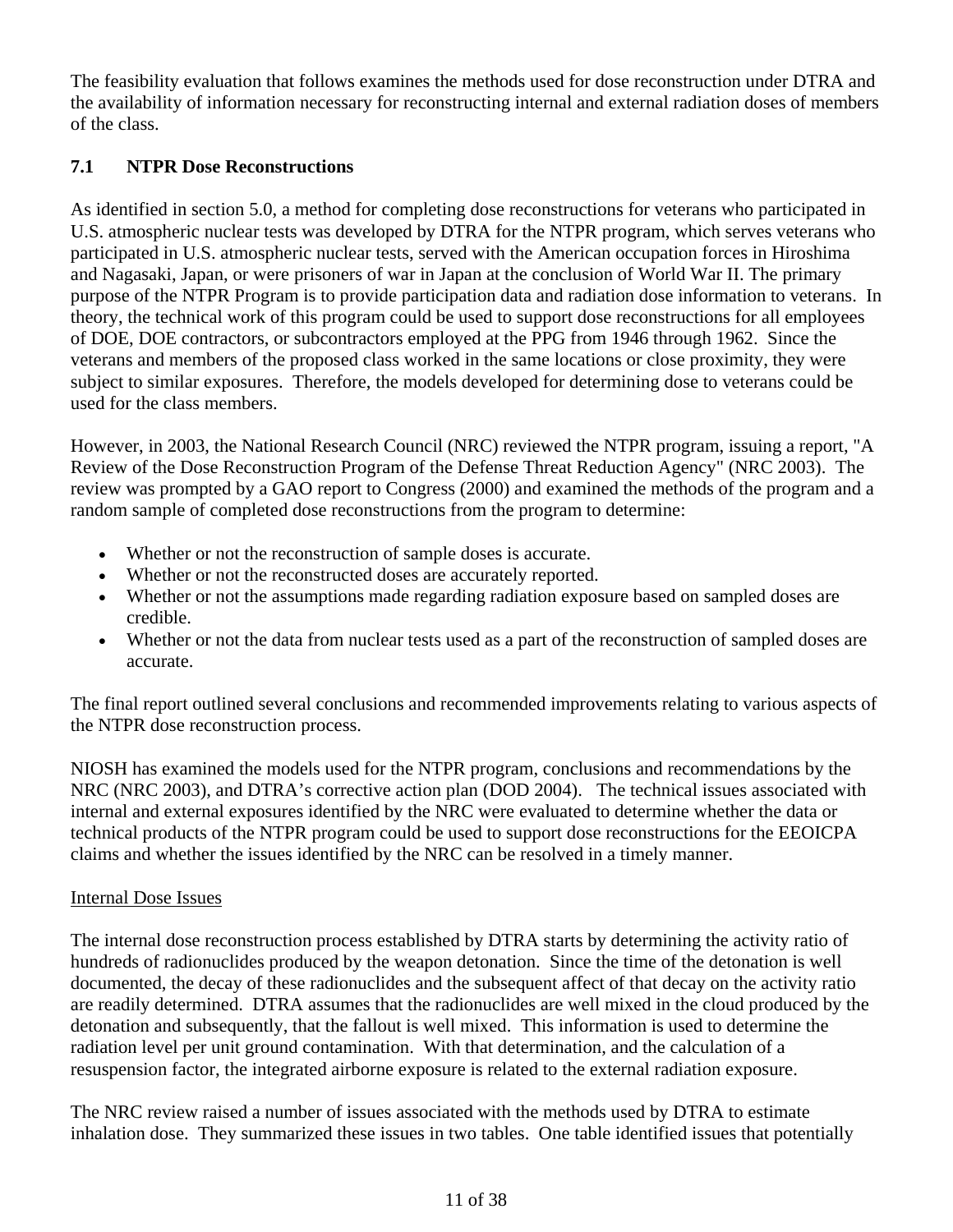overestimated internal doses. These issues were not evaluated in this SEC evaluation. The second table identified issues that potentially underestimated the inhalation dose. That table is reproduced below. The table number is the number in the NRC report.

TABLE V.C.7 Summary of Assumptions Used to Estimate Inhalation Doses in NTPR Program That Have Substantial Uncertainty That Is Not Taken into Account or Should Tend to Result in Underestimates of Dose

*Dose coefficients* (organ-specific equivalent doses per unit activity of radionuclides inhaled)

- Uncertainties in dose coefficients due to uncertainties in dosimetric and biokinetic models are not taken into account.
- Uncertainty in dose coefficients for alpha-emitting radionuclides due to uncertainty in biological effectiveness of alpha particles is not taken into account.
- Dose coefficients for organs of GI tract from inhalation of plutonium may be underestimated when inhaled materials are respirable (AMAD,  $1 \mu m$ ).

*Methods used to estimate inhalation exposures (intakes of radionuclides in air)* 

- Sources of error and uncertainty in methods of estimating radionuclide concentrations in deposited fallout based on measured external photon exposures have not been evaluated, and reliability of methods is unknown. The assumption of no fractionation (except for removal of noble gases) should result in substantial underestimates of concentrations of refractory radionuclides (such as plutonium), and the method of calculating external exposure rates per unit concentration of radionuclides on a surface probably is not valid for fallout deposited on ships in Pacific and should result in underestimates of concentrations in these cases.
- Resuspension factor used to estimate radionuclide concentrations in descending fallout may result in underestimates of exposure when exposure did not occur during entire period of fallout.
- Presence of fallout deposited more than a few months before exposure usually is ignored, especially late in period of atomic testing at NTS, when buildup of plutonium and longer-lived fission products from many prior shots was extensive.
- Effect of blast wave from detonations at NTS on resuspension of substantial fraction of previously deposited fallout over large areas generally is ignored.
- In some dose reconstructions for veterans who filed claim for compensation for cancer in internal organs and received substantial external dose, inhalation dose of zero was assigned even though inhalation exposure almost certainly occurred.
- Resuspension factors applied to fallout deposited on ships in Pacific, especially below decks, may be too low.
- Inhalation dose during time spent indoors on residence islands in Pacific is assumed to be zero; some inhalation doses below decks on ships also may be underestimated.

The NRC concluded generally that the methods used in the NTPR program to estimate inhalation doses to atomic veterans do not consistently provide credible upper bounds.

Most of the issues dealing with uncertainty are similar to issues NIOSH has already or is currently dealing with in the EEOICPA program. Of the issues identified by the NRC, NIOSH considers the following issue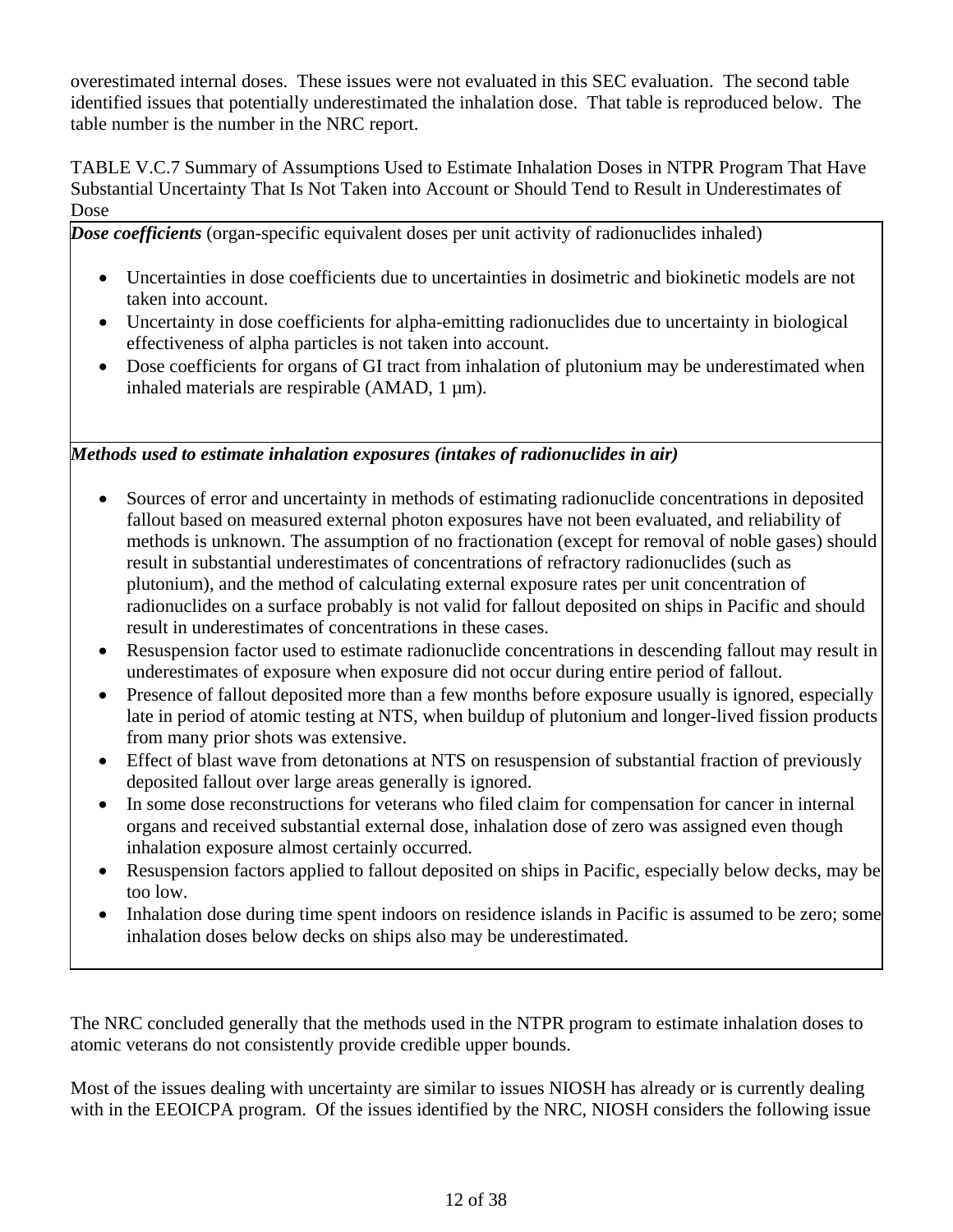most significant with respect to the feasibility of dose reconstruction for non-military personnel under EEOICPA:

"*Sources of error and uncertainty in methods of estimating radionuclide concentrations in deposited fallout based on measured external photon exposures have not been evaluated, and reliability of methods is unknown. The assumption of no fractionation (except for removal of noble gases) should result in substantial underestimates of concentrations of refractory radionuclides (such as plutonium)."* 

DTRA and the Veterans Administration, with the support of the National Council on Radiation Protection, issued a report to Congress dated June 3, 2004 (DOD 2004) that identified a plan of action to correct the deficiencies identified by the NRC. The corrective actions identified for this issue included: potential modification of existing models; developing new models; and review by the Veterans Advisory Board on Dose Reconstruction. In the report, the plan indicated that this issue would be resolved within two years (i.e., June 2006) following submission of the report to Congress.

In order for NIOSH to consider using the DTRA model for inhalation dose, the model must be able to establish credible upper bounds. Therefore, the issues identified by the NRC that question the ability to establish upper bounds would have to be resolved and the model would have to be validated, as recommended by the NRC.

# External Dose Issues

The NTPR program primarily uses film badge monitoring data or radiation surveys with field instruments to determine external dose. If the person wore a film badge and the data could be located, the external gamma dose is generally based on those data. If no acceptable film badge data are available or if the film badge data do not cover all potential exposures, the external dose for these exposures are based on a "scientific" dose reconstruction that relies on survey data.

The NRC review identified the following issues associated with the external dose reconstructions performed by NTPR:

- 1) Although the methods used to estimate *average* doses to participants in various units are generally valid, many participants did not wear film badges all the times that they might have been exposed, so *individual* doses are often highly uncertain.
- 2) Upper bounds of doses from external exposure to gamma radiation are often underestimated because of questionable assumptions about a person's locations and durations of exposure.
- 3) Skin and eye doses from exposure to beta particles do not always seem to be credible upper bounds, and skin doses from radioactive particles on the skin do not seem to have been taken into account.
- 4) Upper bounds of doses from external exposure to neutrons are always underestimated by a factor of about 3–5, but few participants received much neutron exposure.

The issues identified above are similar to issues that NIOSH has dealt with in the EEOICPA dose reconstruction process. NIOSH expects it could apply uncertainty factors to ensure a reasonable estimate of the external dose. In addition, the dose could be bounded by making claimant favorable assumptions to overcome data gaps. For example, when locations of employees are not clear the dose reconstructor could assign the employee the dose from the highest exposed group.

# Conclusion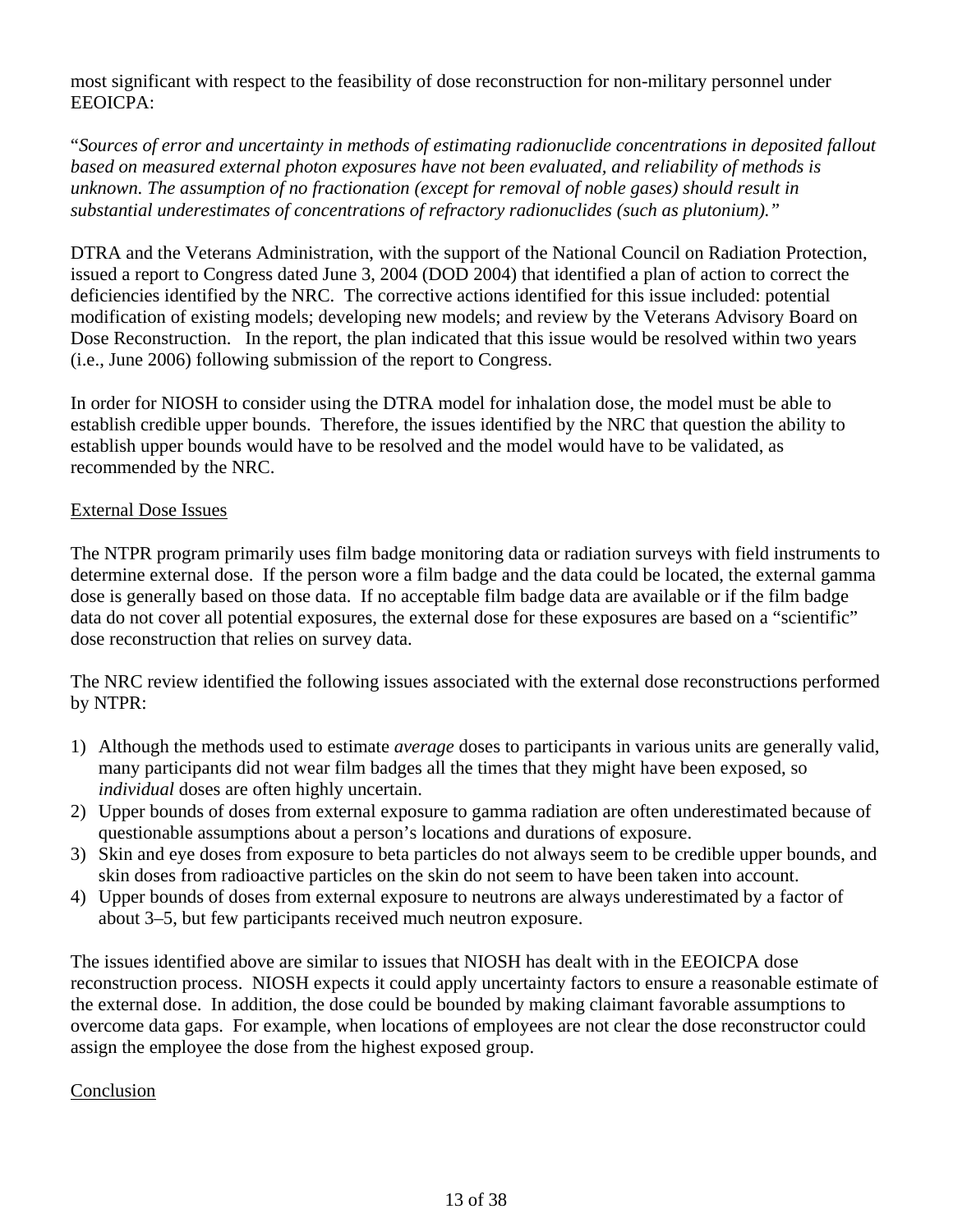Based on issues identified by the NRC that questioned the ability to establish an upper bound dose reconstruction, NIOSH has determined that the DTRA dose reconstruction approach could not be used at this time for completing dose reconstructions for the proposed class. Although the DTRA models might support the ability to estimate inhalation doses in the future, it is not certain that the issues identified by the NRC will be resolved in a reasonable period of time to support dose reconstruction for EEOICPA claims.

# **7.2 Internal Radiation Exposure**

The principal potential source of internal radiation doses for members of the class would have been inhalation or ingestion due to contamination caused by the fallout from the nuclear detonations. The fallout patterns were part of the scientific investigations conducted as part of the testing program and were well investigated and documented in multiple reports, including those of Program 40, the PHS offsite monitoring program, the Radsafe organization, the Armed Forces Special Weapons Project, and the Scientific Task Group.

It has been estimated that as much as 80 percent of the radioactive debris from a land surface burst falls out within the first day following the detonation. Detonations on the surface of seawater generate particles consisting mainly of salt and water drops that are smaller and lighter than the fallout particles from a landsurface detonation and as such, water bursts produce less early fallout. The initial radiation of an underwater detonation is absorbed by the large quantities of water surrounding the detonation point. The intense heat vaporizes the water and forms a bubble beneath the surface that expands as the energy works against the mass of water. The expansion continues until the energy is expended, at which point the bubble begins to collapse as it rises toward the surface. Depending on the depth of the burst and the size of the bubble, it may break the surface of the water near its fully expanded size or smaller. Some radioactive products are vented into the air as the bubble breaks the surface, but most of the device debris remains trapped in the volume of water that collapses on the bubble (the radioactive pool).

and water particle size characteristics. The water-surface detonations at Enewetak and Bikini atolls, being mostly over relatively shallow lagoon waters (barge shots) or on the very little dry land probably formed a complex combination of land-surface

Fallout associated with some of the detonations, both on the land surface and in the water, was a potential source of internal exposure. The possibility existed for inhalation and ingestion of radiological particles during a fallout event as well as exposure to re-suspended fallout remnants at some later date. Radiological particles on the land surface could potentially have been disturbed and re-suspended by wind, personnel traffic through contamination areas, construction activities disturbing contaminated soil, or by decontamination efforts, and been inhaled or ingested by personnel operating in the contaminated areas.

# **Inhalation**

As indicated in section 6.0, limited urinalysis was reportedly done for certain test shots or series, but NIOSH has been unable to obtain those records. Some air monitoring was performed, but the only data available are offsite monitoring data. No occupational air sampling data are available. Air monitoring was performed to address fallout patterns rather than occupational internal exposure. While there is an indication that some nasal smears were performed, no data are available to NIOSH at this time from these smears. No evidence has been located to indicate that any lung or whole body counting or personal air monitoring was done as a part of the radsafe operations or procedures for the PPG.

Although it might be possible to calculate the maximum plausible radionuclide deposition from the detonations, because there are so many variables (e.g., size and type of bomb, detonation height,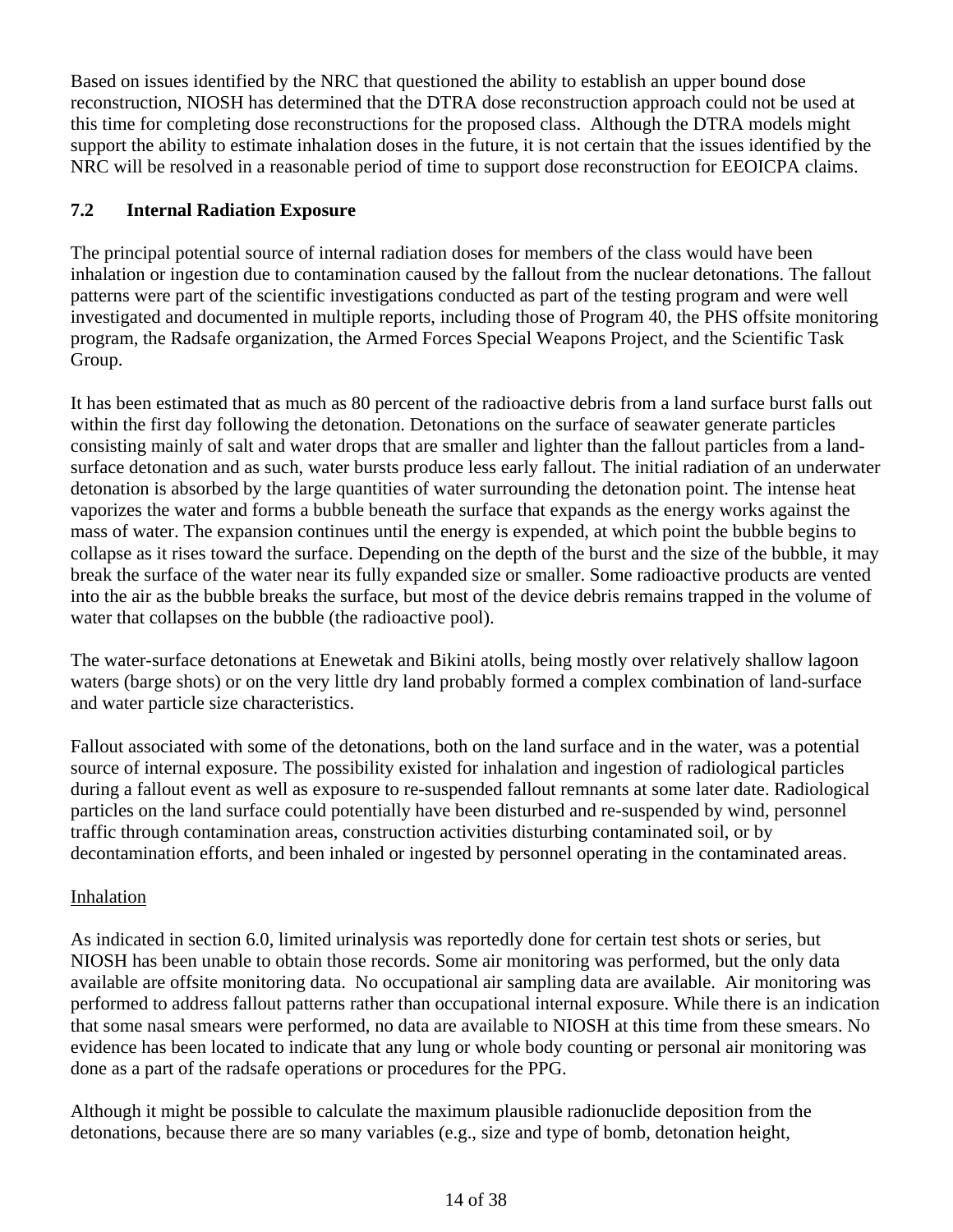geographical conditions, weather conditions, etc.), each test would have to be evaluated individually to determine the maximum exposed individual or group for that test. This would require access to potentially sensitive information specific to each nuclear device together with extensive information on employee locations and activities. NIOSH cannot determine on a timely basis, with respect to this petition evaluation, the feasibility of a source and process-based dose reconstruction effort.

Therefore, based on the lack of any internal monitoring data or area monitoring data and due to the significant variability in parameters that would affect actual deposition of radionuclides, NIOSH has determined that it is not feasible to estimate inhalation-related radiation doses for the class of employees covered by this report.

# Ingestion

Fallout and residual contamination from underwater detonations in the lagoon waters would have been a potential source of internal exposure as the lagoon was both a water source and location of recreational swimming for personnel between shots. Generally, the circulation pattern of a lagoon is more restricted than the ocean. The northeast winds move the surface waters from east to west and in so doing there is upwelling on the east side of the lagoon to replace the westward flowing surface water. A circulation pattern is established in which surface water moves westward and then sinks, and the bottom waters move eastward and up-well.

As has been noted earlier in this report, the lagoon waters were tested for contamination as both a water source and a recreation location. Beach swimming areas were closed on more than one occasion due to higher than acceptable levels of contamination. Reports from the Laboratory of Radiation Biology on beta activity at Rongelap Atoll indicate the ingestion of radiological material as part of the drinking water or recreational swimming would have been minimal (CASTLE 1954). In addition, the NRC reviewed various bounding ingestion scenarios when reviewing the NTPR program and came to the conclusion that doses to specific organs and tissues due to ingestion of radionuclides probably were low, compared with doses from external exposure, except in rare cases.

NIOSH has not considered ingestion of potentially contaminated local foodstuffs. The practice of eating locally grown produce or seafood was prohibited by regulation and there has been no claim of ingestion of such by the petitioner, nor within any documentation received to date.

As indicated in section 5.0, data may be available from the University of Washington, School of Fisheries that would support determining potential ingestion dose. However, at this time, no internal monitoring data that would support estimations of ingestion dose have been located. Since there is a lack of sufficient information to estimate inhalation-related doses to complete dose reconstructions for this class of employees, NIOSH has not completed evaluating the sufficiency of ingestion monitoring data.

# **7.2 External Radiation Exposure**

External radiation exposure was the primary radiological concern for the planners and management of the nuclear atmospheric test operations in the PPG. The potential existed for external radiation exposure from fallout, the activation of debris (i.e. photo tower steel), contamination and immersion. The external exposure was monitored primarily through the use of film badges and radiation monitoring equipment.

As discussed in the subsections of Section 6.0, specific to each test series, a film badge program was used to maintain exposure information on personnel living and operating in the PPG during the operations. Beginning with REDWING, film badges were issued to all individuals upon their arrival at the PPG to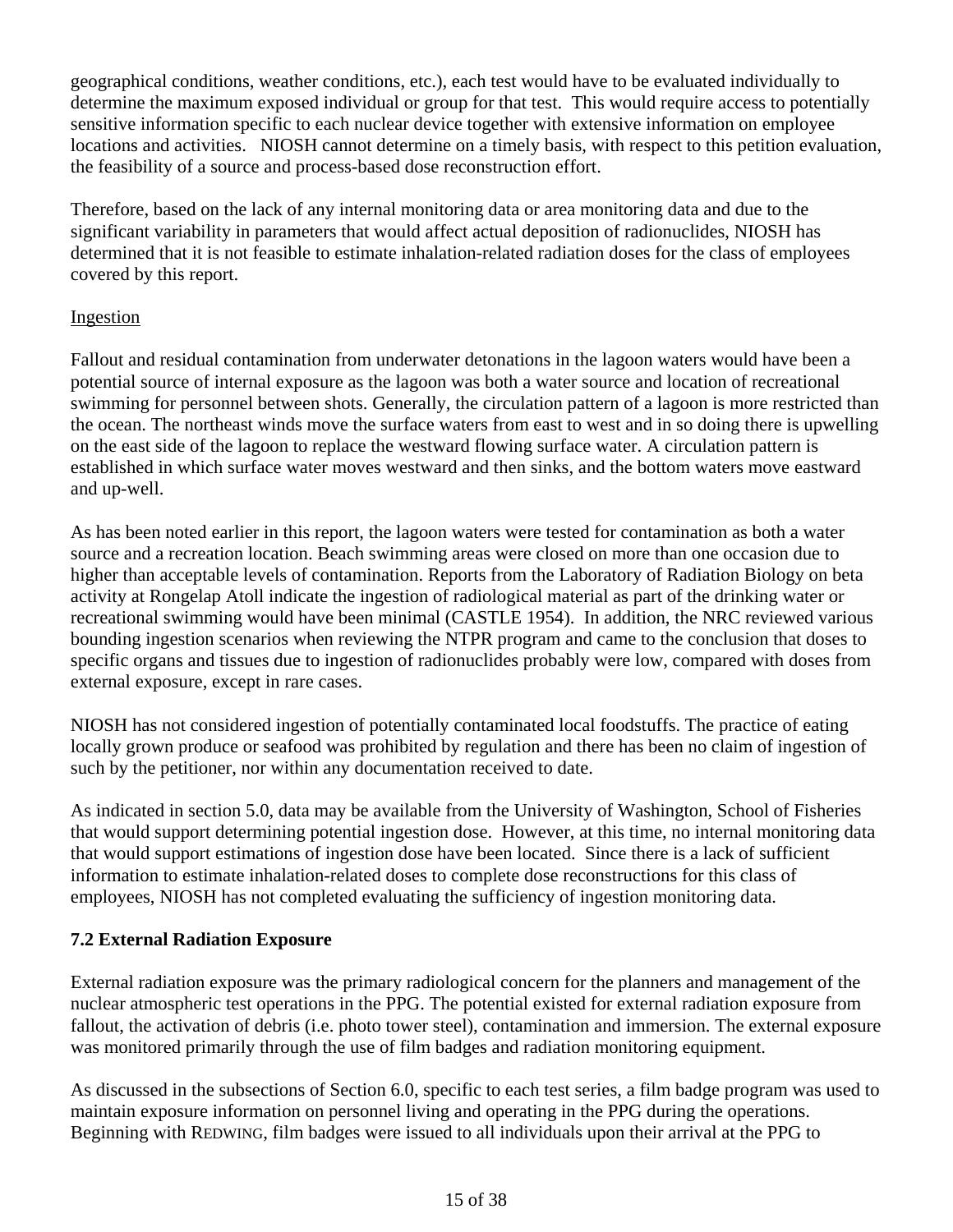determine gamma radiation exposure (S-56/239 p. 95). The configuration of the film badges would require the application of models to derive associated upper limit beta exposure estimates, as the badges would have shielded out significant amounts of beta radiation. In addition to the film badges, self-reading pocket dosimeters were issued for entrance to RADEX areas. The summary exposure data on individuals is available for this evaluation. Monitoring was performed for work parties entering radiological exclusion (RADEX) areas, with clearly specified stay times and dose limits.

Based on the available data, NIOSH can utilize the film badge monitoring data or radiation surveys with field instruments to determine external dose. If the person wore a film badge and the data could be located, the external dose can be based on this data with correction factors applied for beta dose and uncertainty. If no acceptable film badge data are available, maximum credible exposure scenarios could be developed for individuals given the roles, responsibilities, and location associated with the task unit they were assigned to and exposure rate information for various work assignments. Again, correction factors for beta dose and uncertainty would be applied, as necessary.

# Neutrons

The highest potential source of neutron exposure would have been the detonation events and accessing the detonation locations for recovery of monitoring equipment. Neutron exposure to personnel should not have been substantial during the period covered by this evaluation. This conclusion is consistent with that of the NRC. Personnel were evacuated beyond the range of both blast effects and neutron exposure from the detonations. Access controls were implemented for the detonation sites following the detonations as discussed in section 6.0 of this report. No neutron monitoring data were located, but since internal doses cannot be estimated to complete dose reconstructions for this class of employees, NIOSH did not complete an evaluation of the feasibility of estimating neutron doses.

# **7.3 Occupational Medical Exposures**

Occupational medical exposures to X-rays, when such screening X-rays are a condition of employment, are also included in EEOICPA dose reconstructions. It is not clear during the proposed class time period whether individuals at the PPG site were required to have pre-employment, annual, and termination chest X-ray examinations. However, NIOSH could make claimant-favorable assumptions, as needed, on the frequency requirements of occupational medical X-rays and the type of X-ray equipment that may have been used.

In addition, NIOSH has issued a Technical Information Bulletin (TIB), ORAU-OTIB-0006, *Dose Reconstruction from Occupationally Related Diagnostic X-ray Procedures* that can be used to assign dose from these procedures. Therefore, NIOSH concludes it is feasible to determine the maximum potential occupational medical exposures.

# **7.4 Summary of Feasibility Findings**

This report evaluated the feasibility of completing dose reconstructions for all employees of DOE, DOE contractors, or subcontractors employed at the PPG from 1946 through 1962. NIOSH finds that the external monitoring records and operational histories available are sufficient to complete external dose reconstructions for these employees, with the exception of neutron exposure, which was not fully evaluated. Existing NIOSH procedures could be used to estimate possible occupational medical exposures. However, NIOSH lacks access to source term data, bioassay data or internal monitoring data to estimate internal doses associated with potential inhalation of radionuclides. Methods used by the NTPR program for military employees cannot be considered for application to dose reconstructions under EEOICPA until issues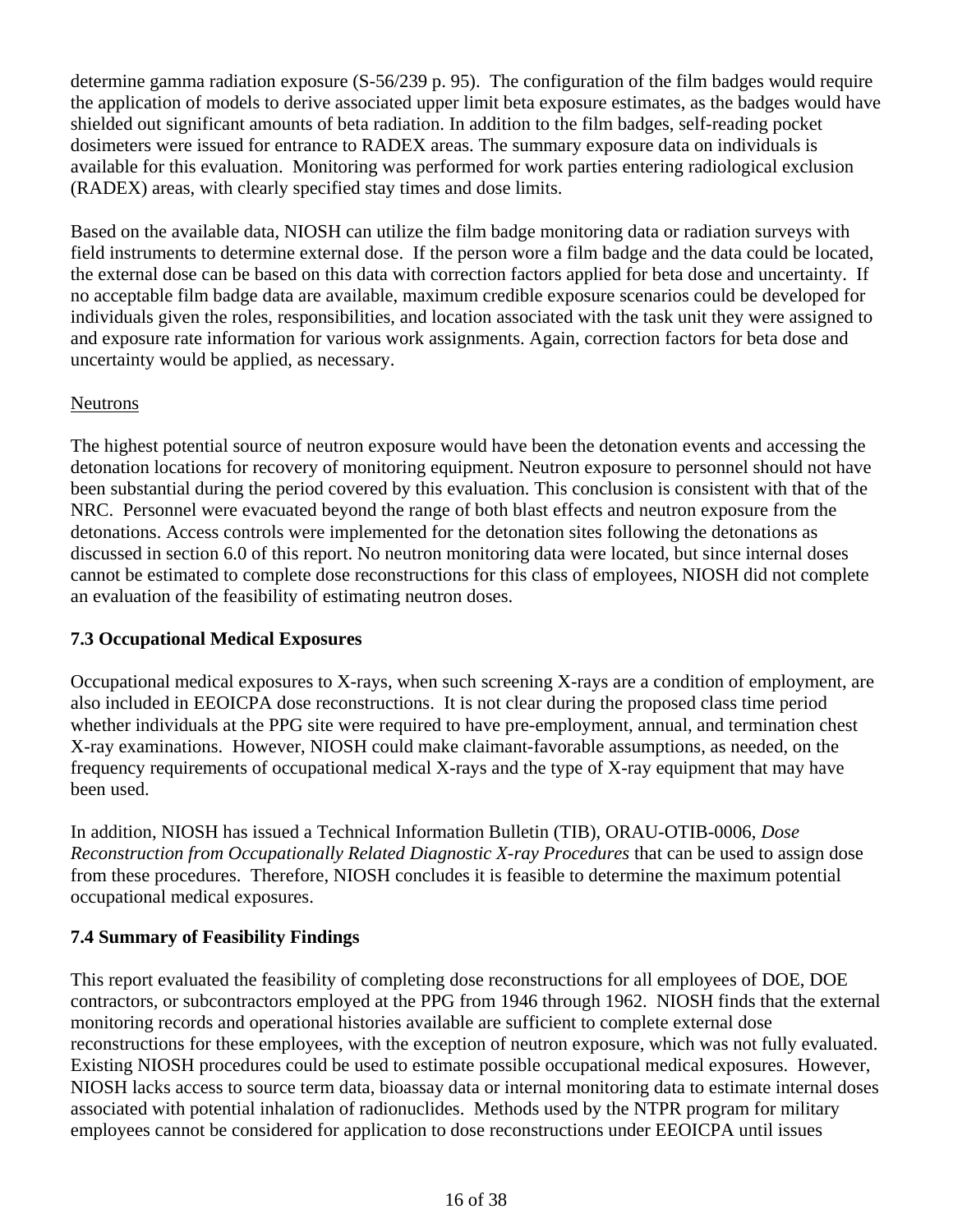identified by the NRC are resolved. Hence, NIOSH finds that it is not feasible to estimate with sufficient accuracy internal radiation doses for the class of employees defined in this report.

The table below summarizes the results of the feasibility findings for each exposure source:

| ТАВЕР 7.9.1 ГРАЗПЛЕН ГЕНУРГУЗ |                         |                            |  |  |  |
|-------------------------------|-------------------------|----------------------------|--|--|--|
| Source of Exposure            | Maximum Exposure can be | Maximum Exposure cannot be |  |  |  |
|                               | determined              | determined                 |  |  |  |
| Internal                      |                         |                            |  |  |  |
| - Ingestion                   | Not evaluated           |                            |  |  |  |
| - Inhalation                  |                         | X                          |  |  |  |
| External                      |                         |                            |  |  |  |
| - Gamma                       | Х                       |                            |  |  |  |
| - Beta                        | X                       |                            |  |  |  |
| - Neutron                     | Not evaluated           |                            |  |  |  |
| Occupational Medical X-ray    |                         |                            |  |  |  |

# **8.0 Evaluation of Health Endangerment**

The health endangerment determination for the class of employees covered by this evaluation report is governed by EEOICPA and 42 C.F.R. Pt. 83.13(c)(3). Under these requirements, if it is not feasible to estimate with sufficient accuracy radiation doses for members of the class, NIOSH must also make a determination whether or not there is a reasonable likelihood that such radiation doses may have endangered the health of members of the class. The regulation requires NIOSH to assume that any duration of unprotected exposure may have endangered the health of members of a class when it has been established that the class may have been exposed to radiation during a discrete incident likely to have involved levels of exposure similarly high to those occurring during nuclear criticality incidents.

If the occurrence of such an exceptionally high level exposure has not been established, then NIOSH is required to specify that health was endangered for those workers who were employed for a number of work days aggregating at least 250 work days within the parameters established for the class or in combination with work days within the parameters established for one or more other classes of employees in the SEC.

NIOSH has determined that it is not feasible to estimate with sufficient accuracy radiation doses from potential internal exposures. Internal doses from these exposures may have endangered the health of some members of the class, based on the facts that there was likely to have been some inhalation exposure to plutonium and other alpha-emitting radionuclides and the lack of reliable information to establish plausible maximum limits to this exposure.

The NIOSH evaluation did not identify any evidence from the petitioners or from other resources that would establish that the class was exposed to radiation during a discrete incident or similar conditions resulting from the failure of radiation exposure controls and likely to have produced levels of exposure similarly high to those occurring during nuclear criticality incidents. Although the testing program involved controlled nuclear criticality events, NIOSH is not aware of any report of personnel exposure to exceptionally high levels of radiation, comparable to that resulting from nuclear criticality incidents, during any of the nuclear atmospheric test series at the PPG. If such exposures occurred, it is almost certain they would have been documented, given the highly organized radsafe operations and given the careful monitoring of external radiation exposures. The evidence reviewed in this evaluation indicates that some workers in the class may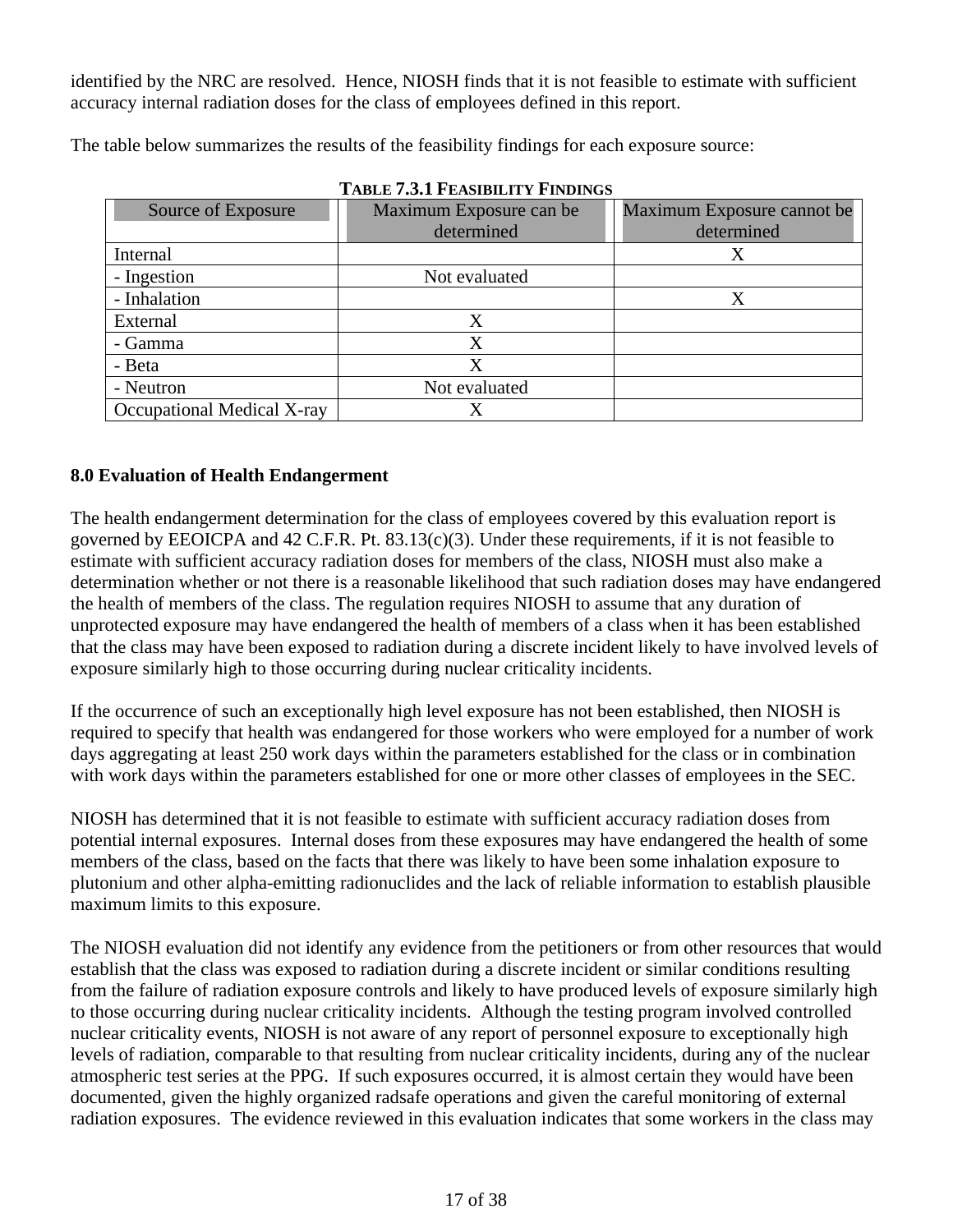have accumulated substantial chronic exposures through episodic intake of radionuclides. Consequently, NIOSH is specifying that health was endangered for those workers covered by this evaluation who were employed for a number of work days aggregating at least 250 work days within the parameters established for this class or in combination with work days within the parameters established for one or more other classes of employees in the SEC.

# **9.0 Proposed Class Definition**

This evaluation defines a single class of employees for which NIOSH cannot estimate radiation doses with sufficient accuracy and whose health may have been endangered by such radiation doses. This class includes all employees of DOE, DOE contractors, or subcontractors employed at the PPG from 1946 through 1962 for a number of work days aggregating at least 250 work days occurring either solely under this employment or in combination with work days within the parameters (excluding aggregate work day requirements) established for other classes of employees included in the SEC.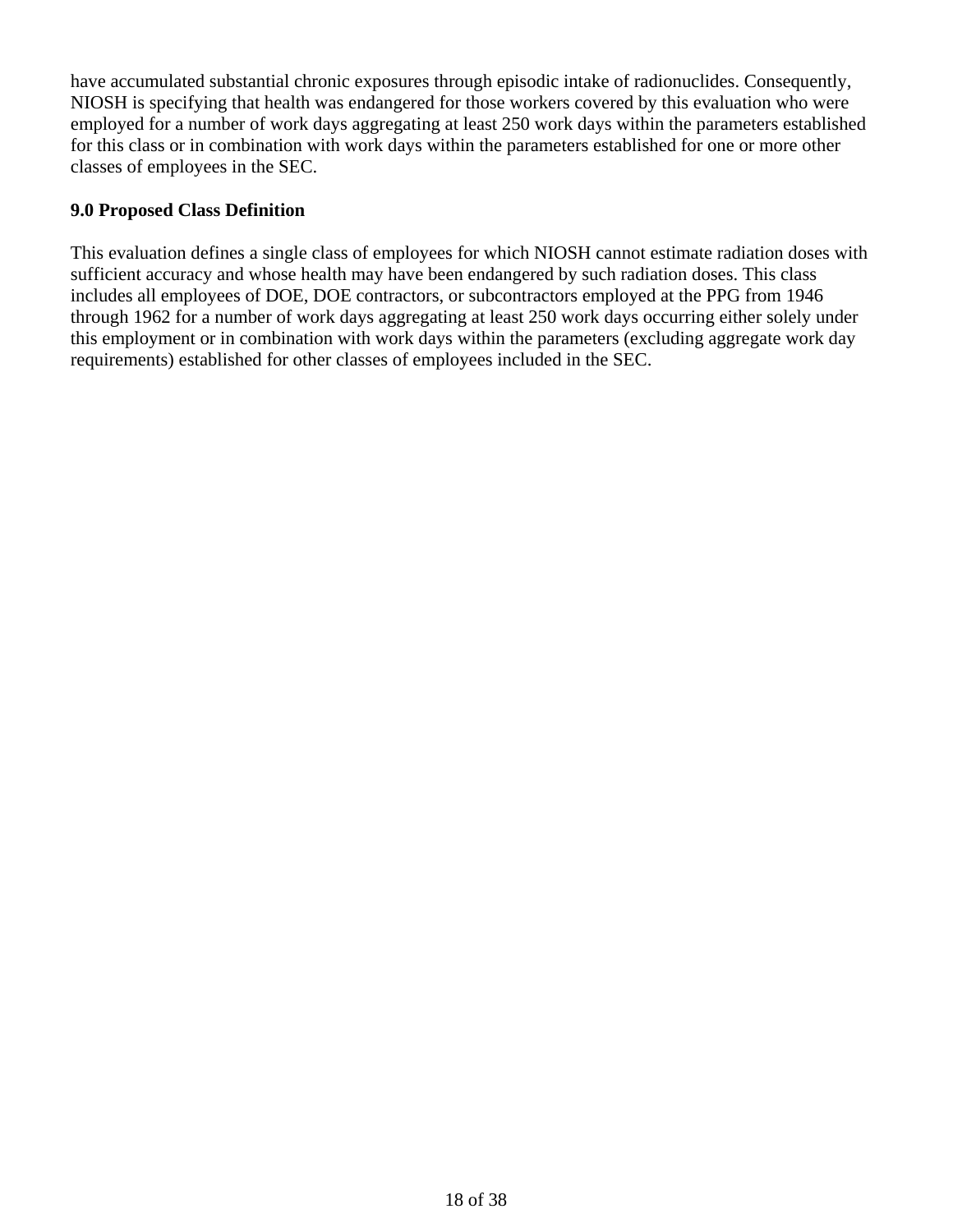# **10.0 References**

### **ALO 58-2**

Office of Test Operations Albuquerque Operations; "Report of the Manager; Operation Hardtack, Phase I"

### **CASTLE 1954**

Defense Atomic Support Agency; "Operation Castle, Radiological Safety, Final Report, Volume 1, Extracted Version," 1954

#### **DNA 6032F**

Defense Nuclear Agency (DNA); "Operation Crossroads 1946" L. Berkhouse, J.H. Hallowell, F.W. McMullan, S.E. Davis, C.B. Jones, M.J. Osborne, F.R. Gladeck, E.J. Martin; DNA 6032F, 1 May 1984

#### **DNA 6033F**

Defense Nuclear Agency (DNA); "Operation Sandstone: 1948" L. Berkhouse, S.E. Davis, F.R. Gladeck, J.H. Hallowell , C.B. Jones, E.J. Martin, F.W. McMullan, M.J. Osborne, W.E. Rogers; DNA 6033F, 19 December 1983

#### **DNA 6034F**

Defense Nuclear Agency (DNA); "Operation Greenhouse 1951" L. Berkhouse, S.E. Davis, F.R. Gladeck, J.H. Hallowell , C.B. Jones, E.J. Martin, F.W. McMullan, M.J. Osborne; DNA 6034F, 15 June 1983

#### **DNA 6035F**

Defense Nuclear Agency (DNA); "Castle Series, 1954" Edwin J. Martin, Richard H. Rowland; DNA 6035F, 1 April 1982

#### **DNA 6036F**

Defense Nuclear Agency (DNA); "Operation Ivy: 1952" L. Berkhouse, S. Davis, M.K. Doyle, F.R. Gladeck, J.H. Hallowell, C.B. Jones, E.J. Martin, F.W. McMullan, R.H. Miller, M.J. Osborne, R. Pozega, W.E. Rogers, R.H. Rowland, C.F. Shelton; DNA 6036F, 1 December 1982

#### **DNA 6037F**

Defense Nuclear Agency (DNA); "Operation Redwing: 1956" L. Berkhouse, S. Bruce-Henderson, S. Davis, H. DeSantis, P. Dean, M.K. Doyle, F.R. Gladeck, J.H. Hallowell, E.J. Martin, F.W. McMullan, R.H. Miller, D.S. Patterson, W.E. Rogers, R.H. Rowland, C.F. Shelton, P. Sturman; DNA 6037F, 1 August 1982

#### **DNA 6038F**

Defense Nuclear Agency (DNA); "Operation Hardtack I 1958" L. Berkhouse, F.S. Calhoun, F.R. Gladeck, K.G. Gould, J.H. Hallowell, E.J. Martin, F.W. McMullan, R.A. Miller, M.J. Osborn, C.F. Shelton; DNA 6038F, 1 December, 1982

#### **DNA 6040F**

Defense Nuclear Agency (DNA); "Operation Dominic I-1962" L. Berkhouse, S.E. Davis, F.R. Gladeck, J.H. Hallowell, C.B. Jones, E.J. Martin, R.A. Miller, F.W. McMullan, M.J. Osborne; DNA 6040F, 1 February 1983

#### **DNA 6041F**

Defense Nuclear Agency (DNA); Johnson, Abby A.; Goetz, Jerald L.; McRaney, William K.; "For the Record-A History of the Nuclear Test Personnel Review Program, 1978-1986" DNA 6041F, 1 August 1986.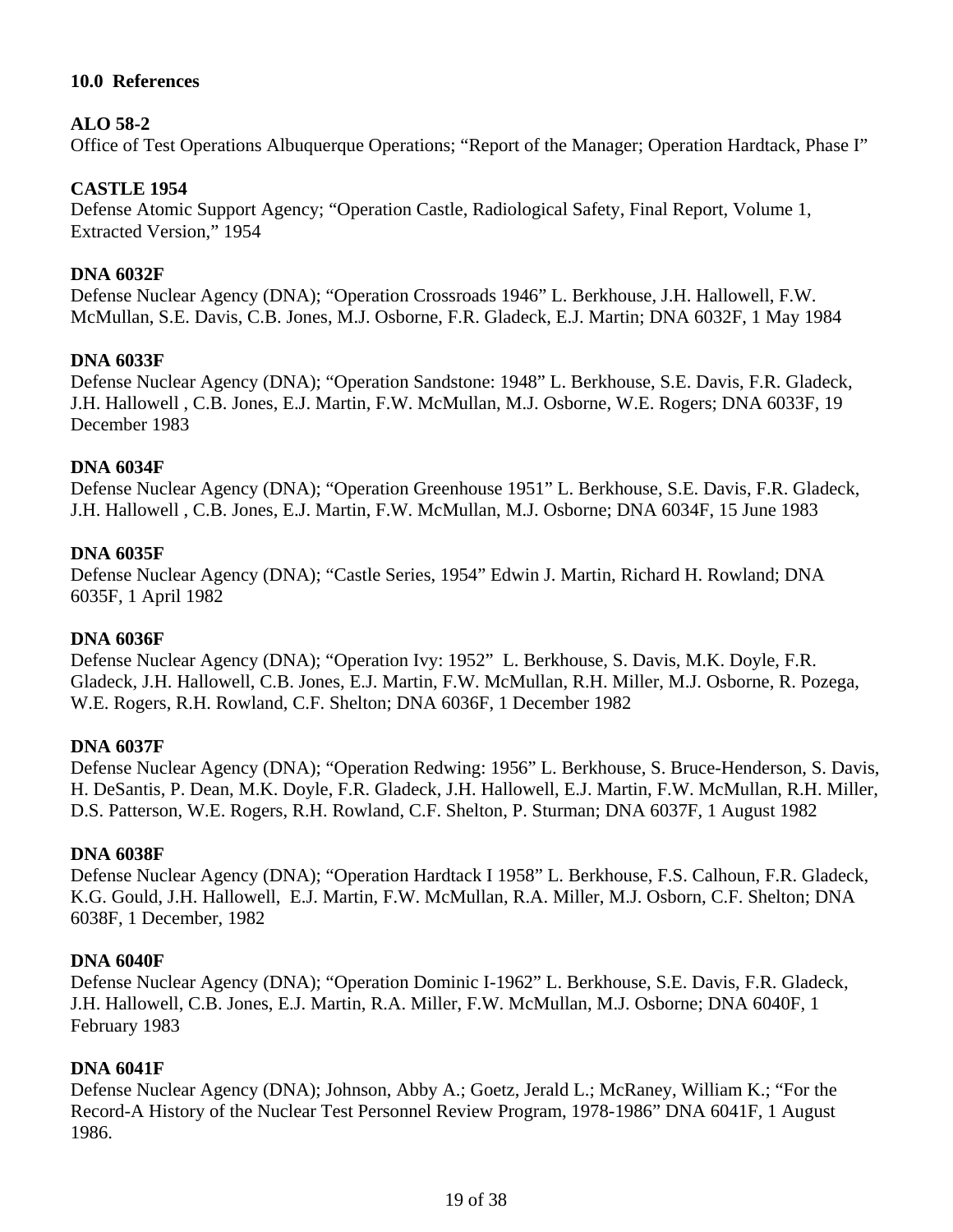# **DNA JTF**

"Radiological Safety Final Report Operation Hardtack" Vol. II

# **DOD 2004**

Department of Defense (DOD); "Radiation Dose Reconstruction Program of the Department of Defense Report to Congress" June 2004

# **HAI**

Deines, Ann C.; Goldman, David I.; Harris, Ruth R.; Kells, Laura J.; "Marshall Islands Chronology 1944 to 1990" 11 January 1990

# **HPJa**

Simon, S.L., Robison, W.L.; "A Compilation of Nuclear Weapons Test Detonation Data for U.S. Pacific Ocean Tests" Health Physics 73(1):258-264;1997

# **NVOO 209**

US DOE Nevada Operations Office; "United States Nuclear Tests July 1945 through September 1992" DOE/NV—209-REV 15, December 2000

# **NRC 2003**

National Research Council, "A Review of the Dose Reconstruction Program of the Defense Threat Reduction Agency" 2003

### **PHS 1958**

Public Health Service; "Report of the Public Health Service Off-Site Radiological Monitoring Data Operation Hardtack Phase I 1958"

# **S-56/239**

Task Group 7.2 Joint Task Force Seven; "Commander Task Group 7.2 Joint Task Force Seven Final Report; Operation REDWING" 31 July 1956

# **TG 7.1**

Task Group 7.1; "Operation HARDTACK April-October 1958: Report of the Commander Task Group 7.1" May 29, 1959

# **TG 7.4**

Task Group 7.4 Enewetak, MI; "Operation HARDTACK Final Report" 1958

# **TG 7.5**

Minkkinen, C., Schlacks, H.P., Goeke, R.H., Weaver, C.L, "Task Group 7.5 Radiological Safety Support Operation Hardtack, Phase I" OTO-58-3, April 1959

# **TKBS-0008-02**

ORAU Team, Rollins, E.; "Technical Basis Document for the Nevada Test Site – Site Description" ORAU-TKBS-0008-2, February 2, 2004

# **UCRL-51612**

Lawrence Livermore Laboratory UC/Livermore; Noshkin, V.E.; Wong, K.M.; Eagle, R.J.; Gatrousis, C.; "Transuranics at Pacific Atolls I. Concentrations in the Waters at Enewetak and Bikini" June 26, 1974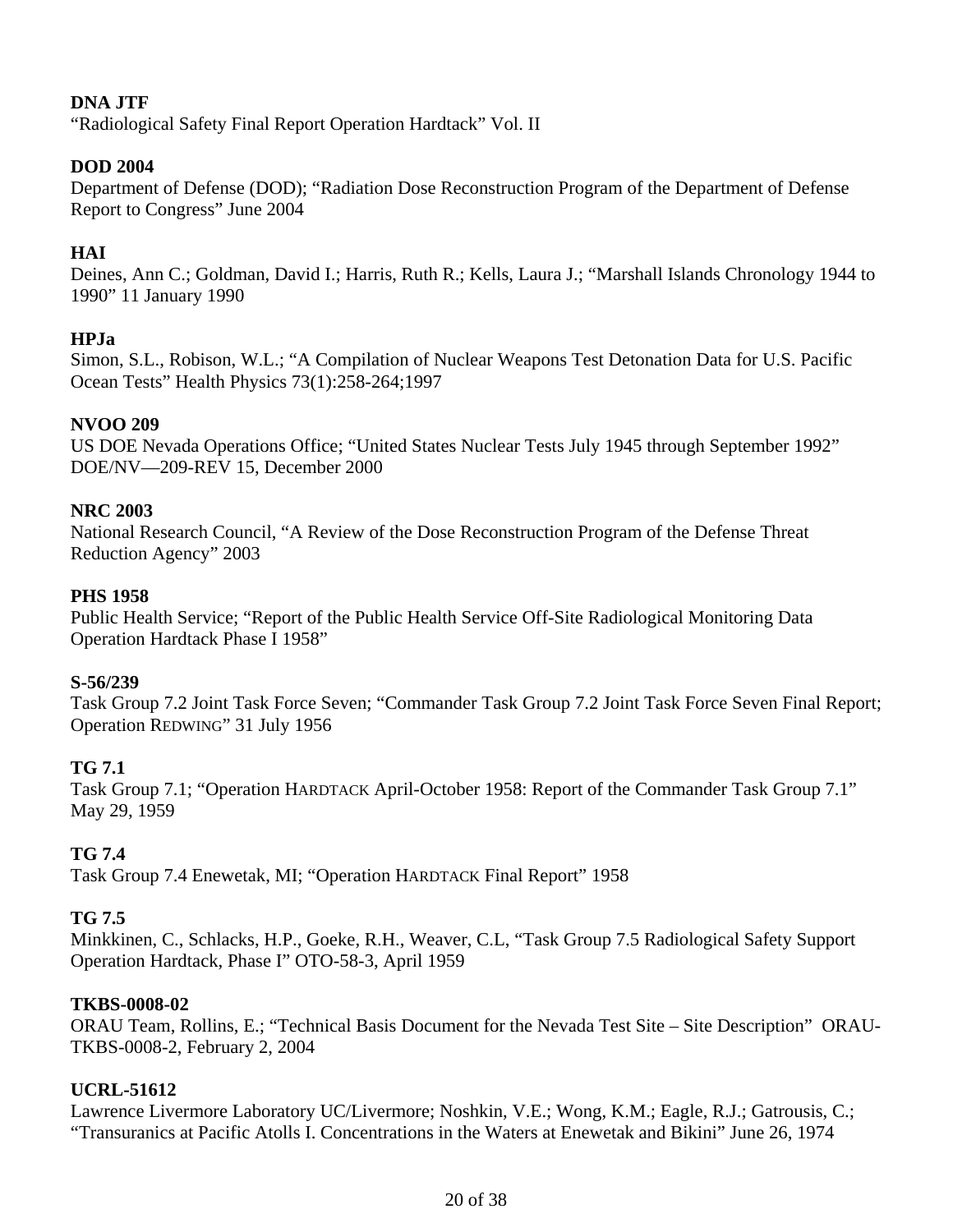# **UW**

Donaldson, L.R.; "Annual Report of the Laboratory of Radiation Biology, University of Washington, July 1, 1959-June 30, 1960" July 12, 1960

# **UW 40**

Project 40 Laboratory of Radiation Biology University of Washington; Donaldson, Lauren R., "Summary of Operational Phases for Project 40 of Operation Hardtack" March 20, 1958.

# **WT 89**

Cooney, James P., Graves, Alvin C.;"Operation Greenhouse Scientific Director's Report of Atomic Weapon Tests at Enewetak, 1951 Annex 9.3 Radiological Safety"; WT-89 July, 1951

# **WT 1359**

"Report of the Commander, Task Group 7.1, Operation REDWING" August 1956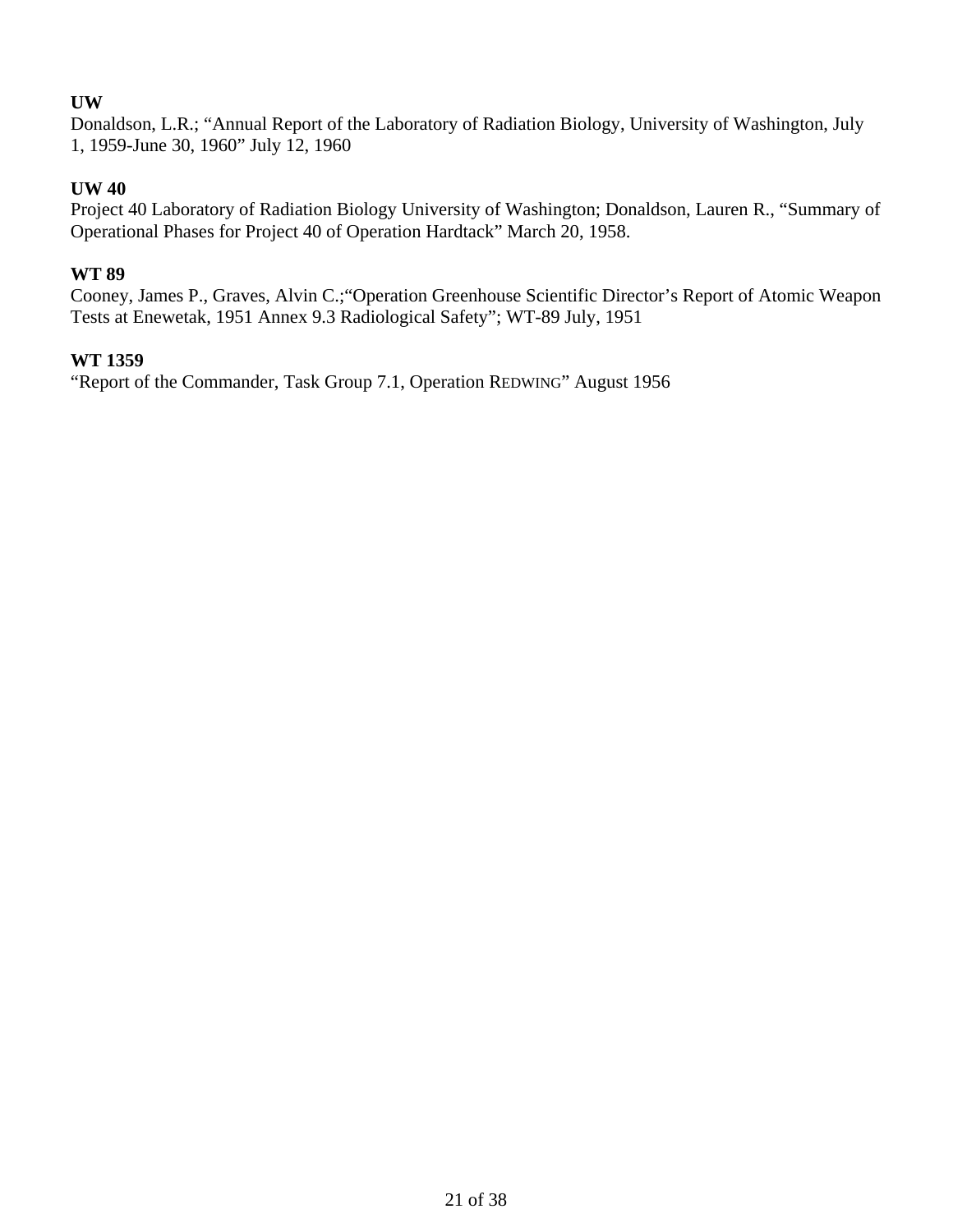# **APPENDIX A The Pacific Proving Ground and Atmospheric Testing**

# **1.0 Introduction**

Between 1945 and 1962, the U.S. Atomic Energy Commission (AEC) conducted 235 atmospheric nuclear weapon tests at sites in the US and in the Pacific and Atlantic oceans. In the Pacific, 29 atolls and 5 islands spread over 770,000 mi<sup>2</sup> with a total land area of about 70 mi<sup>2</sup> comprise the Marshall Islands. Enewetak Atoll, Bikini Atoll, Johnston Island and Christmas Island in the Marshall Islands together, are the AEC's Enewetak Proving Ground, later known as the Pacific Proving Ground (PPG).





# **2.0 Enewetak and Bikini Atolls**

# **Enewetak Atoll**

Enewetak Atoll is a coral cap set on truncated, submerged volcanic peaks that rise from the ocean floor. Coral and sand have gradually built up narrow islands into a ring-like formation with open ocean on the outside and a relatively sheltered lagoon on the inside. The atoll is an elliptical shaped collection of about 47 coral islands strung along the reef and has a total land area of 2.75  $\text{mi}^2$  enclosing a lagoon 23 miles in diameter, and with three passages that permit access to the lagoon from the sea.

Enewetak Island, the largest in the atoll, lies on the southeastern edge and is only 4 km long and 1 km wide. Northeast of Enewetak Island is Parry Island, which was the operational headquarters for many of the test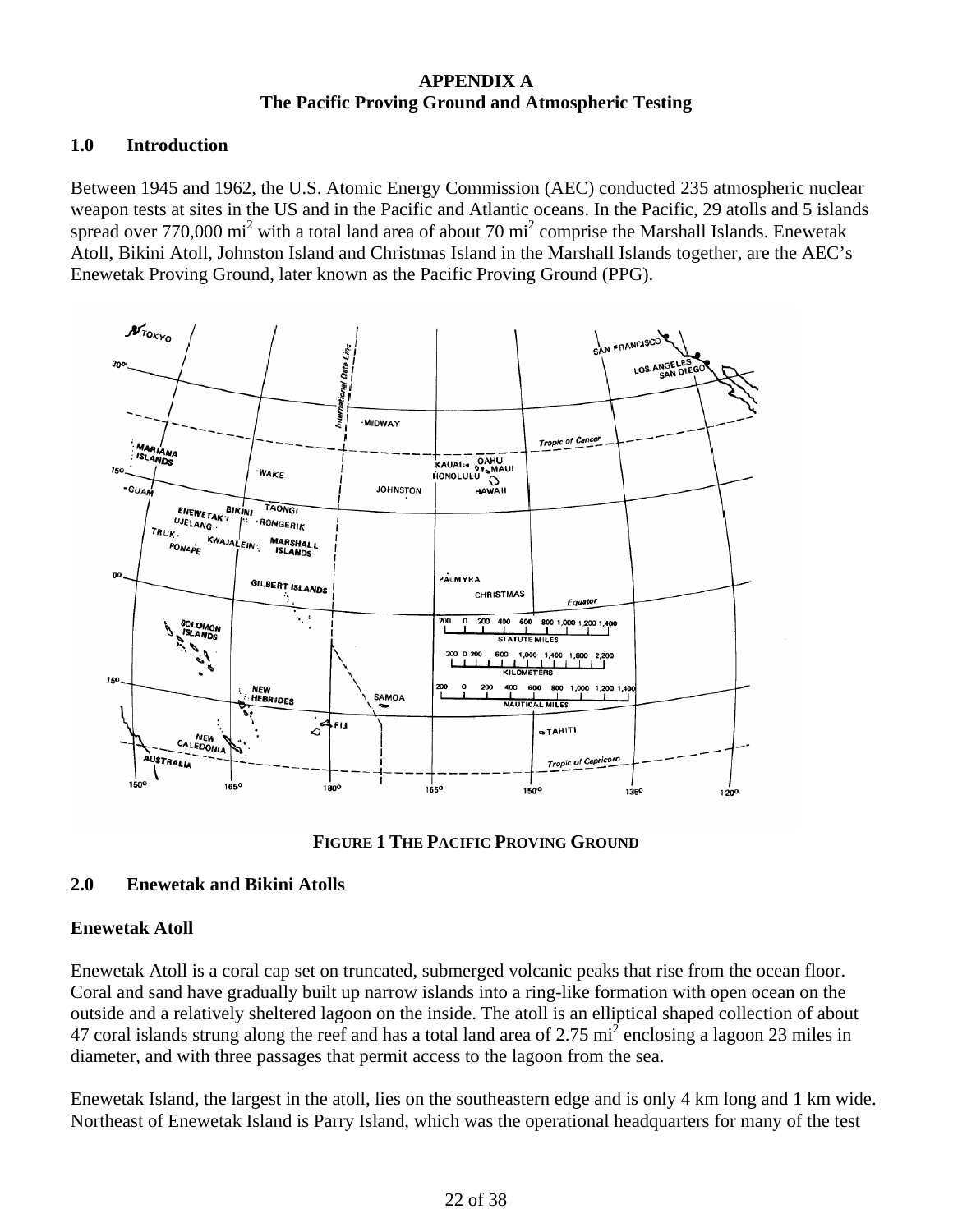series. These two islands are immediately south and east of Deep Entrance and account for about 30 percent of the atoll's land area.





#### **BIKINI ATOLL**

Bikini Atoll, similar to Enewetak Atoll, is a coral cap set on truncated, submerged volcanic peaks that rise from the ocean floor. It consists of 27 small islands that encircle a broad lagoon 25 miles long and 15 miles wide, with a maximum depth of about 200 feet. It has a total land area of 2.72 square miles. The land area is concentrated in the eastern islands, from Bikini to Eneu and the southern islands, from Enidrik to Aerokoj. At Bikini, ocean water flows in over northern and eastern reefs and flows out of the western portion of Eneu Channel. Water exchanges over the western reefs with the tides, ocean water flowing in and mixing with the flood and lagoon water flowing out with the ebb. The net rate of flushing of Bikini waters is such that one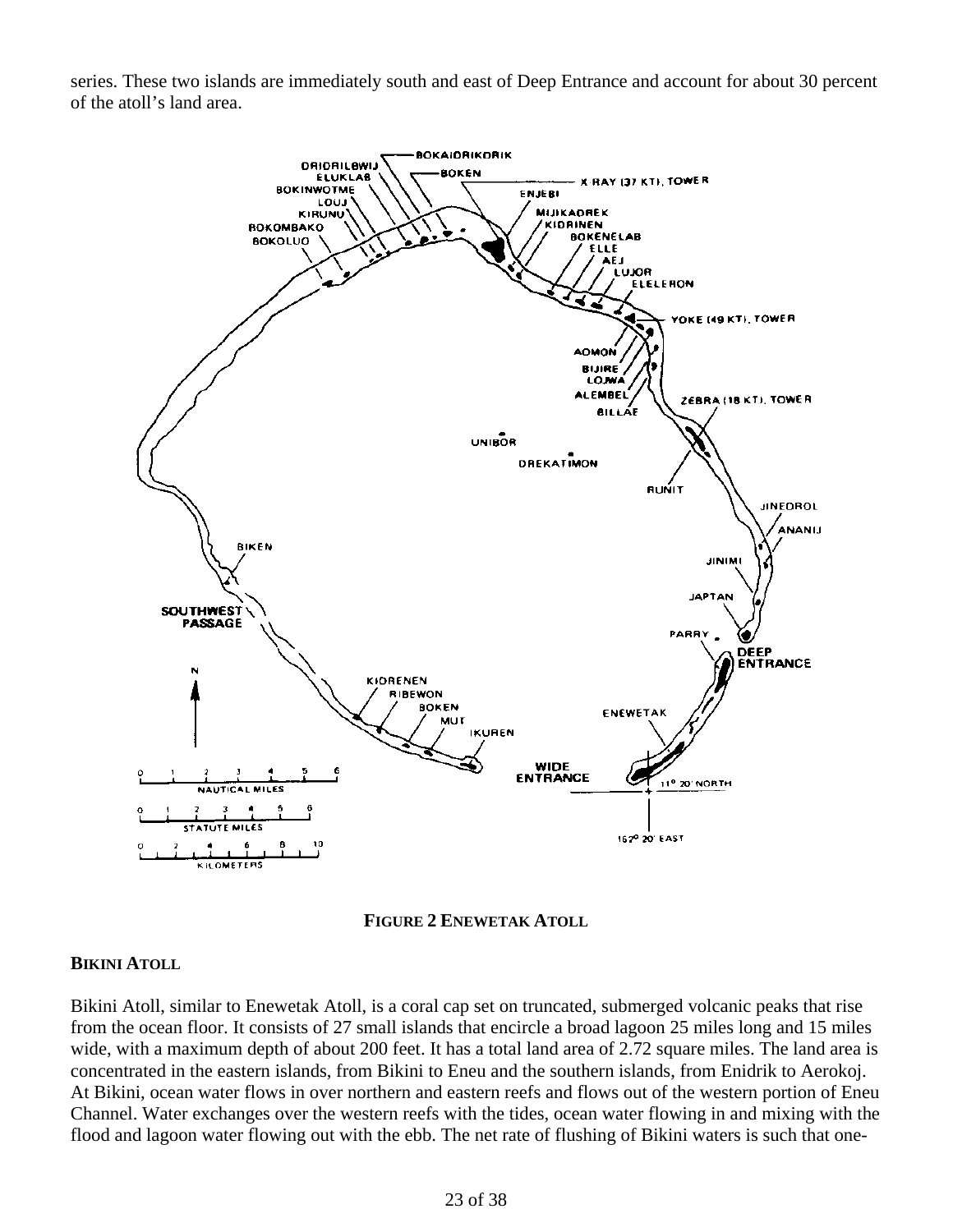half of the lagoon waters is replaced by ocean water in 22 days and the original volume will account for only 10 percent of the lagoon volume after 2-1/2 months (DNA 6032F)



#### **3.0 PACIFIC TEST SERIES**

All of the test series were conducted by organizations designated as Joint Task Force (JTF), made up of military personnel from the four services, federal civilian personnel, and contractor personnel.

The CROSSROADS test series was conducted by JTF 1, SANDSTONE was conducted by JTF 7, GREENHOUSE by JTF 3, and IVY by JTF 132. Before IVY, each task force was deactivated after its series was finished. The AEC continued to develop weapons, but the continuity of testing operations in the Pacific and the various roles in those operations was broken after each series. The discontinuity of the planning and command organization potentially had a significant impact on the method of record keeping and retention of those records. The inefficiencies of establishing new task forces with each test series was recognized near the end of GREENHOUSE , but JTF 3 was considered too large and expensive for long-term operation. By CASTLE, JTF 7 was established and conducted CASTLE, REDWING, and HARDTACK I.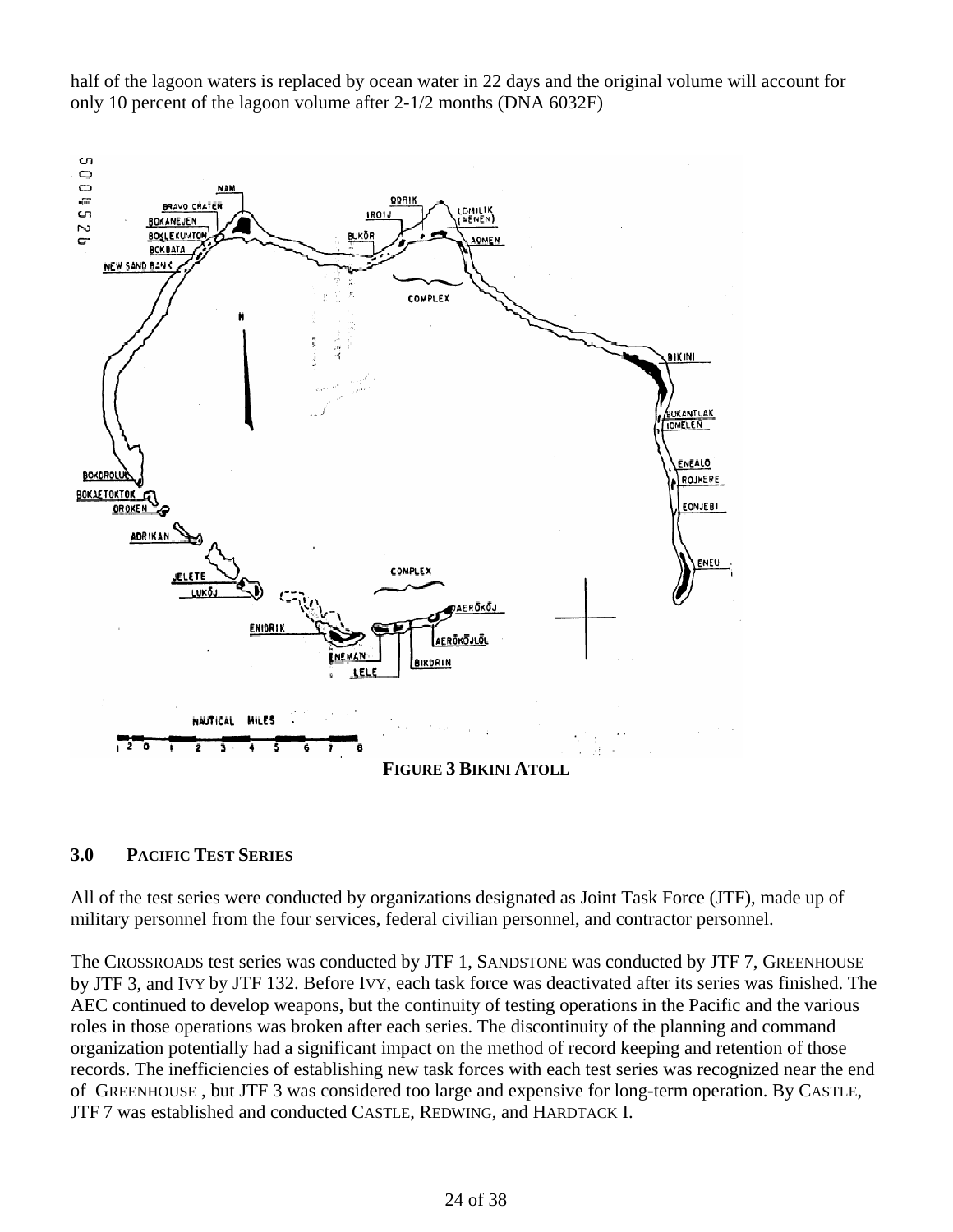The JTFs were divided into functional and service branch-oriented task groups. The scientific task group was the center of the operations and primarily staffed the work parties responsible for the retrieval of experimental results from contaminated locations.

For all of the test series following CROSSROADS, activity was necessary preceding the detonations to meet the requirements of the experimental programs because the islands of the atolls were not arranged in a pattern that facilitated the placement of instruments. Causeways were built, earth was moved, facilities were constructed, etc. In addition, the facilities had to be maintained between test series, including utilities, and base support elsewhere on the atolls. Construction to prepare for the various missions of the different test series was always a possibility.

# **3.1 CROSSROADS, 1946**

Operation CROSSROADS was the first atmospheric nuclear weapon test series held in the Marshall Islands. The series consisted of two detonations, each with a yield of 23 KT. The devices used in the CROSSROADS tests were similar in design to the Trinity device and the weapon detonated over Nagasaki, Japan.

| 1.1000 1 CAUGULUID DELUI 1.11.000 1.11.000 1.11.11.11.11 |             |                                  |  |
|----------------------------------------------------------|-------------|----------------------------------|--|
| <b>Name</b>                                              | Date (1946) | <b>Type of Detonation</b>        |  |
| ARLE                                                     | 1 July      | Airburst at 520 feet             |  |
| <b>BAKER</b>                                             | 25 July     | Underwater at a depth of 90 feet |  |
|                                                          |             |                                  |  |

**TABLE 1 CROSSROAD DETONATIONS AT BIKINI ATOLL** 

The series was to study the effects of nuclear weapons on ships, equipment, and material. A target fleet of more than 90 vessels was assembled in Bikini Lagoon as a target. This target fleet consisted of older U.S. capital ships, three captured German and Japanese ships, surplus U.S. cruisers, destroyers and submarines, and a large number of auxiliary and amphibious vessels. Military equipment was arrayed on some of the ships as well as amphibious craft that were beached on Bikini Island. Technical experiments were also conducted to study nuclear weapon explosion phenomena. Some experiments included the use of live animals.

The support fleet of more than 150 ships provided quarters, experimental stations, and workshops for most of the 42,000 men that conducted the tests. Additional personnel were located on nearby atolls such as Enewetak and Kwajalein. The islands of the Bikini Atoll were used primarily as recreation and instrumentation sites.

Before the first test, all personnel were evacuated from the target fleet and Bikini Atoll. These men were placed on units of the support fleet, which sortied from Bikini Lagoon and took safe positions at least 10 nmi (18.5 km) east of the atoll. In the ABLE test, the weapon was dropped from a B-29 and burst over the target fleet. In BAKER, the weapon was suspended beneath an auxiliary craft anchored in the midst of the target fleet. (DNA 6032F)

Radiological safety plans to limit personnel exposure were approved in April of 1946 that emphasized detection and avoidance of radiation, and included the establishment of exclusion areas, operational limits, and contamination controls (including donning and doffing clothing upon egress from potentially contaminated areas). Systematic reconnaissance was to begin shortly after each detonation with aerial and surface surveys, including water samples, soil samples, and marine life samples. Radiation safety (radsafe) monitors were assigned to monitor and limit the radiation exposure of work parties. Over 225 monitors were used for each of the two CROSSROADS detonations. As a result of CROSSROADS, military leadership recognized the need for a substantial, qualified, military radsafe organization. The Operational Plan set the maximum allowable dose for exposure over a long period at 0.1 roentgens (R) per 24 hours. In addition, no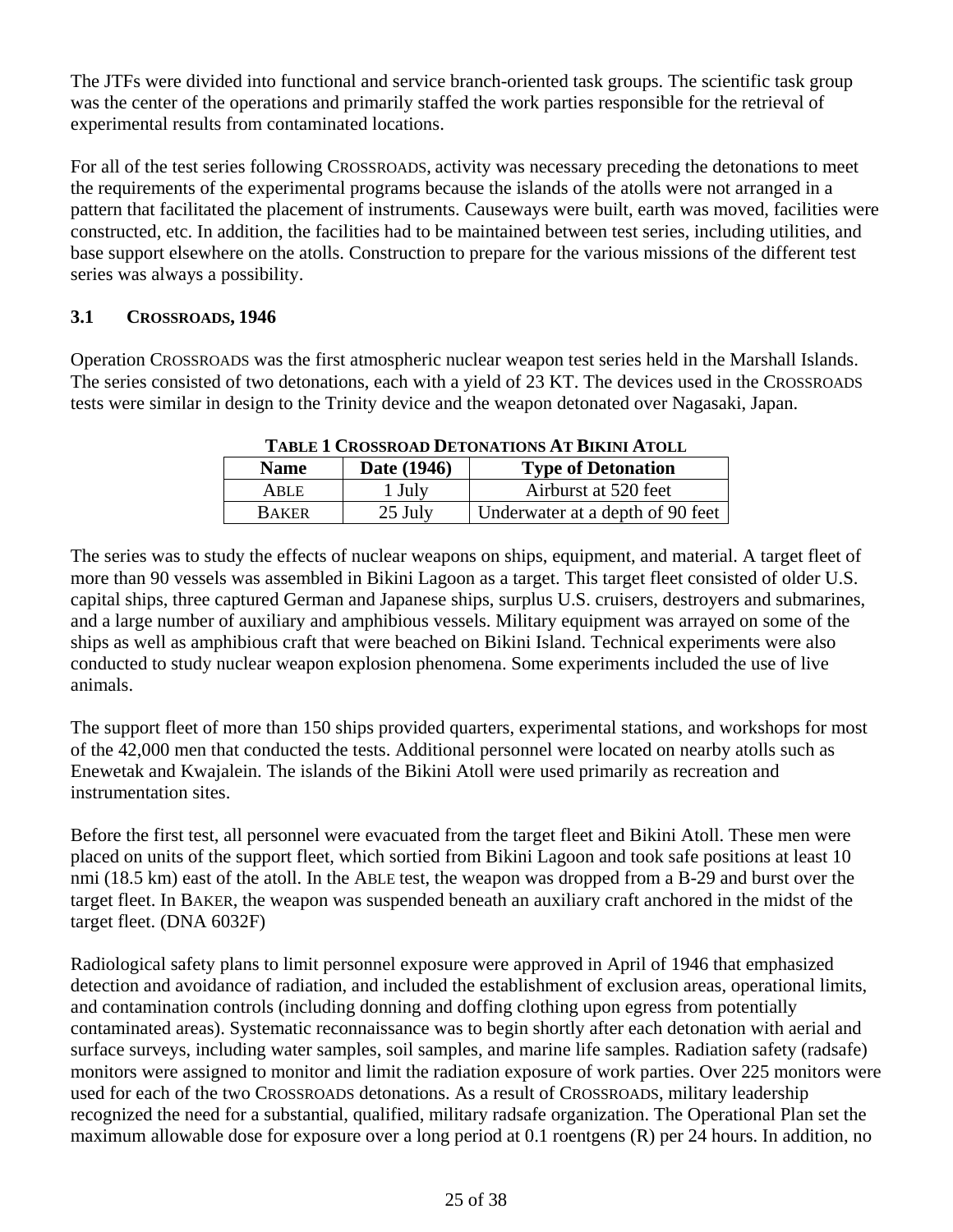individual was allowed to have a total exposure of over 50 or 60 R in 2 weeks. If an individual received 10 R in 1 day or 60 R in 2 weeks, he was to be withdrawn from active participation in the operation. Such action was never required.

About 15 percent of the JTF 1 personnel were issued at least one of the 18,875 film-badge dosimeters during CROSSROADS. Approximately 6,596 personnel were on islands or ships that had no potential for radiation exposure. Personnel anticipated to be at greatest radiological risk were badged, and a percentage of each group working in less contaminated areas was badged. The maximum accumulated exposure recorded was 3.72 R.

The table below, summarizing film badge readings (in roentgens) for July and August, (when the largest number of personnel was involved) comes from the Nuclear Test Personnel Review Program report on Operation Crossroads (DNA 6032F).

|               | <b>Total</b>  | <b>Exposure Range (Gamma)</b> |                               |     |                  |
|---------------|---------------|-------------------------------|-------------------------------|-----|------------------|
|               | <b>badges</b> | 0 <sub>R</sub>                | $0.001 - 0.1 R$   0.101-1.0 R |     | $1.001 - 10.0 R$ |
|               | read          |                               |                               |     |                  |
| <b>JULY</b>   | 3,767         | 2,843                         | 689                           | 232 |                  |
| $(\%)$        | (100)         | 75)                           | (18)                          | (6) | $\leq 0.1$       |
| <b>AUGUST</b> | 6,664         | 3,947                         | 2,139                         | 570 |                  |
| $\frac{0}{0}$ | 100)          | (59)                          | (32)                          | (9) | (U.I             |

# **TABLE 2 SUMMARY OF CROSSROADS FILM BADGE READINGS**

Due to the presence of alpha emitters, including plutonium, a program to urine test personnel thought to have been exposed was implemented to determine whether any had taken these substances into their bodies. The water-testing laboratory on the ship Haven was converted for testing urine. By 15 August 1946, 2600 samples had been tested. The men doing the work had to use instruments that were on hand and develop techniques as they worked. The widespread presence of radioactive material led to high background counts and made it difficult to determine whether an individual had low levels of alpha emitters in his urine (DNA 6032 F).

# **3.2 SANDSTONE, 1948**

Operation SANDSTONE was conducted at Enewetak in the spring of 1948 and consisted of three tower shots, all detonated at a height of 200 feet. It was the second test series carried out at the PPG and was primarily a scientific series conducted by the AEC as a proof-test of second generation nuclear devices. The Los Alamos National Laboratory (LANL) provided technical leadership for the test series with the military providing supplies and support.

The designation of the organization conducting the operation was JTF 7 and like JTF 1 it was military in form but consisted of military, civil service, and contractor personnel. JTF 7 was activated in October 1947.

| <b>Name</b>  | Date (1948) | <b>Type of Detonation</b> |
|--------------|-------------|---------------------------|
| $X-RAY$      | 15 April    | Tower                     |
| YOKE         | May         | Tower                     |
| <b>ZEBRA</b> | 15 May      | Tower                     |

**TABLE 3 SANDSTONE DETONATIONS AT ENEWETAK ATOLL**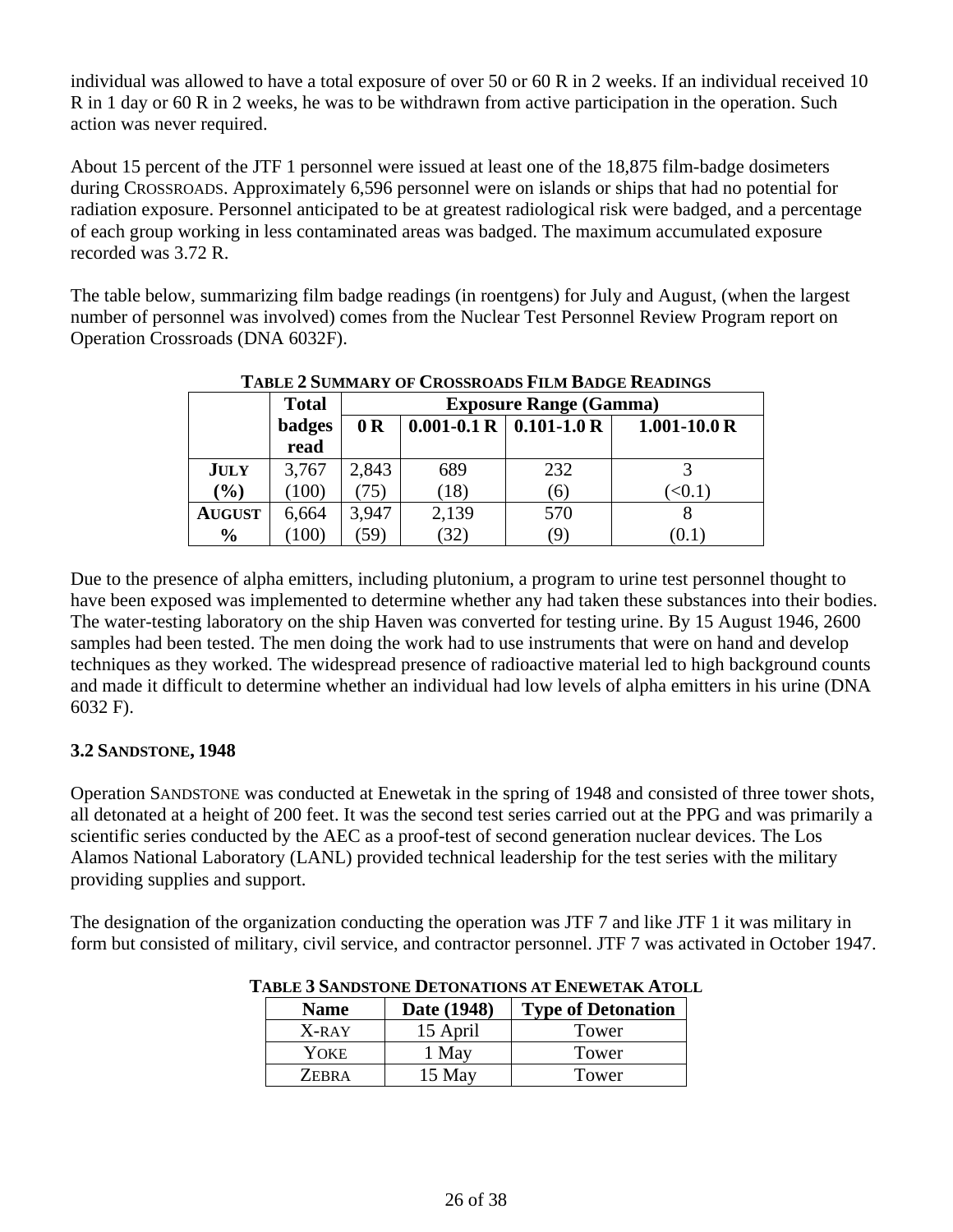The radiation safety plans for SANDSTONE established an organization to provide radiation safety (radsafe) expertise and services to commanders of the separate components of the task force, who were responsible for personnel safety within their commands. Personnel were trained in radiological safety. Standards governing permissible exposure were established. The permissible radiological exposure was established at 0.1 roentgen (R) per 24-hour period and a maximum exposure of 3 R for certain approved specific missions. Film badges were issued to persons deemed likely<sup>3</sup> to be exposed to radiation, as well as a group, representative of the task force. An extensive weather forecasting group was established to predict wind directions and areas of potential fallout. Personnel were evacuated from danger areas before each detonation. Reentry to radioactive areas was restricted to personnel required to retrieve important data, and their radiation exposures were monitored.

For SANDSTONE, cloud debris was collected by eight unmanned B-17 drone aircraft. The drones picked up significant amounts of radioactive material on their surfaces, posing potential radiation exposure to ground crews involved in decontamination. Samples collected were highly radioactive and required special handling as they were taken from the aircraft and prepared for shipment to laboratories for analysis.

# **3.3 GREENHOUSE, 1951**

Operation GREENHOUSE was conducted during April and May of 1951, on the northeastern islands of the Enewetak Atoll. The test was conducted by Joint Task Force 3 (JTF3), made up of DOD and AEC personnel. Task force personnel were stationed either on the southern islands of Enewetak, on ships, or at Kwajalein Atoll depending on their mission.

The test series consisted of four tower shots, two at 200 feet and two at 300 feet. These detonations resulted in significant downwind fallout. (DNA 6034F) The purpose of the four GREENHOUSE tests was to continue development of nuclear weapons and the development of thermonuclear weapons.

| <b>Name</b>   | <b>Local time</b> | Date (1951) | <b>Type of Detonation</b> |
|---------------|-------------------|-------------|---------------------------|
| <b>DOG</b>    | 0634              | 8 April     | Tower $-300$ ft           |
| EASY          | 0627              | 21 April    | Tower $-300$ ft           |
| <b>GEORGE</b> | 0930              | 9 May       | Tower $-200$ ft           |
| <b>ITEM</b>   | በ617              | 25 May      | Tower $-200$ ft           |

#### **TABLE 4 GREENHOUSE DETONATIONS AT ENEWETAK ATOLL**

Radiological Safety regulations were issued by the Commander Joint Task Force 3 (CJTF 3). A maximum permissible exposure level was set at 0.1 R per day (0.7 R per week), not to exceed a total of 3.9 R for 13 weeks. CJTF 3 could authorize a total exposure of up to 3 R on any one day in specific cases. When this authorization was made, exposed individuals were prohibited from further exposure to more than 0.1 R per day during the remainder of the operation. (DNA 6034F)

For GREENHOUSE a "radiation area" was defined as any area where the level of radioactivity consistently exceeded 0.005 R per 24 hours. In addition, all radiation areas were routinely monitored at intervals prescribed by the commanding officer on recommendation of the radsafe staff.

 As part of the radsafe program, film badges were issued to individuals who possibly could have been exposed to radiation while performing their duties such as visiting any of the islands after the shots, boat

<sup>1</sup>  $3$  For examples of how decisions concerning who was to be badged were made, see the checkpoint monitors instructions, i.e. the 24 April 1948 instructions for the checkpoint on Enjebi, which instructed that any personnel expected to come closer than 550 yards to surface zero were to be issued film badges (DNA 6033F p. 60).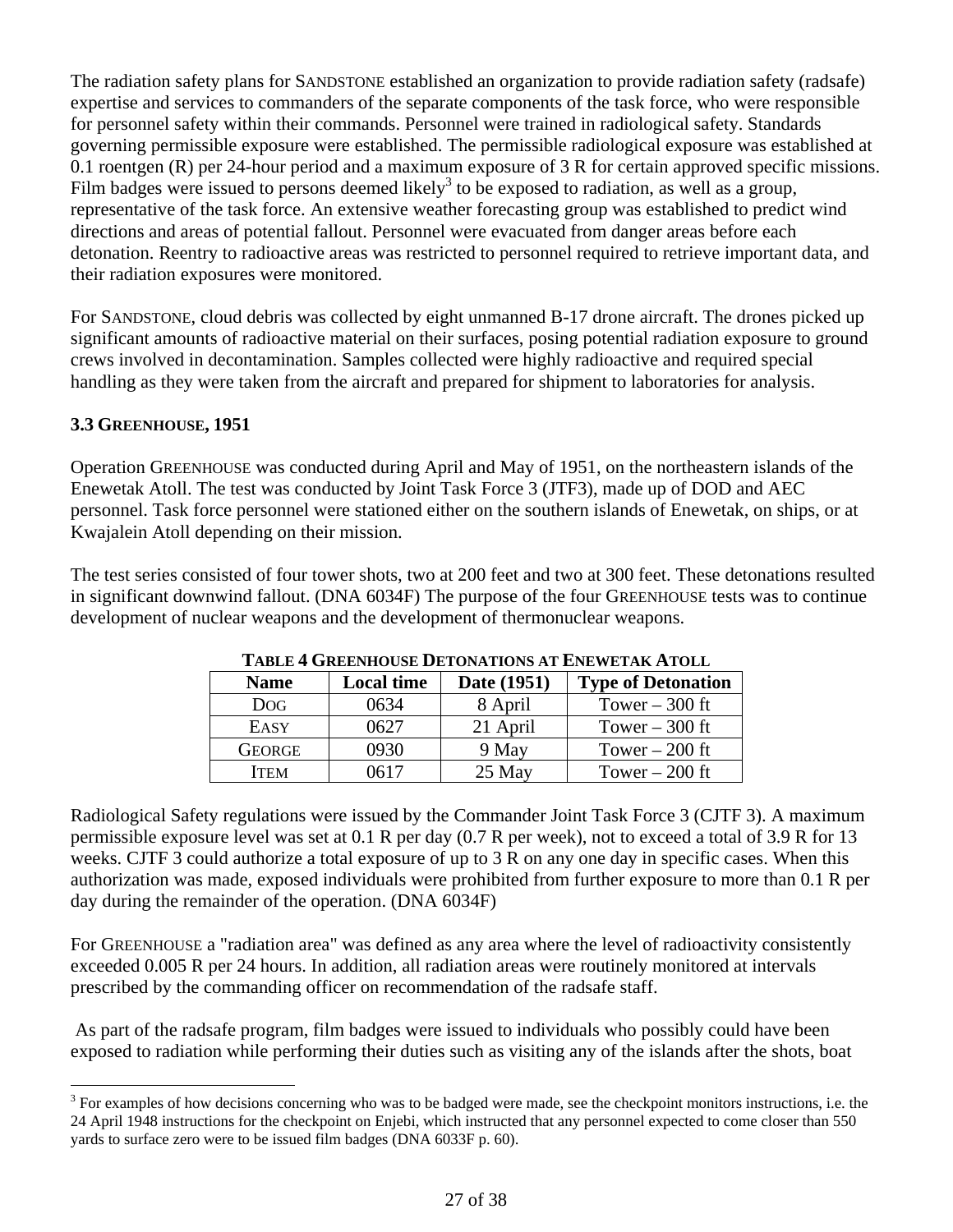pool crews, radiation monitors, aircrews, aircraft decontamination personnel, and runway crash crews. In addition, over 75 film badges for each test were distributed among the six participating ships, to be worn from the day of the test and 7 days thereafter. Of the approximately 9,350 men in the test area during all or part of the testing operations, 2,416 were badged one or more times. Film badges for personnel entering radioactive areas normally were issued and turned in daily. Boat pool, air crew, and ship badges generally were issued for a week.

The overall average exposure recorded by these badges was less than 0.5 R. A number of individuals, however, had recorded exposures between 5 and 8 R. Some individuals with these higher exposures were affiliated with the AEC and some were involved with the Air Force long-range radioactive cloud-tracking and sampling program. Of 551 non-military participants, 345 had badge readings less than 1 R, 82 had readings from 1 to 3 R, and 34 had readings over 3 R with a high reading of 8.575 R. (DNA 6034F)

Fallout occurred on the islands of Japtan, Parry, and Enewetak and the six task force ships after three of the four shots in this series. The fallout from the first two shots was heaviest on Japtan and lightest on Enewetak. Enewetak was a base island where personnel from JTF 3 lived throughout the series. Japtan was an island used for recreation, but it also had an Army communication station and a Navy medical research unit. The fallout from shot ITEM, the last shot in this series, was much heavier than the first two. Enewetak Island received heavier fallout from ITEM than Japtan and Parry. Personnel who remained on Enewetak Island for 4 days after ITEM received over 2.45 R. Those who remained for 14 days received over 2.8 R, however, most people departed the test area within a week after the shot.

# **3.4 IVY, 1952**

Test series IVY was held at Enewetak Atoll during November of 1952 and consisted of two detonations, MIKE and KING. MIKE was an experimental device and produced the first thermonuclear detonation. KING was a stockpile weapon, modified to produce a large yield. It was dropped from a B-36 bomber. The energy from KING was generated by the fission of plutonium atoms. These were the largest nuclear explosions to that time.

|             | TABLE 3 TV I DETUNATIONS AT ENEWETAN ATULL |                                |                             |  |
|-------------|--------------------------------------------|--------------------------------|-----------------------------|--|
| <b>Name</b> |                                            | Local time $\vert$ Date (1952) | <b>Type of Detonation</b>   |  |
| <b>MIKE</b> | 0714                                       | 1 Nov                          | Surface; Eluklab Island     |  |
| <b>KING</b> | 1130                                       | 16 Nov                         | Airburst at 1,480 feet, off |  |
|             |                                            |                                | Runit Island                |  |

**TABLE 5 IVY DETONATIONS AT ENEWETAK ATOLL** 

Joint Task Force 132 (JTF 132) was the organization that conducted the IVY test series. Approximately 2,300 civilians were part of the task force, most of which operated from Enewetak Atoll and the task force ships based there.

Fallout occurred on JTF 132 ships and on Parry and Enewetak islands following both of the test detonations. Exposure, calculated by the Nuclear Test Personnel Review based on data collected aboard three ships anchored near the islands indicates a maximum cumulative personnel exposure due to this fallout at 0.25 to 0.53 R for personnel continuously at Enewetak Atoll from 4 November to 31 December 1952. This calculation ignores weathering and shielding.

IVY posed some unique problems to JTF132 staff and the AEC because of the predicted large size of the detonations. The MIKE shot was expected to produce a yield far surpassing that of any earlier test, and the concern was that the radioactive fallout would be a more serious problem both to participants and off-island inhabitants. There was concern that a device detonated in the atmosphere might significantly contaminate the lagoon and restrict its use by fleet ships. The shot would be detonated without benefit of near-shot-time,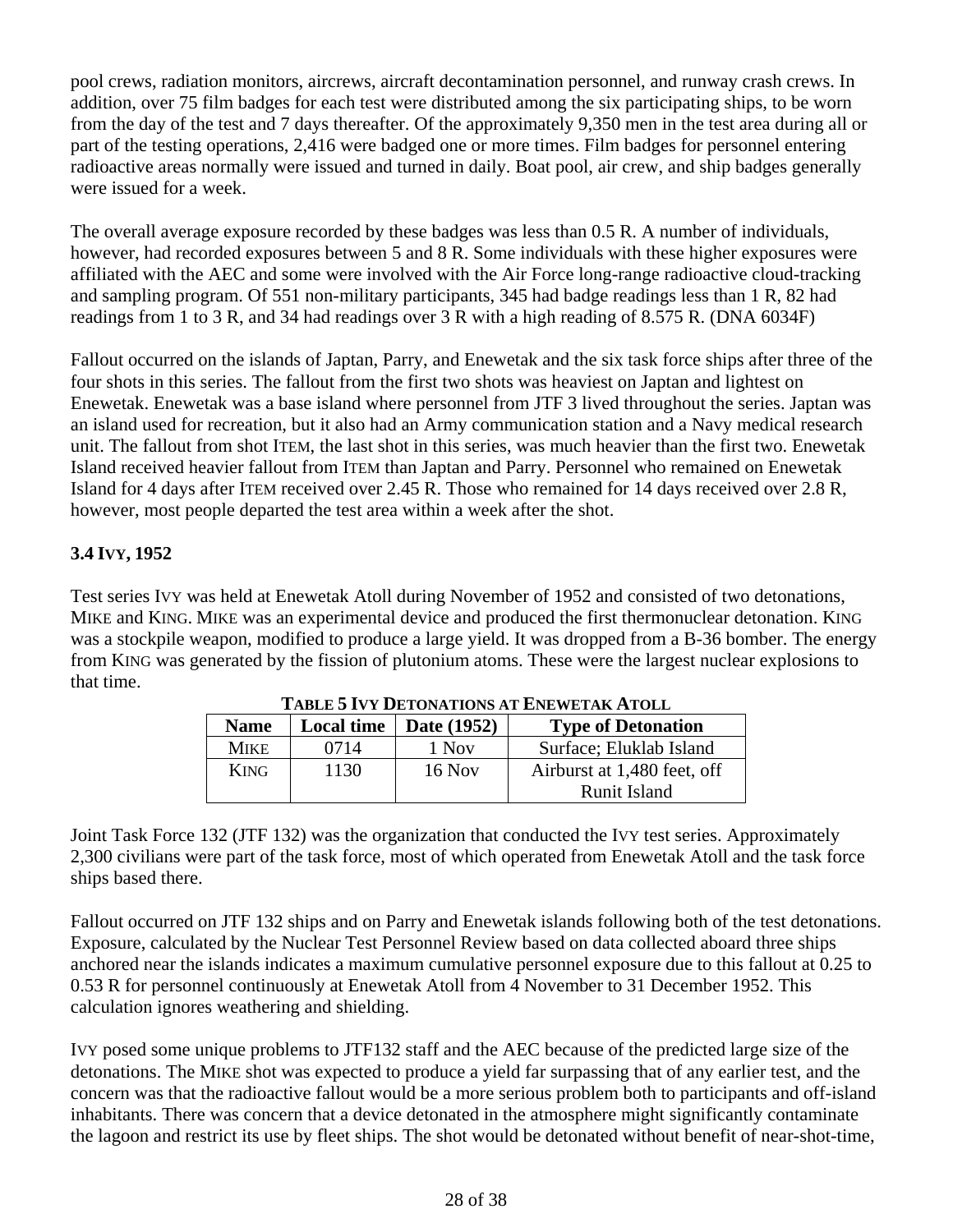shot-island weather data because of personnel evacuation requirements. Thus, during the 5 hours between evacuation and detonation, unpredicted shifts in forecast favorable winds could increase the potential of exposing the fleet to fallout.

Two other distinct radiation concerns existed:

- Initial radiations emitted by the detonation and thermal effects. This was controlled by completely evacuating personnel to safe distances from the atoll for shot MIKE
- Residual radiation near the detonation site that posed a problem for recovery of scientific instrumentation and other work. Exposure was controlled by a more intensive radsafe monitoring and control effort for those participating in areas close to the detonation locations and by a much enlarged program for protection of personnel remote from ground zero

The task force commander published Operation Order 1-52 which, among other responsibilities, required the task group commanders to establish lists of all personnel required by the nature of their duties to use dosimeters, to require physical examinations of civilian personnel who had to handle radioactive material, or who had to be in the forward areas (i.e. any island or lagoon area north of Parry Island) during or after a detonation and of all radiological monitors.

Task force personnel exposed to nuclear radiation during the IVY test series were primarily involved in operations such as radioactive cloud sampling and data recovery where exposures were expected to occur. Only low-level widespread exposure of support personnel appears to have occurred. Very few men exceeded the task force maximum permissible exposure of 3.9 R. Those that significantly exceeded this limit were involved in two aircraft incidents. Nearly 90 percent of the recorded IVY exposures were less than 1 R.

# **3.5 CASTLE , 1954**

CASTLE was a six-detonation nuclear weapon test series in the spring of 1954. The purpose was to test large yield thermonuclear devices.

| ТАРЕЕ У САЯТЕЕ РЕТОВАТІОВ |             |                           |  |
|---------------------------|-------------|---------------------------|--|
| <b>Name</b>               | Date (1954) | <b>Type of Detonation</b> |  |
| <b>BRAVO</b>              | 1 March     | Surface; Bikini           |  |
| <b>ROMEO</b>              | 27 March    | Barge; Bikini             |  |
| <b>KOON</b>               | 7 April     | Surface; Bikini           |  |
| <b>UNION</b>              | 26 April    | Barge; Bikini             |  |
| YANKEE                    | 5 May       | Barge; Bikini             |  |
| <b>NECTAR</b>             | 14 May      | Barge; Enewetak           |  |

**TABLE 6 CASTLE DETONATIONS** 

CASTLE was conducted by JTF 7. Tests were carried out in conjunction with each of the detonations to measure power and efficiency of the devices and to attempt to gauge the military effects of the explosions.

BRAVO event was the largest device ever detonated in atmospheric nuclear testing by the U.S. Government and released large amounts of fallout over a much larger area than anticipated. This resulted in the contamination and exposure of multiple individuals living on distant atolls, stationed at the PPG and participating in the test series, and the personnel of a Japanese fishing vessel known as the Lucky Dragon.

A limited number of JTF 7 personnel received radiation exposures considerably in excess of the initially established CASTLE maximum permissible exposure (MPE). This operational limit was 3.9 R (gamma)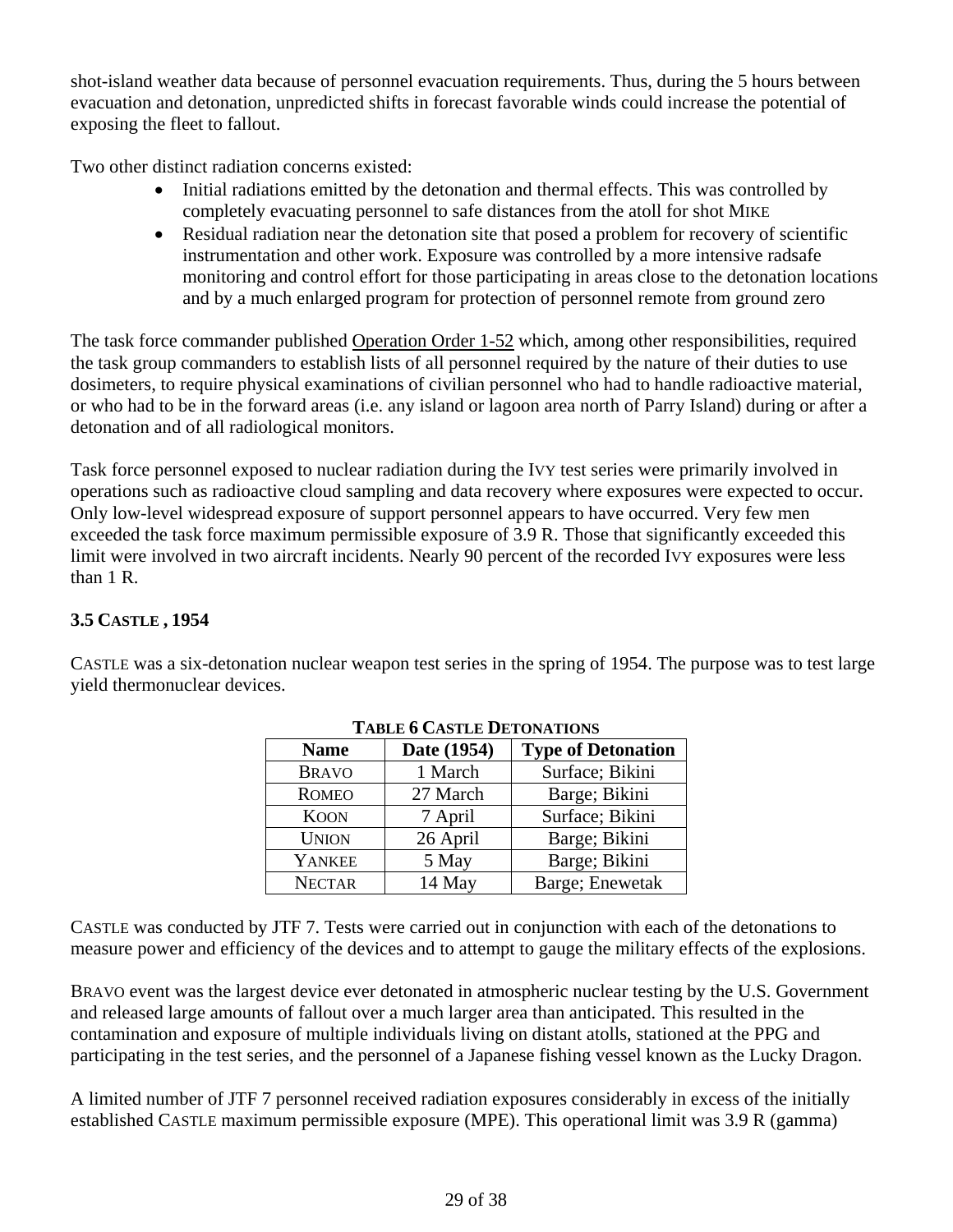readings from 85 to 95 R. As a result of BRAVO, 21 task force members received beta burns. within any 13 week period of the operation. Three military personnel had heavily exposed badges with

The other five CASTLE detonations did not produce significant, unexpected personnel radiation exposures. The radiation exposure for JTF 7 personnel at CASTLE averaged about 1.7 R.

# **3.6 REDWING, 1956**

REDWING was a 17-detonation nuclear atmospheric test series conducted in May, June, and July of 1956. Detonations were conducted at both Enewetak and Bikini atolls. Enewetak served as a base of operations and was where smaller-yield devices were tested. Bikini was the advance camp where the larger-yield devices were tested.

| <b>Name</b>      | Date (1956) | <b>Type of Detonation</b> |
|------------------|-------------|---------------------------|
| LACROSSE         | 5 May       | Surface; Enewetak         |
| <b>CHEROKEE</b>  | 21 May      | Airdrop; Bikini           |
| ZUNI             | 28 May      | Surface; Bikini           |
| YUMA             | 28 May      | Tower; Enewetak           |
| <b>ERIE</b>      | 31 May      | Tower; Enewetak           |
| <b>SEMINOLE</b>  | 6 June      | Surface; Enewetak         |
| <b>FLATHEAD</b>  | 12 June     | Barge; Bikini             |
| <b>BLACKFOOT</b> | 12 June     | Tower; Enewetak           |
| <b>KICKAPOO</b>  | 14 June     | Tower; Enewetak           |
| <b>OSAGE</b>     | 16 June     | Airdrop; Enewetak         |
| <b>INCA</b>      | 22 June     | Tower; Enewetak           |
| <b>DAKOTA</b>    | 26 June     | Barge; Bikini             |
| <b>MOHAWK</b>    | 3 July      | Tower; Enewetak           |
| <b>APACHE</b>    | 9 July      | Barge; Enewetak           |
| <b>NAVAHO</b>    | 11 July     | Barge; Bikini             |
| <b>TEWA</b>      | 21 July     | Barge; Bikini             |
| <b>HURON</b>     | 22 July     | Barge; Enewetak           |

**TABLE 7 REDWING DETONATIONS** 

The REDWING series' primary objective was to test high-yield thermonuclear devices that could not be tested in Nevada. The development and testing of these fusion devices began in 1950 and had advanced to the stage that one of these, CHEROKEE, was dropped from a B-52 bomber during REDWING. CHEROKEE, although of some scientific interest (all of the other shots tested new weapon developments), was more of a political demonstration to the world of the U.S. ability to deliver these weapons. The drop, as well as detonation LACROSSE, was witnessed by a group of 15 U.S. newsmen, the first such group invited to view a Pacific nuclear test since 1946. In addition to the press observers, 17 invited civil defense officials viewed the detonations.

REDWING was conducted by JTF 7, the same task organization that conducted CASTLE series. JTF 7 was established as a permanent organization in 1953 as the successor to JTF 132, which had conducted the IVY test series in 1952, and existed through 1958 when it conducted HARDTACK I. The structure, roles, and responsibilities of the components of this and previous JTFs with respect to the mission, safety, and security are documented in several reports, directives, and procedures. Numerous technical experiments were carried out in conjunction with each of the 17 detonations to measure the yield and efficiency of the devices. JTF 7 also attempted to gauge the military effects of the explosions.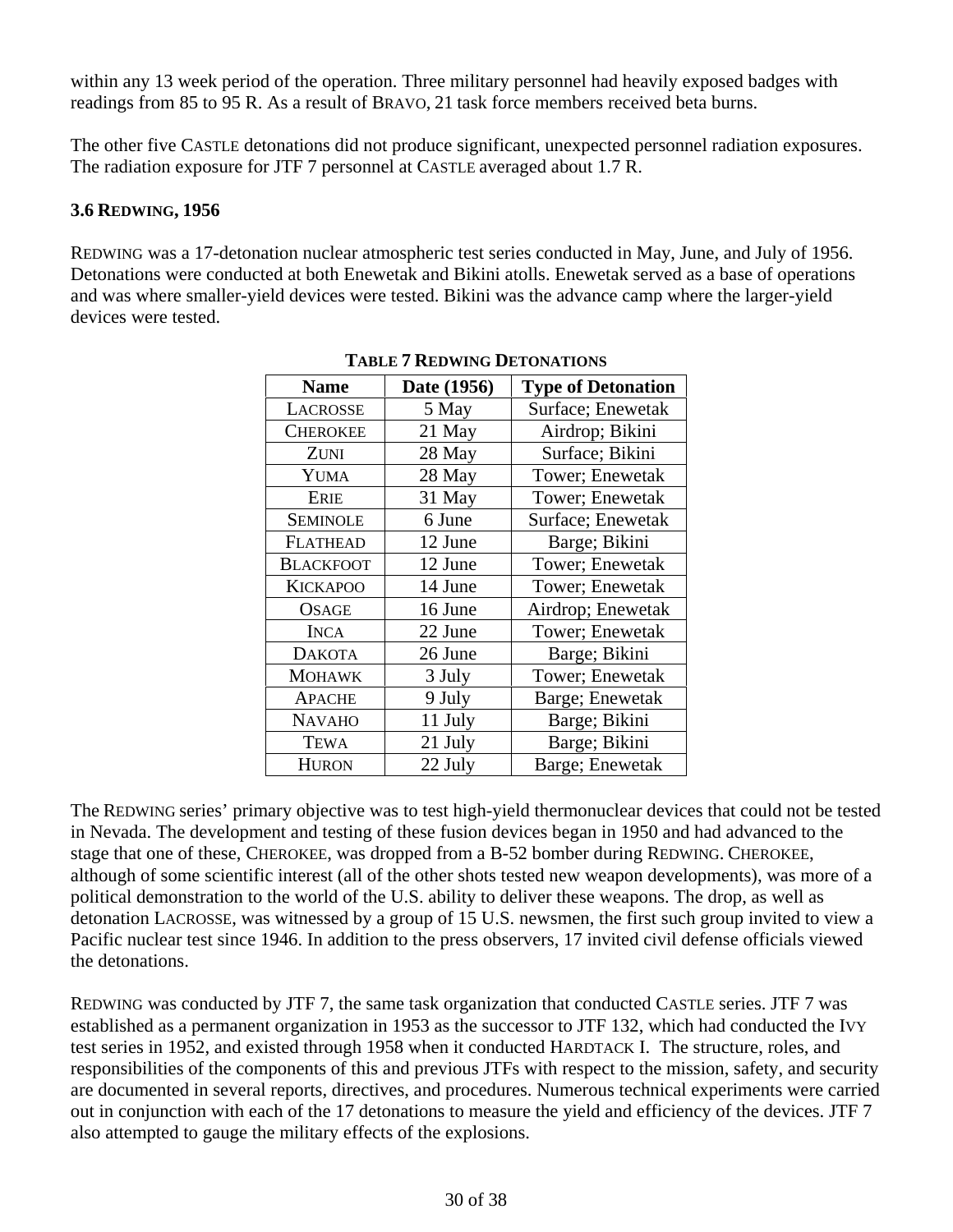Because of the isolation of the PPG, JTF 7 gave considerable attention to recreational activity for personnel. Enewetak Island had two movie theaters, a TV station, a hobby shop, a swimming pool and beach areas designated for swimming<sup>4</sup>, a skeet range, playing fields, basketball and handball courts, and a service club with snack bar, library, game room, and rooms for adult education classes and clubs. Competitive leagues were organized for many sports. (DNA 6037F)

The operations ran smoothly except for two incidents. The airdropped demonstration test, CHEROKEE**,** was considerably off target; and the edge of the cloud from the last event fired at Bikini, TEWA, passed over Enewetak, causing fallout there. The missed airdrop caused no exposure of personnel to ionizing radiation as the entire Bikini Atoll had been evacuated, and the miss was in the direction of the open sea, but the TEWA fallout on the Enewetak base camp did lead to the exposure of the personnel there. The incident occurred toward the end of the series when some personnel had already returned to the United States, but the remaining Enewetak personnel received about an additional 1.5 R exposure from this incident. The overall average exposure for the series was approximately 1.7 R. The highest exposures were recorded by Air Force flight officers whose aircraft penetrated the nuclear clouds on scientific missions. (DNA 6037F)

The emphasis on safety was apparent in early planning and stressed throughout REDWING. Radsafe planning proceeded with the concurrence of other agencies (i.e. Department of State for improved offsite monitoring) when required. The radsafe program for REDWING had two primary objectives: 1) the maintenance of personnel radiation exposure at the lowest possible level consistent with medical knowledge of radiation effects and the importance of the test series and 2) avoidance of inadvertent contamination of populated islands or transient shipping. These objectives were consistent with those of all the previous test series.

The radsafe standard for maximum permissible exposure (MPE) was set at 3.9 R for the series. Film badges were provided for all<sup>5</sup> of the participating personnel. Persons likely to be exposed to radiation were often provided with additional badges for more complete recording of exposure. JTF 7 personnel were evacuated from danger areas to Navy vessels before each test and reentry to radioactive areas was restricted to the personnel required to retrieve important data.

# **3.7 HARDTACK I, 1958**

1

HARDTACK was the operational designation for the U.S. atmospheric nuclear test series in the Pacific and in Nevada in 1958. HARDTACK I was conducted at the Pacific Proving Ground, and was a series in which 35 nuclear devices were detonated $6$  in the spring and summer of 1958.

| 1.1000 0 11.11W 1.1VII 1 D 0.1VII 11VII 0.111 DIID 11 D 1.111 11 1000 |             |                           |                    |
|-----------------------------------------------------------------------|-------------|---------------------------|--------------------|
| <b>NAME</b>                                                           | Date (1958) | <b>Type of Detonation</b> | Location           |
| <b>YUCCA</b>                                                          | 28 April    | Airburst; high            | between Bikini and |
|                                                                       |             | altitude                  | Enewetak           |
| <b>CACTUS</b>                                                         | 6 May       | Surface                   | Enewetak           |
| Fir                                                                   | 12 May      | Barge                     | <b>Bikini</b>      |

**TABLE 8 HARDTACK I DETONATIONS AT ENEWETAK ATOLL** 

 routinely monitored the waters of the approved, designated swimming areas. One of the swimming areas was closed for several <sup>4</sup> As noted in the original petition, SEC00020, swimming in the lagoon was an internal exposure concern. The radsafe program days following Bikini shots and was closed after NAVAJO for the rest of REDWING. Swimming was prohibited when contaminants were present at greater than  $1x10^{-5}$  microcuries per millimeter (sic) depending on the age of the contaminants. (DNA 6037F p. 79) <sup>5</sup> REDWING was the first test series with universal film badging, as opposed to badging those individuals expected to receive some level of radiation exposure. This may have been, to some degree, a reaction to BRAVO fallout from the CASTLE series.  $6$  Of the 35 test shots, 22 were conducted at Enewetak, 10 were conducted at Bikini, 1 was between the two atolls, and two were over Johnston Island. (DNA 6038F)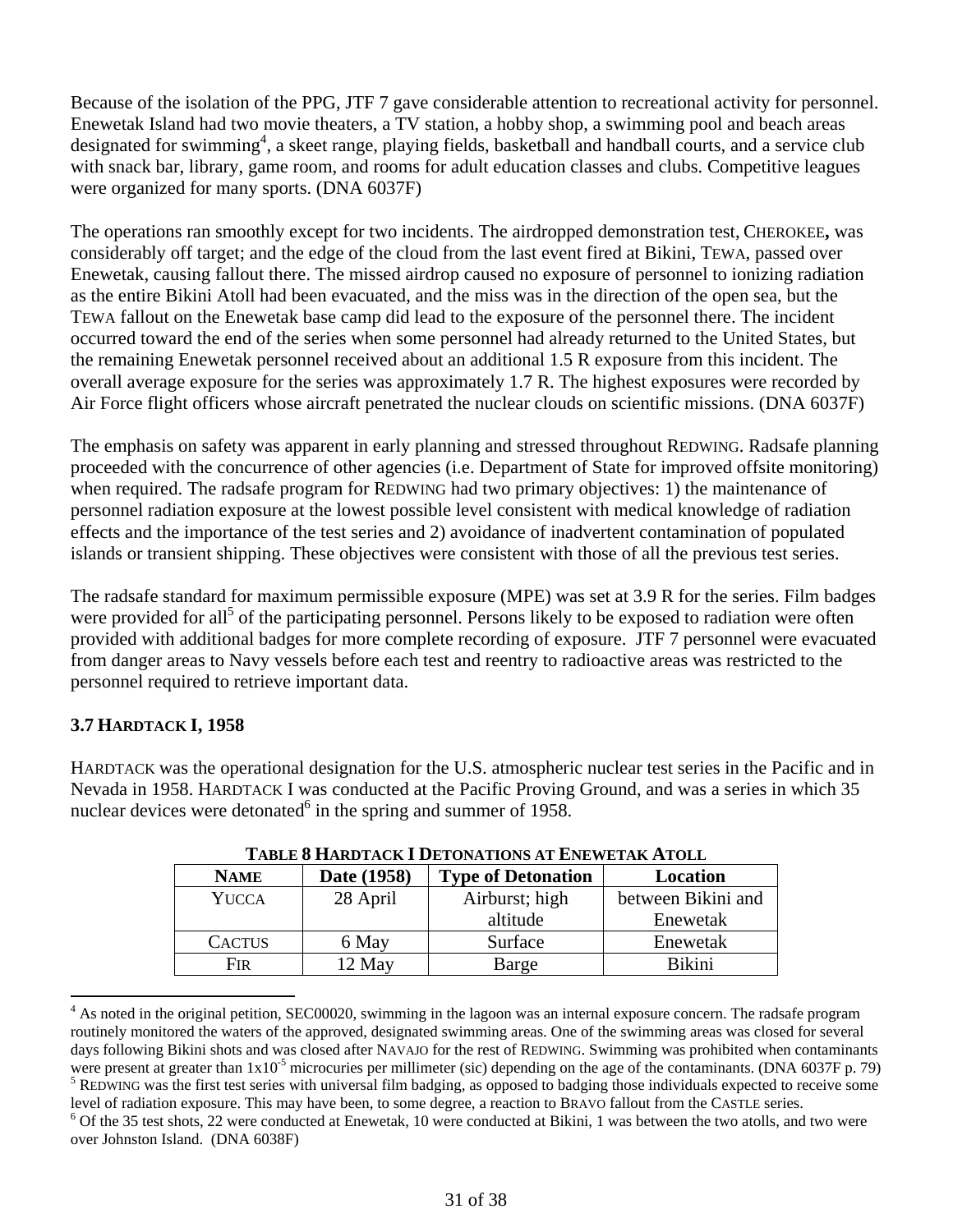| <b>BUTTERNUT</b> | 12 May    | <b>Barge</b>   | Enewetak                   |
|------------------|-----------|----------------|----------------------------|
| <b>KOA</b>       | 13 May    | Surface        | Enewetak                   |
| <b>WAHOO</b>     | 16 May    | Underwater     | In ocean between           |
|                  |           |                | <b>Bikini</b> and Enewetak |
| <b>HOLLY</b>     | 21 May    | <b>Barge</b>   | Enewetak                   |
| <b>NUTMEG</b>    | 22 May    | Barge          | <b>Bikini</b>              |
| YELLOWWOOD       | 26 May    | <b>Barge</b>   | Enewetak                   |
| <b>MAGNOLIA</b>  | 27 May    | Barge          | Enewetak                   |
| <b>TOBACCO</b>   | 30 May    | Barge          | Enewetak                   |
| <b>SYCAMORE</b>  | 31 May    | <b>Barge</b>   | <b>Bikini</b>              |
| <b>ROSE</b>      | 3 June    | <b>Barge</b>   | Enewetak                   |
| <b>UMBRELLA</b>  | 9 June    | Underwater     | Enewetak                   |
| <b>MAPLE</b>     | 11 June   | <b>Barge</b>   | <b>Bikini</b>              |
| <b>ASPEN</b>     | 15 June   | Barge          | <b>Bikini</b>              |
| <b>WALNUT</b>    | 15 June   | <b>Barge</b>   | Enewetak                   |
| <b>LINDEN</b>    | 18 June   | <b>Barge</b>   | Enewetak                   |
| <b>REDWOOD</b>   | 28 June   | Barge          | <b>Bikini</b>              |
| <b>ELDER</b>     | 28 June   | <b>Barge</b>   | Enewetak                   |
| <b>OAK</b>       | 29 June   | <b>Barge</b>   | Enewetak                   |
| <b>HICKORY</b>   | 29 June   | <b>Barge</b>   | <b>Bikini</b>              |
| <b>SEQUIOA</b>   | 2 July    | Barge          | Enewetak                   |
| <b>CEDAR</b>     | 3 July    | <b>Barge</b>   | Bikini                     |
| <b>DOGWOOD</b>   | 6 July    | Barge          | Enewetak                   |
| POPLAR           | 12 July   | <b>Barge</b>   | <b>Bikini</b>              |
| <b>SCAEVOLA</b>  | 14 July   | Barge*         | Enewetak                   |
| PISONIA          | 18 July   | Barge          | Enewetak                   |
| <b>JUNIPER</b>   | 22 July   | Barge          | <b>Bikini</b>              |
| <b>OLIVE</b>     | 23 July   | <b>Barge</b>   | Enewetak                   |
| <b>PINE</b>      | 27 July   | Barge          | Enewetak                   |
| <b>TEAK</b>      | 31 July   | Airburst; high | <b>Johnston Island</b>     |
|                  |           | altitude       |                            |
| QUINCE           | 6 August  | Surface*       | Enewetak                   |
| <b>ORANGE</b>    | 11 August | Airburst; high | <b>Johnston Island</b>     |
|                  |           | altitude       |                            |
| <b>FIG</b>       | 18 August | Surface        | Enewetak                   |

\*Were reported to be zero yield tests

HARDTACK I had multiple purposes; to assist in the development of nuclear weapons, to improve the understanding of the effects of underwater explosions on Navy ships and materials, and to provide information on nuclear weapons in air and ballistic missile defense. Twenty-two detonations occurred at or near Enewetak Atoll during HARDTACK I, as shown in Table 6.1. The HARDTACK I atmospheric test shots consisted of the unconfined detonation of nuclear devices in the atmosphere, some placed on a platform or a barge on the surface, two flown high into the atmosphere by a rocket, and some detonated underwater.

In planning the HARDTACK test series, emphasis on safety was apparent and stressed throughout the operation. Radiological safety was treated as a command responsibility. Each of the task groups was responsible for establishing self-sufficient radiological safety units to handle routine radiological safety matters and problems unique to the function of the task group itself.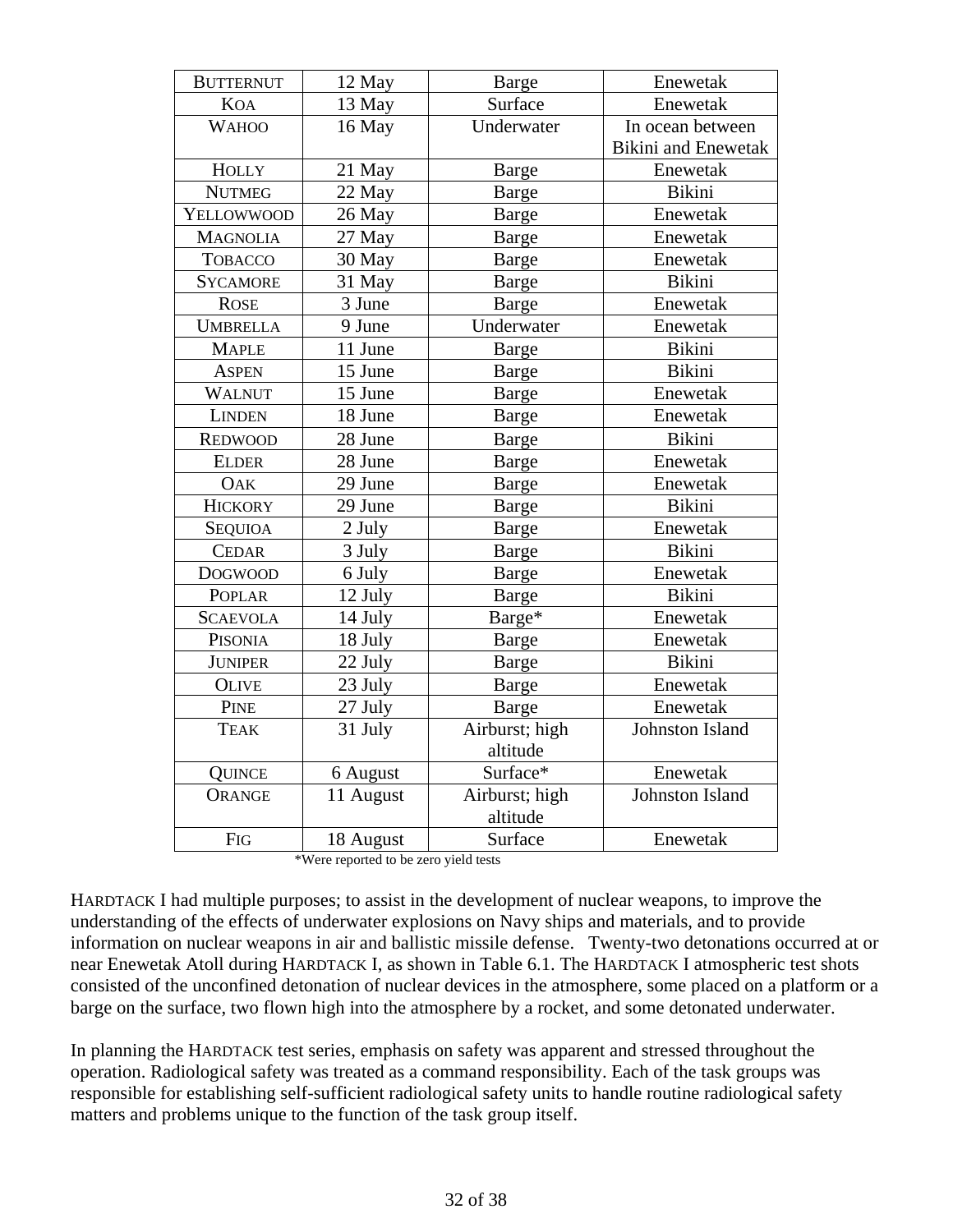Monitoring and administrative control systems were established to detect and measure radioactivity in the vicinity of the PPG for HARDTACK I. Radiological monitoring and sampling were conducted. Marine surveys were conducted to measure any increase in radioactivity in sea water and marine organisms due to HARDTACK I detonations. All atoll and lagoon areas at or near a detonation site were considered contaminated<sup>7</sup> until cleared for operations by the Radiological Safety Office. Entry control procedures were managed by the Radiological Safety Office. Entry to and exit from RADEX areas was only through established checkpoints. RADEX areas were areas of surface radiological contamination or airborne radiological contamination designated following each detonation for the control of personnel entry and exit. Personnel were not permitted beyond a radsafe checkpoint without an access pass that stated the purpose and precise location of the entry. All vehicles used in RADEX areas were checked through established decontamination stations.

A fallout prediction capability, the Fallout Prediction Unit, and the Fallout Plotting Center were established specifically for HARDTACK I, with fallout stations, monitors, and couriers, an extensive associated weather forecast capability, and weather monitoring stations established around the PPG to support both the forecast operations and the radiological monitoring objectives. Sweeps by U.S. Navy vessels both during and after the test series included taking continuous readings of radioactivity in surface water, sampling of water at various depths, making tows to gather plankton, and catching fish for analysis. Land and marine biological surveys were conducted, including water, plant, and animal samples. In addition, the operation plan directed task group commanders to establish radsafe units within the task groups with adequate special clothing and instrumentation. The task groups were to provide a roster of their personnel for film badge preparation.

A film badge program was used to maintain complete exposure information on all JTF 7 personnel entering the PPG during the operation. Beginning with the previous test series, REDWING, everyone was badged with few exceptions. Beginning 1 April 1958, film badges were issued to all individuals upon their arrival at the PPG. Badges were required to be worn at all times and turned in upon recall, upon exit from any contaminated area, or upon departure from the PPG. The badge was a DuPont 559 film packet (502 and 834 film components) dipped in ceresin wax and then packaged in a rigid polyvinyl chloride case to provide moisture protection. All exposed film badges were developed using the standard techniques employed at Los Alamos Scientific Laboratory (LASL). They were calibrated on a constant time, variable distance range, and the calibration curves were checked for accuracy approximately every 2 weeks. Density of the exposed film was read with the Eberline Film Badge Evaluation and Recording System, FS-3, in conjunction with an IBM-526 Summary Punch.

Self-reading pocket dosimeters, Bendix Model 611, 1 to 5 R range, were also used to obtain quick information on the exposure of an individual while in a contaminated area.

The operational procedures for HARDTACK I specified a MPE limit of 3.75 R (gamma) per consecutive 13 week period with a maximum of 5 R for the operation, with exceptions for emergency and other tactical situations. The operation was defined as the period from 15 days before the first ready date to 15 days after the last shot. A special MPE of 10 R was authorized for crewmembers of air-sampling aircraft. In the event of operational error or emergency, an additional exposure of 10 R would be accepted. Any exposure in excess of 20 R total would be considered as an overexposure for aircrew samplers. Partway through the operation, sample-recovery personnel had their authorized exposure change from 5 R to 10 R. At the same time aircraft maintenance personnel had their maximum exposure raised from 5 R to 8 R.

1

 $7$  RADEX areas were not strictly defined for alpha contamination. The general definition of full RADEX was an area of greater than 100mr/hr gamma including areas in excess of 10,000 cpm alpha (using a 55 cm<sup>2</sup> probe) and limited RADEX was an area of between 10 and 100 mr/hr gamma, including areas between 1,000 and 10,000 cpm alpha.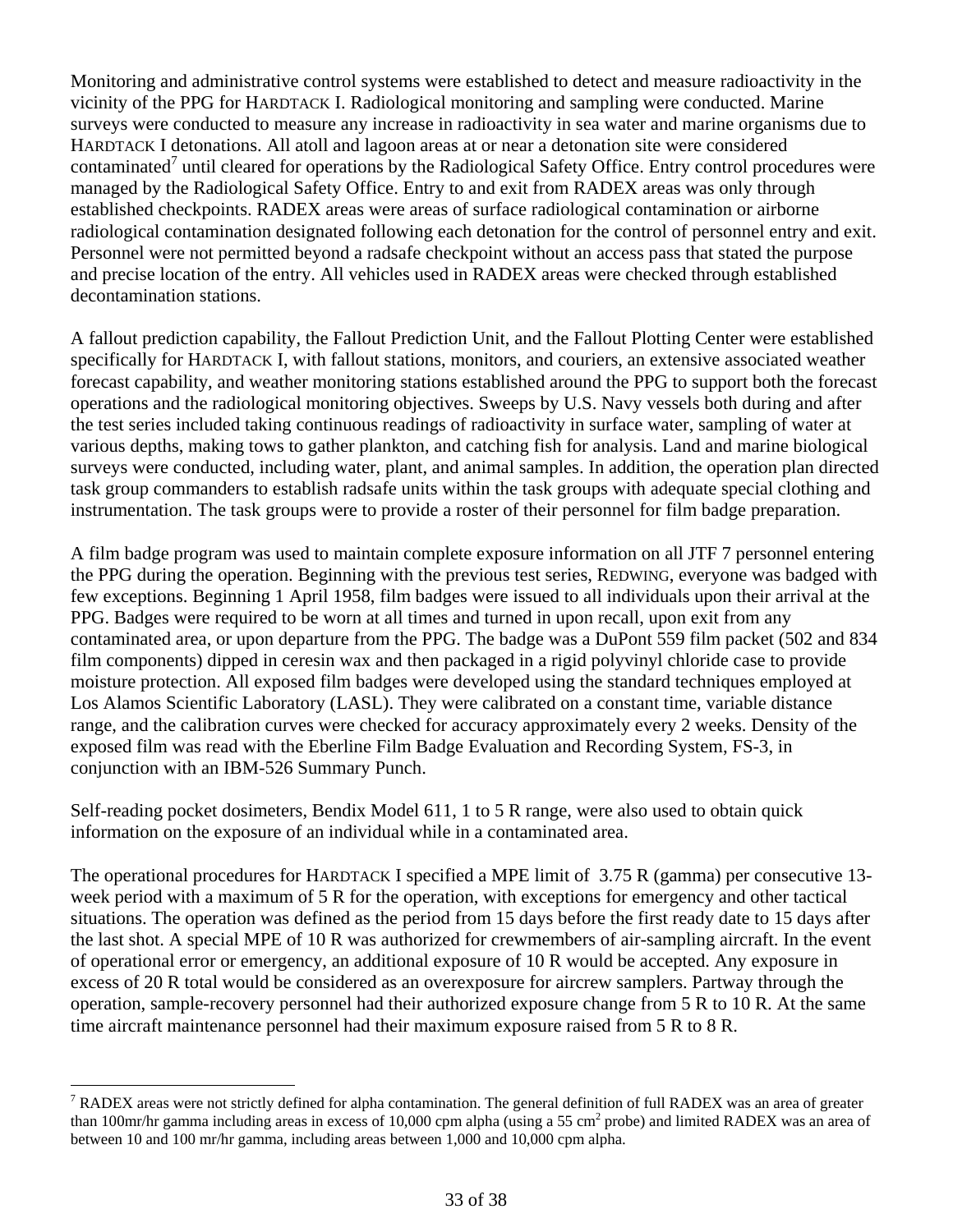Water samples from swimming areas and from the lagoons, where water was distilled for ships, were periodically taken and tested for contamination. No significant radioactivity was found in any of the ships' water samples but a swimming beach at Enewetak island was closed for one day because of fallout from an atmospheric test at Bikini Atoll designated FIR (May 12 ). Radiochemistry laboratory trailers were located on both Enewetak and Bikini atolls. These facilities did not perform detailed radiochemistry studies; they were for onsite support such as checking potable water and swimming areas to ensure task group personnel safety.

Personnel decontamination was required when radiation levels exceeded 0.007 R/hr (beta plus gamma) or 500 cpm (alpha) (55 cm<sup>2</sup> probe) for outer clothing or 0.001 R/hr (gamma) or 100 cpm (alpha) (55 cm<sup>2</sup> probe) on skin or underclothing. All personnel returning from RADEX areas were monitored at the checkpoints. If contaminated, they were processed through the personnel decontamination station adjacent to the Radsafe Center.

During the spring and summer of 1958, the Public Health Service (PHS) operated an "offsite" radiological safety program under an agreement with JTF 7. PHS Officers were stationed on each of the close-in populated atolls of Utirik, Ujelang, Rongelap and Wotho to secure data on radiation levels and collect environmental samples for analysis. In addition, data was obtained for Parry Island and Enewetak Island in the Enewetak Atoll. Parry Island was used as the joint task force headquarters as well as the headquarters and living area for the scientific groups. Enewetak Island was primarily covered with an airfield and its support buildings and equipment, including shops, warehouses, and barracks. Japtan, the third major island in the base area, was across the deep channel from Parry Island and was the site of a radio receiver station and was used as a recreational area. Gamma intensity readings were taken daily using a Radiation Detection Indication And Computation (RADIAC) meter AN/PDR 27F, calibrated against a standard consisting of 7 micrograms of radium. The weighted daily averages of readings for Parry Island are available from 5/06/58 to 7/31/58 (except for 7/12/58). Daily average readings for Enewetak Island are available from 5/19/58 to 7/31/58.

Additionally, PHS carried out a fallout and rain sampling program. Precipitation was collected at six stations in and about the PPG, on Parry Island, Enewetak Island, Rongelap Island, Ujelang Island, Utirik Island and Wotho Island. The samples were collected in weekly composites, the precipitation falling in a collector funnel of  $0.4 \text{ m}^2$  in area and retained in a carboy of approximately 19 liters volume. A summary of the collection and processing procedure for these samples is available in the Report of Public Heath Service Off-Site Radiological Monitoring Data (PHS 1958).

Finally, PHS conducted a Marine Biology Survey of the PPG during HARDTACK I. Data is available listing the water sample point coordinates, the water sample readings in dpm (gross beta), the plankton readings in dpm/cc (gross beta), and the external gamma readings of the plankton samples, counted in August and September of 1958.

# **3.8 DOMINIC I, 1962**

DOMINIC I was a series of 36 atmospheric nuclear weapon detonations held in the PPG area from April to November 1962. These detonations and the continental DOMINIC II tests were the last atmospheric nuclear weapon tests conducted by the United States.

As in previous test series in the Pacific, a joint military and civilian organization conducted these tests, Joint Task Force Eight (JTF 8).

# **TABLE 9 DOMINIC I DETONATIONS**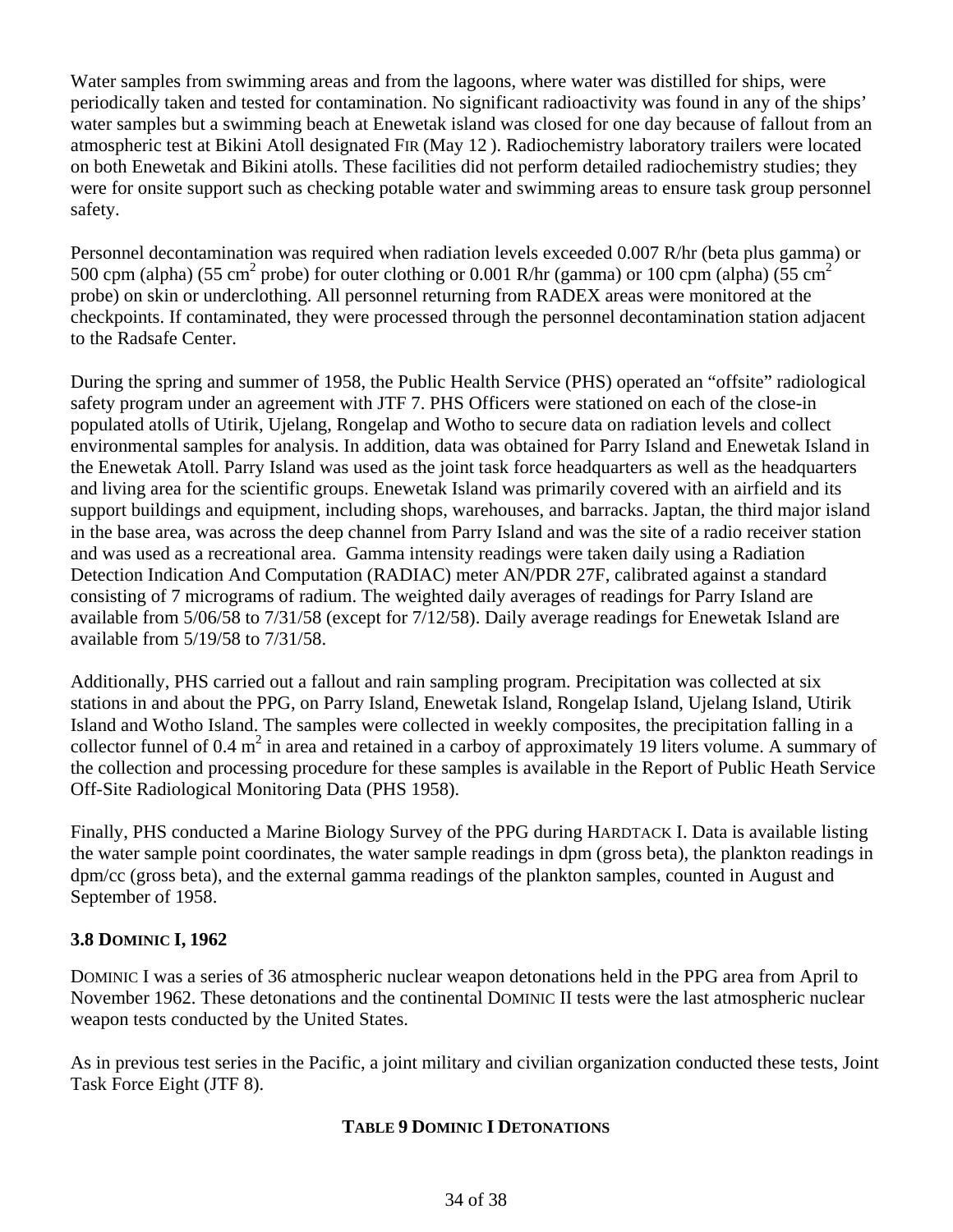| Name                | Date (1962) | Type                                                          |
|---------------------|-------------|---------------------------------------------------------------|
| <b>ADOBE</b>        | 25 April    | Airdrop; S of Christmas Island                                |
| <b>AZTEC</b>        | 27 April    | Airdrop; S of Christmas Island                                |
| ARKANSAS            | 2 May       | Airdrop; S of Christmas Island                                |
| <b>QUESTA</b>       | 4 May       | Airdrop; S of Christmas Island                                |
| <b>FRIGATE BIRD</b> | 6 May       | Airburst; Polaris proof-test, in Christmas Island Danger Area |
| <b>YUKON</b>        | 8 May       | Airdrop; S of Christmas Island                                |
| <b>MESILLA</b>      | 9 May       | Airdrop; S of Christmas Island                                |
| <b>MUSKEGON</b>     | 11 May      | Airdrop; S of Christmas Island                                |
| <b>SWORDFISH</b>    | 11 May      | Underwater; ASROC proof-test, 370 nmi SW of San Diego         |
| <b>ENCINO</b>       | 12 May      | Airdrop; S of Christmas Island                                |
| <b>SWANEE</b>       | 14 May      | Airdrop; S of Christmas Island                                |
| <b>CHETCO</b>       | 19 May      | Airdrop; S of Christmas Island                                |
| <b>TANANA</b>       | 25 May      | Airdrop; S of Christmas Island                                |
| <b>NAMBE</b>        | 27 May      | Airdrop; S of Christmas Island                                |
| <b>ALMA</b>         | 8 June      | Airdrop; S of Christmas Island                                |
| <b>TRUCKEE</b>      | 9 June      | Airdrop; S of Christmas Island                                |
| <b>YESO</b>         | 10 June     | Airdrop; S of Christmas Island                                |
| <b>HARLEM</b>       | 12 June     | Airdrop; S of Christmas Island                                |
| <b>RINCONADA</b>    | 15 June     | Airdrop; S of Christmas Island                                |
| <b>DULCE</b>        | 17 June     | Airdrop; S of Christmas Island                                |
| <b>PETIT</b>        | 19 June     | Airdrop; S of Christmas Island                                |
| <b>OTOWI</b>        | 22 June     | Airdrop; S of Christmas Island                                |
| <b>BIGHORN</b>      | 27 June     | Airdrop; S of Christmas Island                                |
| <b>BLUESTONE</b>    | 30 June     | Airdrop; S of Christmas Island                                |
| <b>STARFISH</b>     | 8 July      | Airburst; FISHBOWL shot, 400 km over Johnston Island          |
| <b>SUNSET</b>       | 10 July     | Airdrop; S of Christmas Island                                |
| <b>PAMLICO</b>      | 11 July     | Airdrop; S of Christmas Island                                |
| ANDROSCOGGIN        | 2 October   | Airdrop; Johnston Island Danger Area                          |
| <b>BUMPING</b>      | 6 October   | Airdrop; Johnston Island Danger Area                          |
| <b>CHAMA</b>        | 18 October  | Airdrop; Johnston Island Danger Area                          |
| <b>CHECKMATE</b>    | 19 October  | Airburst; FISHBOWL shot, tens of km over Johnston Island      |
| <b>BLUEGILL</b>     | 25 October  | Airburst; FISHBOWL shot, tens of km over Johnston Island      |
| <b>CALAMITY</b>     | 27 October  | Airdrop; Johnston Island Danger Area                          |
| <b>HOUSATONIC</b>   | 30 October  | Airdrop; Johnston Island Danger Area                          |
| <b>KINGFISH</b>     | 1 November  | Airburst; FISHBOWL shot, tens of km over Johnston Island      |
| <b>TIGHTROPE</b>    | 3 November  | Airburst; FISHBOWL shot, tens of km over Johnston Island      |

Most of the DOMINIC I test shots were airdrops, having been dropped from a B-52 bomber. Twenty-four of the airdrops took place from 25 April through 11 July over the ocean just south of Christmas Island. This island is located 1,200 nmi south of Honolulu. Five more airdrops were detonated in October over the open ocean in the vicinity of Johnston Island, 780 nmi west-southwest of Honolulu. These tests were conducted for the purpose of weapon development. Five high-altitude bursts (up to 250 miles) were lofted by rockets from Johnston Island and were for the purpose of studying the effects of nuclear detonations as defensive weapons against ballistic missiles. These detonations were designated the FISHBOWL events. In addition, the Navy conducted two nuclear tests in the open ocean, the first on 4 May about 435 nmi east of Christmas Island and the second on 11 May 370 nmi southwest of San Diego, California. The first, called FRIGATE BIRD, was a missile-launched airburst, a proof test of the Polaris weapon system, launched from the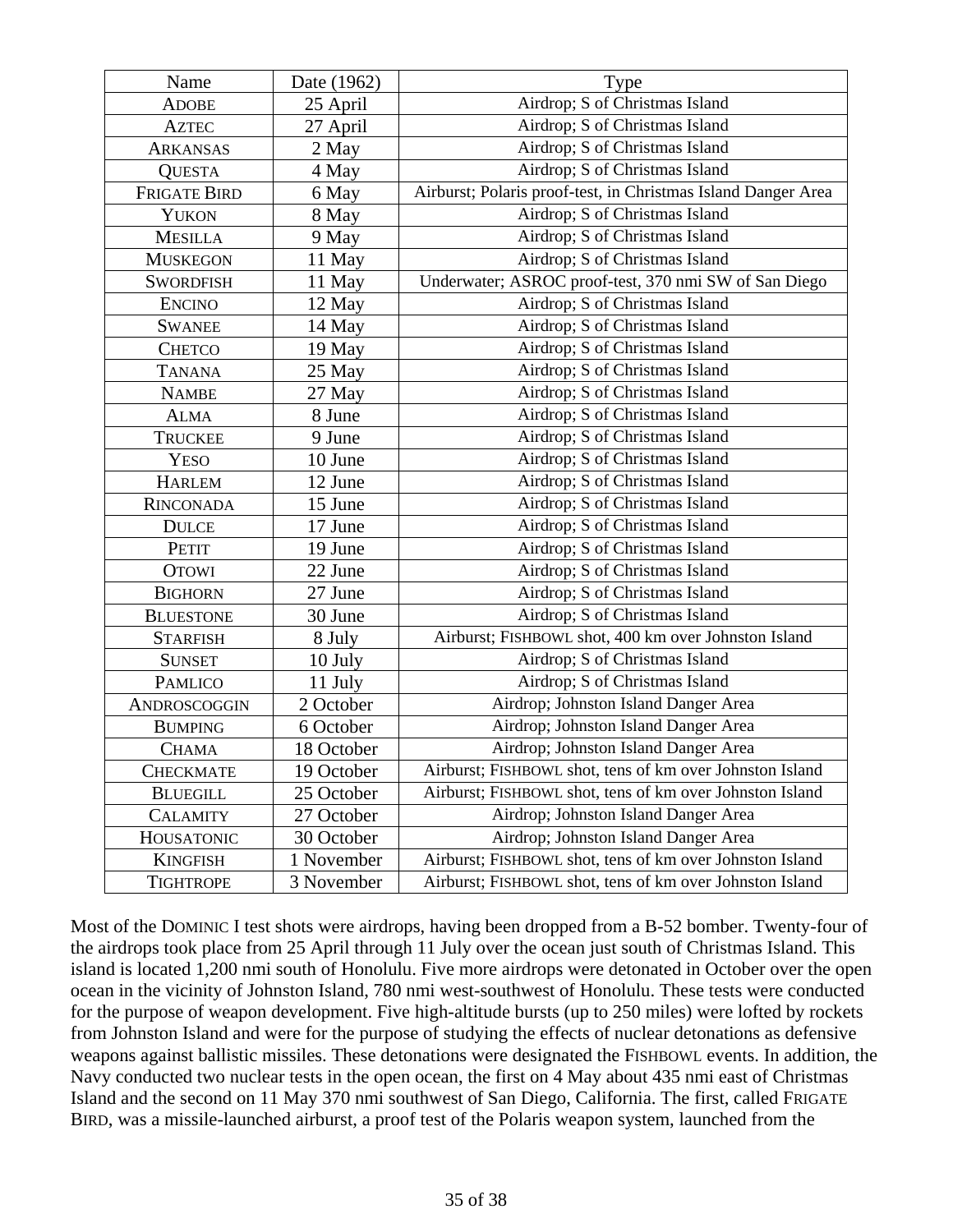submarine, USS Ethan Allen (SSBN-608). The second, called SWORDFISH, was the test of the Navy ASROC system, a rocket-launched antisubmarine nuclear depth charge.

safety within their organizations. The Commander of JTF 8 (CJTF 8) was assigned overall responsibility for radiation safety. The Radsafe Branch, located organizationally in the Operations and Plans Office of Headquarters JTF 8, was responsible for overall control of monitoring and decontamination, issuing radsafe supplies and equipment, maintaining RADIAC instruments, procuring all film badges, developing and interpreting exposed badges, and maintaining cumulative radiation exposure records for everyone who was badged. These records were compiled and are supposed to exist in a document referred to as the Consolidated List of Exposures. This branch also managed an extensive offsite radiation surveillance network on 17 remote islands throughout the Pacific. Task groups, which were subordinate to JTF 8, had command responsibility for radiological

Film badges were issued to everyone who was stationed on Christmas and Johnston islands and all Navy ships directly involved with the tests. Persons on remote islands monitoring for radiation or conducting experiments were not badged. Of the over 28,000 participants in DOMINIC I, over 25,000 were badged. Badges were issued for extended periods to ensure that all possible exposure was recorded.

Because all but one of the shots (SWORDFISH), were airbursts or airdrops, there was little or no fallout problem and no residual radiation area around the surface zero. Although SWORDFISH produced no fallout, it did create a short-lived radioactive base surge and a pool of radioactive water around the detonation. The base surge dissipated in less than an hour, and the pool dissipated after a few days.

In general, film badge readings were low. Only 842 (3 percent) of the 25,399 badged participants had an exposure greater than 0.5 R. Of these, 56 exposures were over 3.0 R. The established JTF 8 MPE was 3.0 R. Fifty-one military personnel over 3.0 R were associated with cloud sampling (crew, maintenance, sample removal, or decontamination) and were authorized an MPE of 20.0 R before the operation started. The highest total exposure recorded in this group was 17.682 R: this was also the highest for the entire operation. The Navy personnel recording over 3.0 R were on USS Sioux (ATF-75), which was involved in collecting samples of weapon debris from the radioactive pool of water created by the underwater SWORDFISH shot. This group was allowed an MPE of 7.0 R.

Evidence exists that many of the badges worn by personnel during DOMINIC I were defectively sealed and recorded density changes due to moisture, light, and heat in addition to nuclear radiation. **A** 1979-1980 reevaluation of 1,349 DOMINIC I film badges showed that 45 percent exhibited some damage related to light, heat, and age due to defective wax seals. Environmental damage was observed on 98 percent of the badges, which had a developed density equivalent of over 0.4 R (gamma).

One of the Thor rockets being launched at Johnston Island with a nuclear payload burned on the launch pad. The high explosives in the nuclear warhead detonated, spreading alpha contamination around the launch complex. It took several weeks to decontaminate and rebuild the launch complex. Stringent personnel safety measures were enforced during the cleanup. Reportedly, no one received significant contamination from this accident. (DNA 6040F)

# **4.0 Nuclear tests and radiation exposures**

Nuclear testing by the U.S. consisted mostly of the unconfined detonation of nuclear devices in the atmosphere. Devices might be placed on a platform or a floating barge, placed atop a tower, supported by a balloon, dropped from an airplane, or flown on a rocket. Some were detonated underwater or buried in underground tunnels and shafts.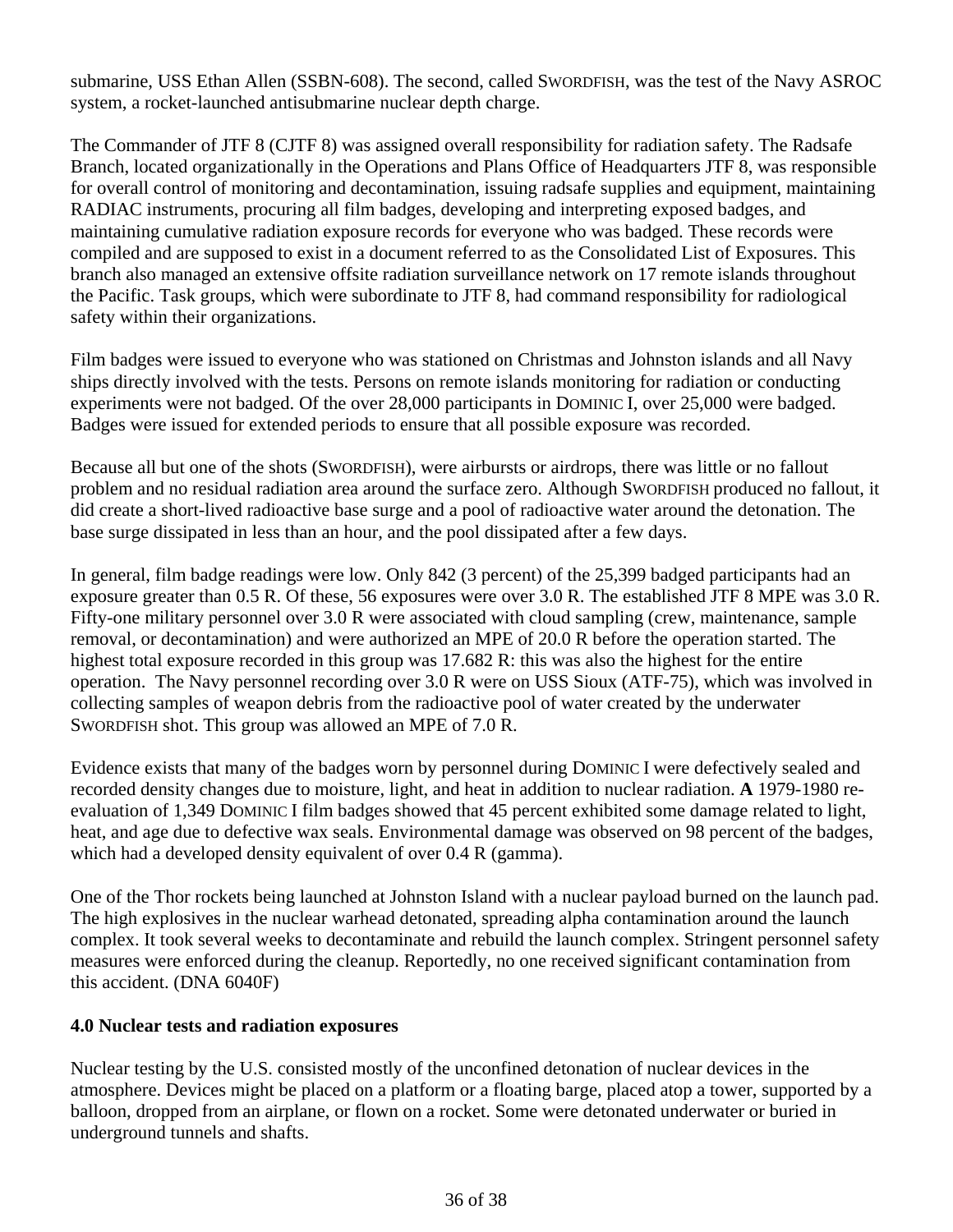In theory, personnel could be exposed either by the initial radiation emitted at the time of explosion and for about 1 minute thereafter, or by the residual radiation emitted later. Initial radiation is part of the violent nuclear explosion process itself, and to be close enough for initial radiation exposure could place an observer within the area swept by lethal blast and thermal effects.

The neutron component of initial radiation did indirectly contribute to the possibility of personnel exposure. Neutrons are emitted in large numbers by nuclear weapon detonations. Neutron activation works on sodium, silicon, calcium, manganese, and iron, as well as other common materials. The process affects the metal casing of the device, the test tower, and earth materials. Activation products thus formed are added to the inventory of the radioactive debris produced in the detonation process and could expose personnel in the vicinity of this residual radiation in the performance of their duties.

The overall radioactivity of all the fission products formed decays at a rate that is closely approximated by a rule that states that for each sevenfold increase in time the intensity of the radiation will decrease by a factor of ten. Thus, a radiation rate of 1 R/hr at 1 hour after the burst would be expected to be 0.1 R/hr after 7 hours and 0.01 R/hr after 49 hours. This rule seems to be valid for about 6 months following an explosion, after which the observed decay is somewhat faster than that predicted by this relationship. Activation products, in general, decay at a faster rate than the fission products.

Fission products and activation products, along with un-fissioned uranium or plutonium from the device, constitute the radioactive material in the debris cloud, and this cloud and its fallout are the primary sources of the potential exposure to residual radiation.

In a nuclear airburst in which the central core of intensely hot material, or fireball, does not touch the surface, the device residues (including the fission products, the activation products resulting from neutron interaction with device materials, and un-fissioned uranium and/or plutonium) are vaporized. These vapors condense as the fireball rises and cools, and the particles formed by the condensation are small and smokelike. They are carried up with the cloud to the altitude at which their rise stops, usually called the cloud stabilization altitude. The spread of this material then depends on the winds and weather. If the burst size is small, the cloud stabilization altitude will be in the lower atmosphere and the material will act like dust and return to the Earth's surface in a matter of weeks. Essentially all debris from bursts with yields equivalent to kilotons of TNT, will be down within 2 months. The areas in which this fallout material will be deposited will appear on maps as bands following the wind's direction. Larger bursts (yields equivalent to megatons of TNT) will have cloud stabilization altitudes in the stratosphere (above about 10 miles in the tropics); the radioactive material from such altitudes will not return to Earth for many months and its distribution will be much wider. Thus, airbursts contribute little potential for radiation exposure to personnel at the testing area, although there may be some residual and short-lived radiation coming from activated surface materials under the burst if the burst altitude is sufficiently low for neutrons to reach the surface.

Surface and near-surface bursts pose larger potential radiation exposure problems. These bursts create more radioactive debris because more material is available for activation within range of the neutrons generated by the explosion. In such explosions the extreme heat vaporizes device materials and activated earth materials as well. These materials cool in the presence of additional material gouged out of the burst crater. This extra material causes the particles formed as the fireball cools to be larger in size, with radioactivity embedded in them or coating their surfaces. The rising cloud will lift these particles to altitudes that will depend on the particle size and shape and the power of the rising air currents in the cloud, which in turn depend on the energy of the burst. The largest particles will fall back into the crater or very near the burst area with the next largest falling nearby. It has been estimated that as much as 80 percent of the radioactive debris from a land-surface burst falls out within the first day following the burst.